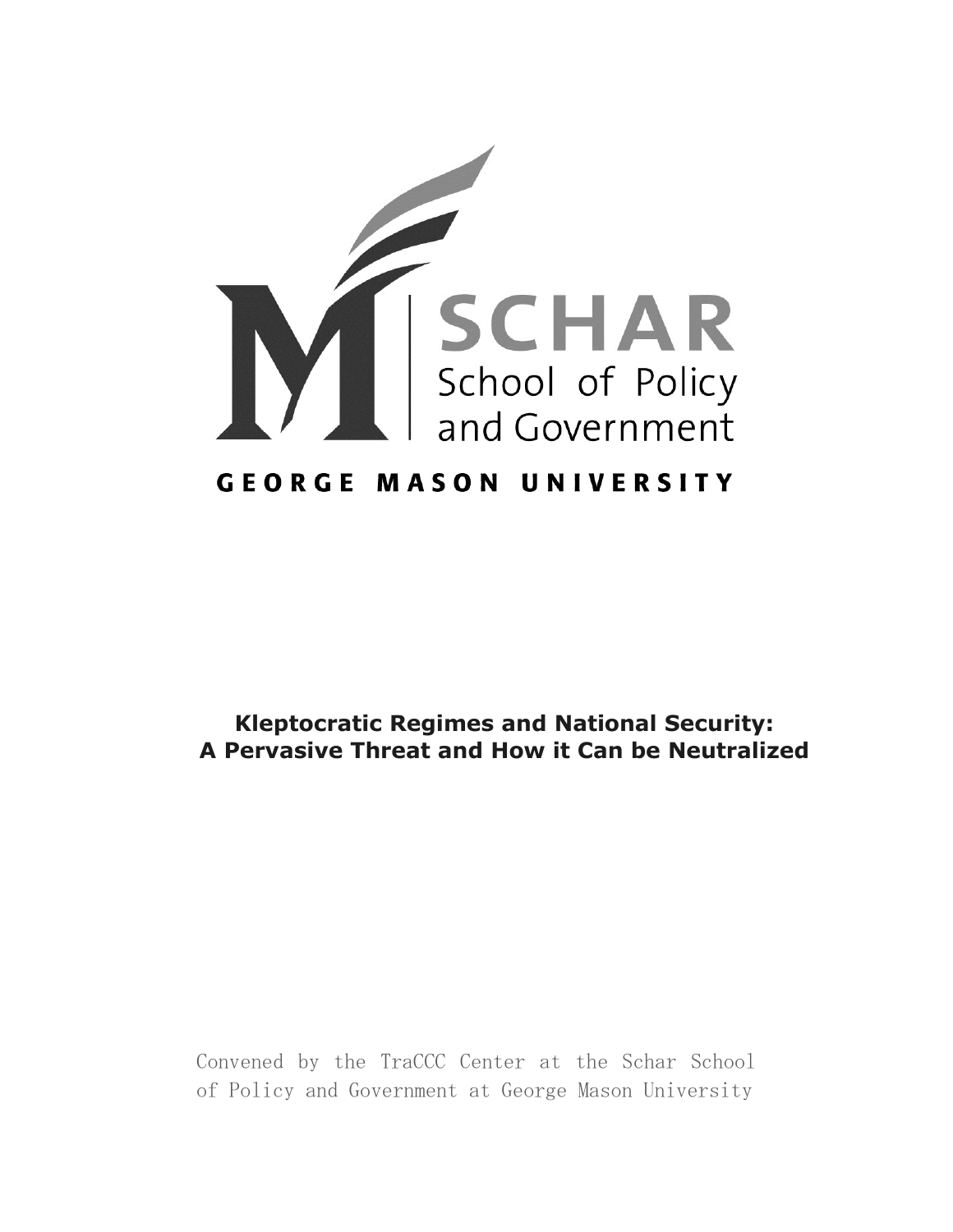

# **Table of Contents**

| Russian/Chinese Kleptocracy: A Systemic Threat, and the General Systemic Threats<br>Posed by Kleptocratic Regimes                                                      |  |
|------------------------------------------------------------------------------------------------------------------------------------------------------------------------|--|
| Kleptocracy and the Link to Terrorism, Radicalization, Fragile States, and Political Instability                                                                       |  |
| "Convergence" Among Terrorism, Organized Crime, Corruption and Illicit Power Structures                                                                                |  |
| Criminalized Power Structures: Leading Spoilers of Peace and Stability Operations                                                                                      |  |
| Violent Kleptocracy as the Source of Genocide                                                                                                                          |  |
|                                                                                                                                                                        |  |
| Tailor Assessment and Planning to the Threat from Kleptocratic Regimes<br>Oscar Vera, SFOR architect of the strategy to defeat the Third Entity Movement in Bosnia  19 |  |
| Pass Beneficial Ownership Legislation                                                                                                                                  |  |
| Using Data Science to Combat Kleptocracy's Threat to National Security                                                                                                 |  |
| Create a Database on Financial Activity of Politically Exposed Persons and a Procedure<br>for the USG to Share Analysis about Them with Financial Institutions         |  |
| Use the Global Magnitsky Act and Other Precision-Guided Policy Tools to Sever the Flow<br>of Illicit Revenue to Kleptocrats Who Threaten Our National Security         |  |
| Use Hybrid Justice Institutions to Combat Impunity of Kleptocrats                                                                                                      |  |
| Transparency, Accountability, and Counter-Corruption Are Essential<br>for Security Sector Assistance                                                                   |  |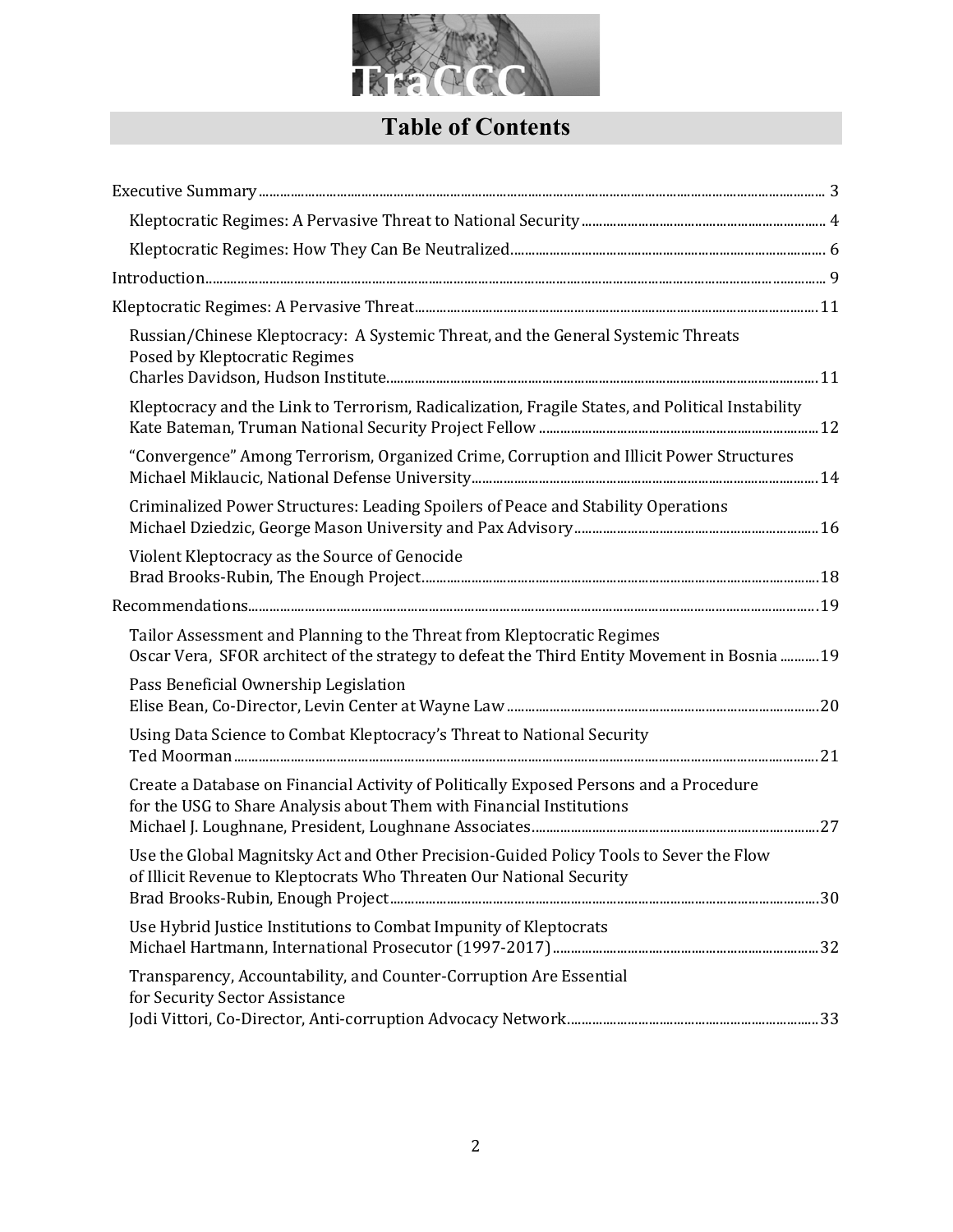# **Executive Summary**

<span id="page-2-0"></span>Kleptocratic regimes abscond with national assets and use those assets against both their own citizens and the United States and its allies. The national security implications of this global phenomenon are wide ranging, overlapping, and poorly recognized. On November 15, 2017 George Mason University's Terrorism, Transnational Crime and Corruption Center sponsored a conference on this issue that was hosted by Hudson Institute. It had two objectives:

- To identify and raise awareness about the vast array of threats that are caused or exacerbated by kleptocracies. These include great power competitors, nuclear aspirants, terrorism, organized crime, state failure, genocide, and obstruction of peace and stability operations.
- To propose and obtain feedback on recommendations for responding to this threat.

I therefore determine that serious human rights abuse and corruption around the world constitute an unusual and extraordinary threat to the national security, foreign policy, and economy of the United States.

On Dec 21, 2017 President Trump issued an "Executive Order Blocking the Property of Persons Involved in Serious Human Rights Abuse or Corruption," in which he proclaimed:

I therefore determine that serious human rights abuse and corruption around the world constitute an unusual and extraordinary threat to the national security, foreign policy, and economy of the United States, and I hereby declare a national emergency to deal with that threat.<sup>[1](#page-2-1)</sup>

Given that corruption and human rights abuses (the most extreme form of which is genocide) have now been proclaimed a national emergency, our first purpose has essentially been met by other means. The second purpose thus becomes the paramount contribution of this report: to provide vetted and actionable recommendations for neutralizing this threat.

The Trump Administration's National Security Strategy (NSS) was also published shortly after this conference was conducted. In Pillar I, "Protect the American People, the Homeland, and the American Way of Life," the NSS articulates the nation's gravest threats, which include weapons of mass destruction, specifically referencing North Korea, Russia, China, and Iran.<sup>[2](#page-2-2)</sup> The kleptocratic nature of these regimes is discussed below, and this point was reinforced in a Dec 18 announcement by White House homeland security adviser Thomas Bossert that "...the U.S. today publicly attributes the massive "WannaCry" cyberattack to North Korea."<sup>[3](#page-2-3)</sup> A contemporaneous report claims that the proceeds from this

l

<span id="page-2-1"></span><sup>1</sup> Donald Trump, "Executive Order Blocking the Property of Persons Involved in Serious Human Rights Abuse or Corruption," The White House, Dec 21, 2017, 1.

<span id="page-2-2"></span><sup>&</sup>lt;sup>2</sup> National Security Strategy of the United States of America," The White House, December 2017, 8.

<span id="page-2-3"></span><sup>&</sup>lt;sup>3</sup> Thomas P. Bossert, "It's Official: North Korea Is Behind WannaCry," Wall Street Journal, Dec 18, 2017.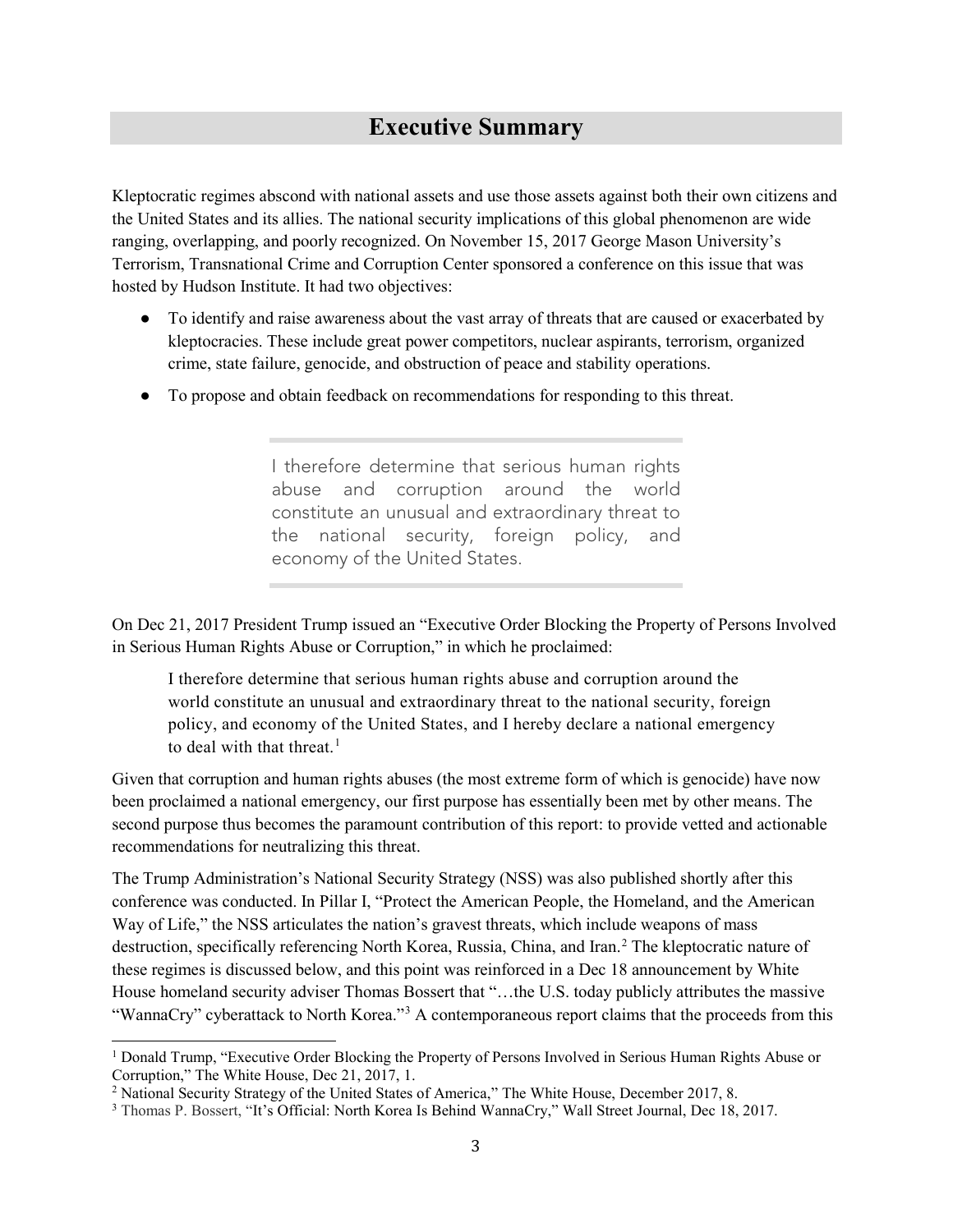

hacking are "likely being spent advancing North Korea's development of nuclear weapons." The same report also cites Bossert as "calling out the 'bad behavior' by other countries, including what he called the 'corrupt regime' of Tehran."[4](#page-3-1) The NSS goes on to state that "The primary transnational threats Americans face are from jihadist terrorists and transnational criminal organizations." [5](#page-3-2) The NSS implicitly links this threat to failed states and protracted conflicts that are instigated or perpetuated by kleptocratic regimes stating that "…they thrive under conditions of state weakness and prey on the vulnerable as they accelerate the breakdown of rules to create havens from which to plan and launch attacks on the United States, our allies, and our partners.["6](#page-3-3)

Taken together, President Trump's declaration that corruption and human rights abuse constitute a national emergency and the catalogue of threats identified in the NSS have recognized all of the topics

> Kleptocratic regimes are not an added threat that is competing in a zero-sum manner for scarce national security resources; rather they are a crosscutting national security threat that either causes or contributes decisively to the threat actors already identified by the Trump Administration.

discussed in this report (i.e., great power competitors, nuclear aspirants, terrorism, organized crime, state failure, genocide, and obstruction of peace and stability operations). *The central lesson that should be derived is that kleptocratic regimes are not an added threat that is competing in a zero-sum manner for scarce national security resources; rather they are a cross-cutting national security threat that either causes or contributes decisively to the threat actors already identified by the Trump Administration*.

Our first order of business is to catalogue why kleptocratic regimes constitute a pervasive threat to national security. Our second purpose is to propose recommendations for neutralizing this threat by being smarter about how we deal with it. These arguments are summarized below.

#### **Kleptocratic Regimes: A Pervasive Threat to National Security**

<span id="page-3-0"></span>● Russian/Chinese kleptocracy, a systemic threat, and the general systemic threats posed by kleptocratic regimes

One of the greatest threats to U.S. national security is the corrosive impact of kleptocracy on geopolitical order. Kleptocracy and financial secrecy have metastasized into an existential threat to our civilization. Vladimir Putin has "weaponized" use of corruption for geopolitical ends. The convergence of corrupt values and practices in the former Soviet Union, reformulated for the 21st century and exported to the West, now pose an encompassing threat. The economic power of kleptocrats like Putin is safeguarded in the West by our lack of transparency regarding the real owners of corporations which allows kleptocrats

l

<span id="page-3-1"></span><sup>4</sup> [Eli Watkins,](http://www.cnn.com/profiles/eli-watkins) "White House officially blames North Korea for massive 'WannaCry' cyberattack," CNN, Dec 19, 2017.

<span id="page-3-2"></span><sup>5</sup> National Security Strategy, 10.

<span id="page-3-3"></span><sup>6</sup> Ibid.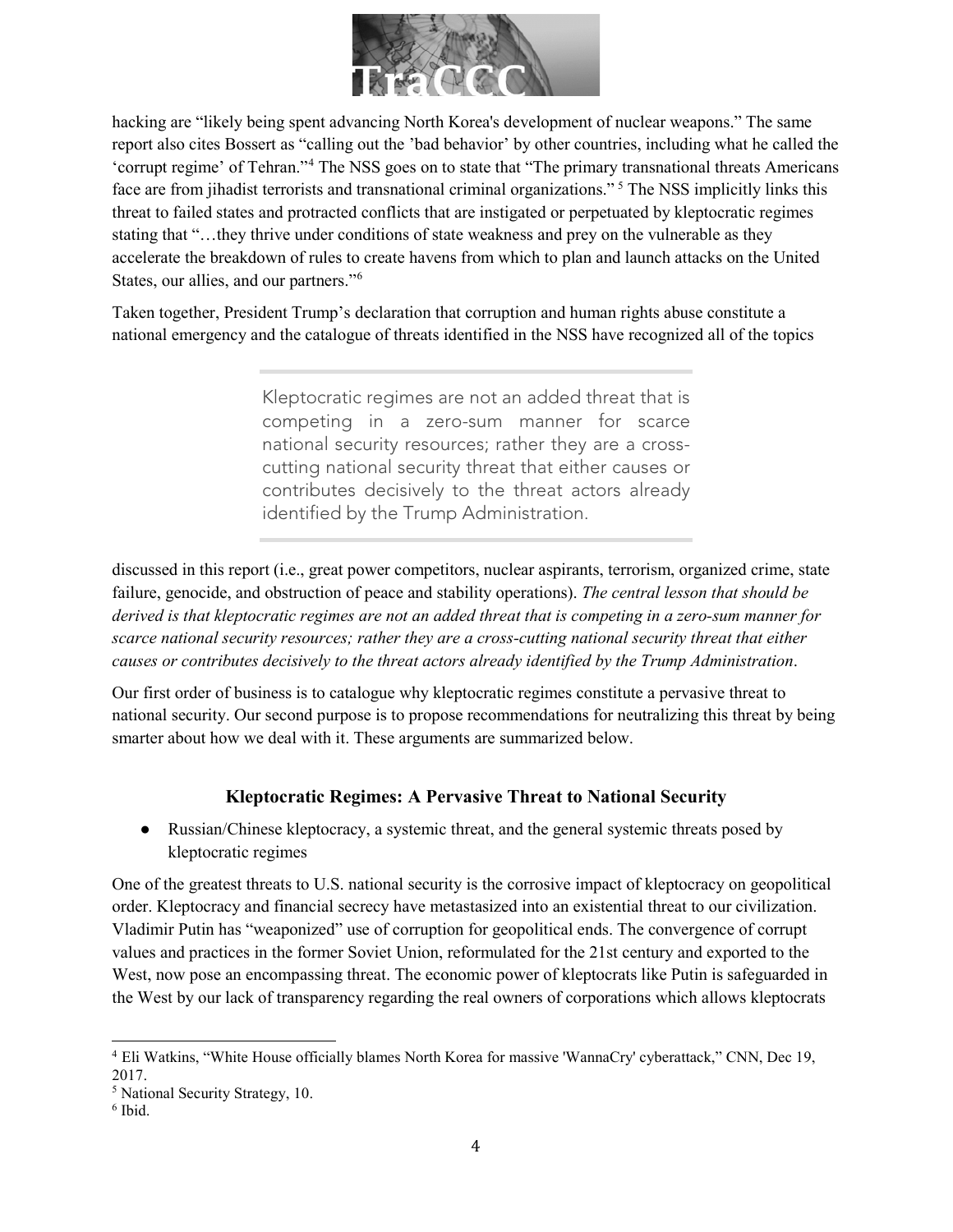to launder their illicit revenue in shell companies. We must address these threats by enhancing transparency and closing off our financial system to those intent on damaging our country.

• Kleptocracy and the Link to Terrorism, Radicalization, Fragile States, and Political Instability

Inherent in the nature of kleptocracies is massive diversion of public funds for private gain. The consequences – inadequate resources for public services, de-legitimization of the regime, and repression of dissent – fuel radicalization, state fragility, and conflict. Extremist groups draw on public anger at the abuse of power. Prominent current examples include the Houthi rebels in Yemen, the Taliban in Afghanistan, the Islamic State in Iraq and Syria, and Boko Haram in Nigeria. The most salient cases where kleptocractic actors have posed a clear threat to U.S. counter-terrorism and stabilization efforts are Afghanistan and Iraq. Systemic and high-level corruption – within governments we supported and funded – funneled revenue out of the domestic economy, further impoverished the country, hollowed out security institutions, undermined the legitimacy of the state, and fueled recruitment by insurgent and terrorist groups. Kleptocracy also has economic effects that slow growth, thereby undercutting political stability. Corruption distorts markets by adding costs and creating inefficiencies, and it deters Foreign Direct **Investment** 

• The "Convergence" among terrorism, organized crime, corruption and illicit power structures

The convergence of terrorism, organized crime, corruption, and illicit power structures constitutes an alternative, parasitic, global political economy that represents an existential threat to societies based on the rule of law. Their effects have been exacerbated by the dramatic increase in the flow of goods and services, money, people, and data that have resulted from globalization. Terrorists and criminals take advantage of these same flow paths and are able to do so invisibly as their transactions are lost in the overwhelming volume of licit and illicit transactions. There is an increasing level of organizational collusion between international terrorist organizations, organized crime and networked insurgencies (e.g., Hezbollah and the Sinaloa cartel). This threat is compounded by the collusion of "mafia states" that utilize the traditional tools of statecraft, such as passports, airline and shipping registries, and diplomatic pouches, to provide free passage to engage in criminal activity.

● Criminalized Power Structures: Leading Spoilers of Peace and Stability Operations

Criminalized power structures, defined as regimes that obtain and maintain power through exploitation of illicit revenue, have been responsible for obstructing or thwarting peace processes in at least 70% of the internal conflicts in which the United Nations has intervened since 1990.[7](#page-4-0) When the U.S. has been involved--and this has included both peace and stability operations--the figure rises to 100% (i.e., Somalia, Haiti, Bosnia, Kosovo, Afghanistan, and Iraq). Both the U.S. and the international community chronically overlook this problem. In the ten case studies examined in *Criminalized Power Structures: The Overlooked Enemies of Peace,* almost five years elapsed before missions had the mandate and means

<span id="page-4-0"></span> $\overline{a}$ <sup>7</sup> Since 1990 the UN Department of Peacekeeping Operations has intervened in 26 internal conflicts listed below. The cases where criminalized power structures obstructed these efforts are underlined: Afghanistan, Angola/Namibia, Bosnia /Former Yugoslavia, Burundi, Cambodia, Côte d'Ivoire, Central African Republic, Democratic Republic of the Congo, East Timor, El Salvador, Georgia, Guatemala, Guinea-Bissau, Haiti, Iraq, Kosovo, Liberia, Mali, Mozambique, Rwanda/Uganda, Sierra Leone, Somalia, South Sudan, Sudan/Abyei/Darfur, Tajikistan, and Western Sahara. Additional research into the cases that are not underlined might provide evidence that more missions were undermined by criminalized power structures.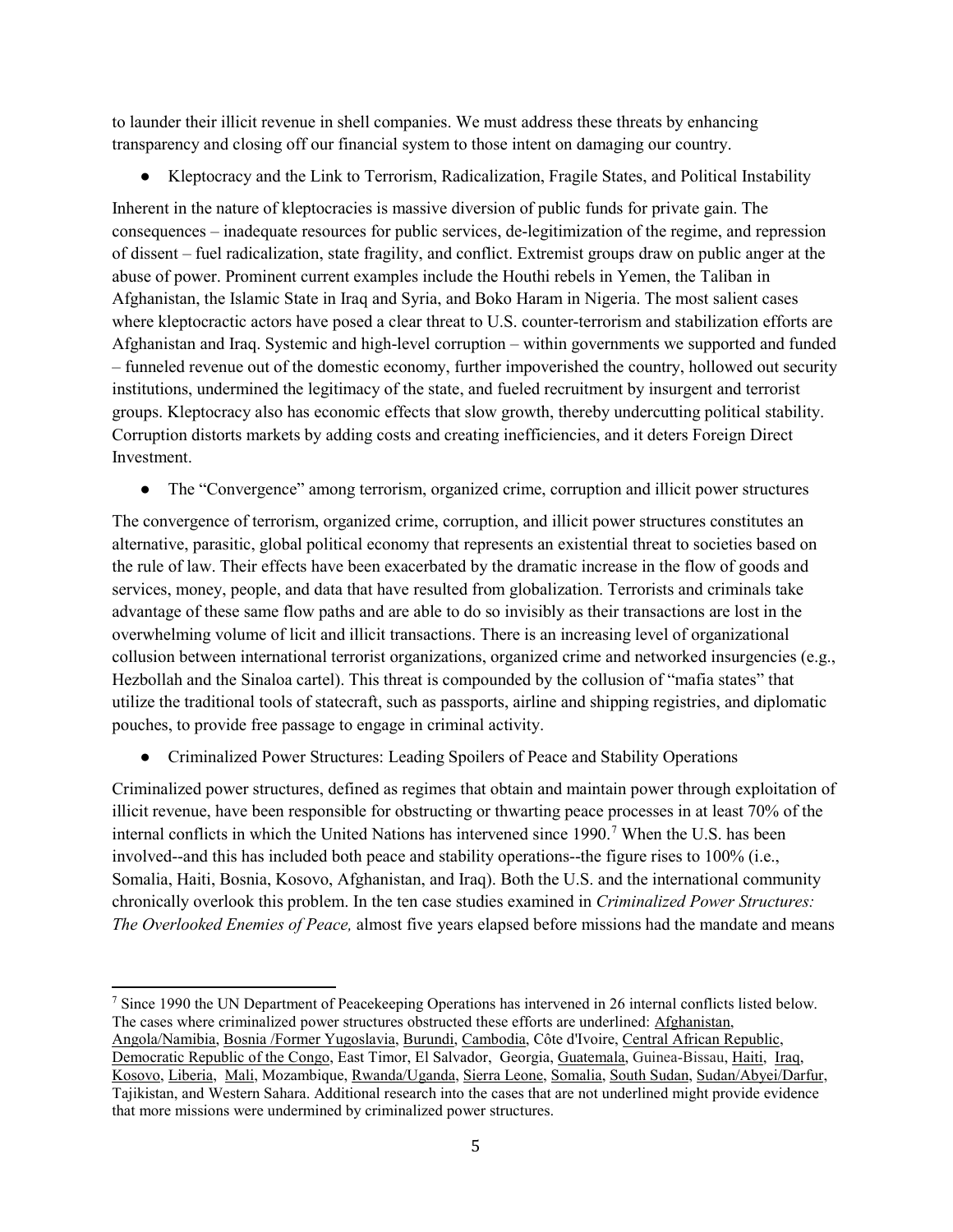

to mount a strategy to confront their kleptocratic spoilers.<sup>[8](#page-5-1)</sup> Not only had the "golden hour" been squandered, the legitimacy of the mission had typically been severely compromised. This is perhaps the most likely explanatory factor for the 50% rate of return to conflict within five years after an international intervention, as claimed by Kofi Annan.<sup>9</sup>

● Violent kleptocracy as the source of genocide

"Violent kleptocracy" is a system of state capture in which ruling networks hijack governing institutions for the purpose of looting public coffers and natural resource wealth. The state is thus transformed from an institution that is supposed to provide social and educational services and employment opportunities for its citizens and to safeguard the rule of law into a predatory criminal enterprise that does quite the opposite. Ruling kleptocratic networks utilize violence to maintain power and repress dissenting voices leading to a propensity for conflicts to spiral out of control and precipitate mass atrocities and genocide. Terrorist organizations, militias, and rebel groups can also control territory and operate in a similar manner. The most prominent current examples in Africa are South Sudan, Sudan, Democratic Republic of the Congo, Central African Republic, and Somalia. Previous African conflicts that have metastasized under the influence of violent kleptocracies include Angola, Liberia and Sierra Leone. In all cases, the result has been destabilized/ungoverned regions, humanitarian crises, and gross human rights violations that have frequently led to mass atrocities and genocide.

#### **Kleptocratic Regimes: How They Can Be Neutralized**

<span id="page-5-0"></span>The *sine qua non* for neutralizing the pervasive national security threat posed by kleptocratic regimes is to recognize the threat. Proper assessment and planning are essential. This requires the identification of the network of actors and their most vulnerable nodes so that a comprehensive strategy exploiting all the relevant tools at our disposal can be orchestrated. The second requirement is to craft effective tools for attacking their center of gravity: access to the illicit revenue that is vital to maintain kleptocratic rule. To raise the cost of continuing to govern in a predatory manner, kleptocrats must be deprived of impunity. Hybrid justice institutions, comprised of both indigenous and international personnel,  $10$  are the means to accomplish this. Finally, the admonition to "do no harm" must be heeded. In our unseemly haste to proclaim an exit strategy, all too often capacity building for the security sector is regarded as the simplistic elixir. When the security sector is also an instrument of repression for a kleptocratic regime, this only compounds the problem. Recommendations for addressing each of these pivotal issues are summarized below.

● Tailor assessment and planning to the threat from kleptocratic regimes

A proven assessment methodology exists that was responsible for the success in Bosnia against the 3rd Entity Movement. It emphasizes identifying both the formal and informal components of these pernicious

<span id="page-5-1"></span> $\overline{\phantom{0}}$ <sup>8</sup> Michael Dziedzic (ed.), *Criminalized Power Structures: The Overlooked Enemies of Peace*, (Lanham, Rowman and Littlefield, 2016), 393.

<span id="page-5-2"></span><sup>9</sup> UN Secretary General Kofi Annan," In Larger Freedom: Towards Development, Security and Human Rights for All," March 2005, 8.

<span id="page-5-3"></span> $10$  The precise composition of hybrid justice institutions has varied in terms of the range of legal functions performed by both international and indigenous officials and the range of crimes under their jurisdiction. Ideally the full range of judicial functions should be involved (i.e., prosecutors, judges, police, and corrections), and the jurisdiction should be determined by the purpose of the mandate. See p 37 for a full definition of this concept.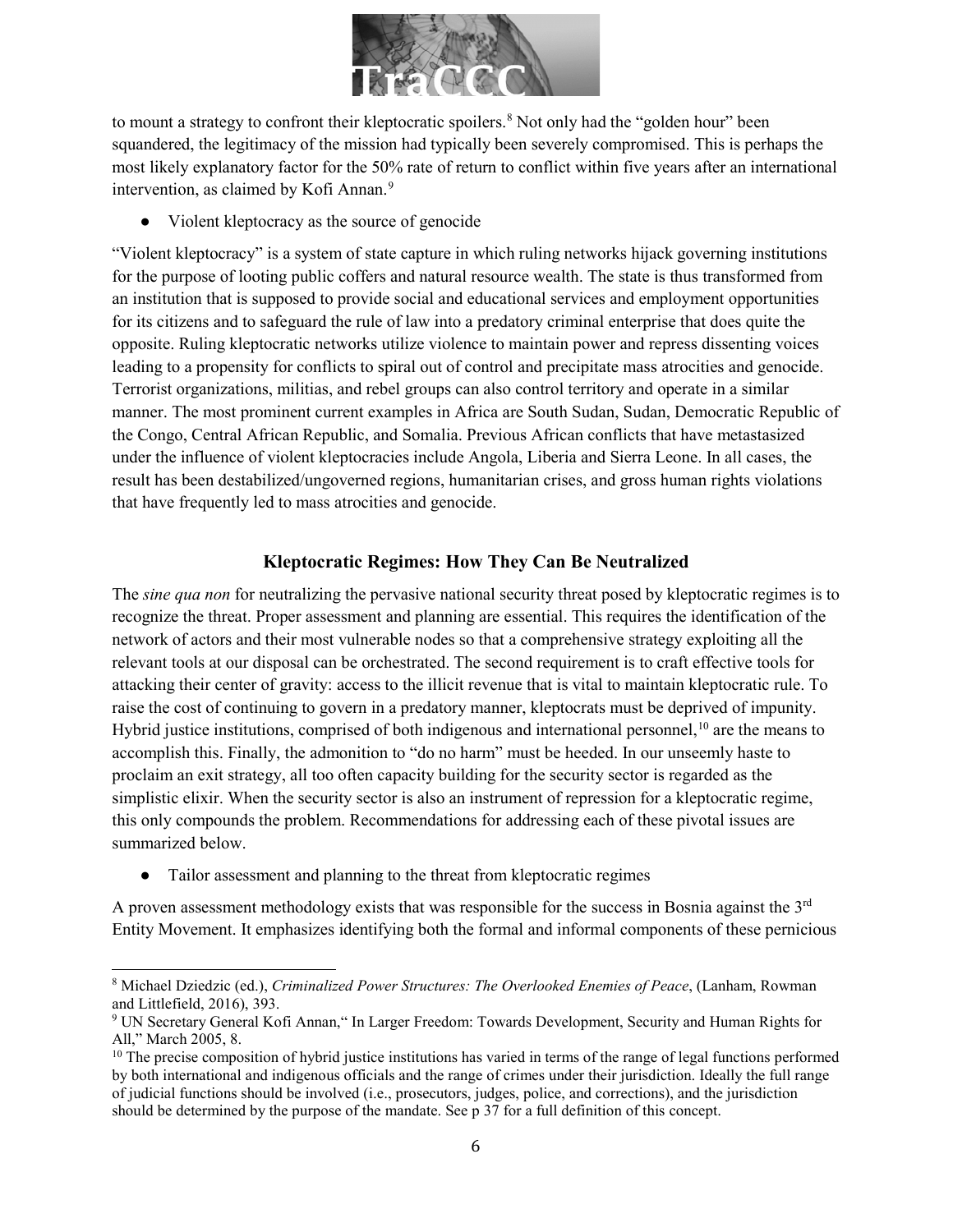networks and the "exchanges of power" between them (e.g., illicit revenue in exchange for impunity from prosecution or repression of opposition). Identifying critical nodes and enablers in these exchanges of power and exploiting their vulnerability to prosecution are keys to developing an effective strategy.

● Pass beneficial ownership legislation

The vehicle of choice for most kleptocrats to disguise the source of their illicit revenue is to set up corporations where their identity is hidden (i.e., shell companies). The U.S. sets up nearly two million corporations a year, but none of the states requires that the owners be identified (known as beneficial ownership). Federal legislation has recently been introduced with broad bipartisan support to require disclosure of beneficial owners (i.e., the identities of who controls, has an ownership interest in, or benefits from the corporation).

> Federal legislation has recently been introduced with broad bipartisan support to require disclosure of beneficial owners (i.e., the identities of who controls, the corporation.

• Use data science to combat kleptocracy's threat to national security

Increases in computing processing power and storage capability coupled with developments in data science make possible creation of a computationally analyzable graph database that maps the networks of primary kleptocratic targets down to at least their first and second level connections. To dismantle hubs of connectivity, identify the nodes that contain the greatest degree centrality and betweenness centrality. Focus data scientific efforts on suspicious pattern recognition, anomaly detection, network analytics, and predictive analytics. These techniques are useful for lead generation, targeting, preemptive action, and evidentiary analysis. For agencies tasked with combatting kleptocracy, equip them with data scientists. Finally, National Security Presidential Memorandum 7 on "Integration, Sharing, and Use of National Security Threat Actor Information to Protect Americans" should be amended to include kleptocratic regimes as threat actors.

• Create a database of Politically Exposed Persons and a procedure for the U.S. Government (USG) to share analysis about them with financial institutions

There is a high probability that kleptocrats will appear to the international financial sector as Politically Exposed Persons (PEP). A PEP is "…an individual who is or has been entrusted with a prominent function…many PEPs are in positions that potentially can be abused for the purpose of committing money laundering…corruption and bribery, as well as…terrorist financing.<sup>[11](#page-6-0)</sup> Currently there is no requirement for banks to provide the data they collect about PEPs or their transactions to anyone. An information sharing procedure should be established between the U.S. government and financial institutions to enable secure exchange of information and USG analysis about the transactions of PEPsThe use and enforcement of precision-guided policy tools

<span id="page-6-0"></span> $\overline{\phantom{0}}$ <sup>11</sup> Financial Actions Task Force, "FATF Guidance: Politically Exposed Persons (Recommendations 12 and 22)," June 2013, 3.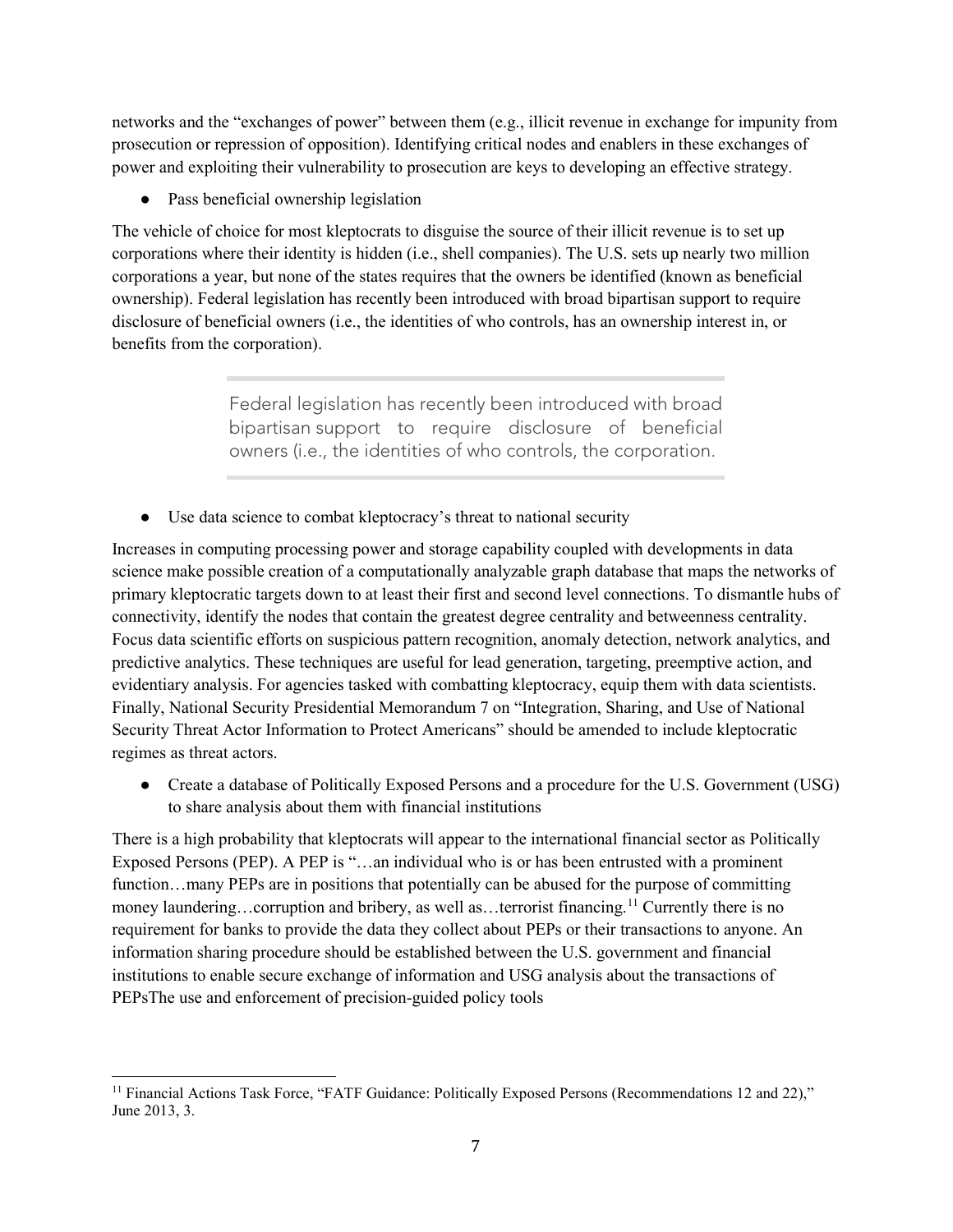

Targeted sanctions and asset seizure have been unleashed with decided impact against terrorists, transnational organized crime, and nuclear proliferation. These tools need to be harnessed for use against the nemesis of kleptocratic regimes.

Targeted sanctions (i.e., smart sanctions) and asset seizure have been unleashed with decided impact against terrorists, transnational organized crime, and nuclear proliferation. These tools need to be harnessed for use against the nemesis of kleptocratic regimes, since these national security threats are routinely intertwined. The U.S. can also lend substantial weight to international regimes by invoking Section 311 of the USA PATRIOT Act against money laundering and the Global Magnitsky Act to counter kleptocratic regimes. Precision-guided policy tools include targeted sanctions focused on designating networks more than individuals and the creative use of sectoral and secondary sanctions. Sectoral sanctions can be tailored to vulnerable nodes in kleptocratic networks denying transactions in the U.S. financial system to an entire sector or sectors of the economy. "Secondary" sanctions can also be imposed on financial institutions that are enabling the illicit activities of kleptocrats, allowing the denial of all or only a portion of the array of correspondent financial services provided by the U.S. financial system.

● Use hybrid justice institutions to combat impunity of kleptocrats

When contemplating a prospective international peace or stability operation, the international community has shackled itself with a false dichotomy between either completely replacing the local legal system (i.e., exercising full executive authority) or merely providing advice and assistance to develop its proficiency (i.e., capacity building). The purpose of this recommendation is to expand the repertoire to include an intermediate "partnership" option involving collaborative exercise of legal authority involving international and carefully selected and assiduously protected judges, prosecutors, police and corrections officials. For peace and stability operations, the authority of this hybrid justice institution would be limited to crimes against the mandate. Hybrid justice institutions may also be a viable option for averting state capture.

● Accountability is essential when building capacity in the security sector

U.S. and other donors involved in security sector capacity building in a given country should develop a coordinated strategy that provides equal weight to capacity building and establishing transparent and accountable security sectors. To provide clout, metrics should be developed for determining whether accountability systems are functioning, and they should be used annually to review performance and reallocate spending as needed to address the most serious accountability deficiencies. An assessment of the risk that corruption could pose to our capacity building efforts needs to be conducted prior to intervention, and policies and procedures should be implemented to mitigate the risk and ensure we "do no harm."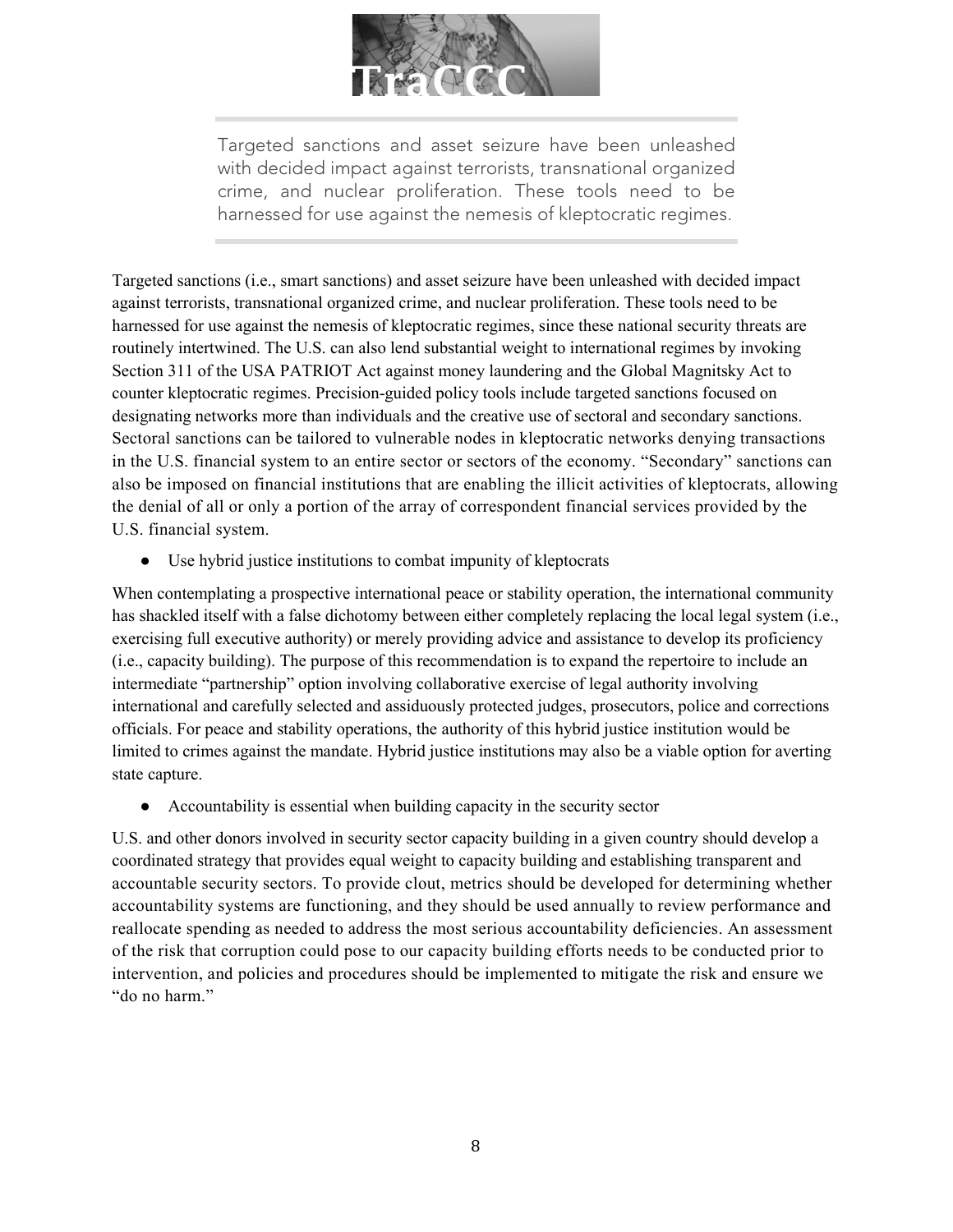# **Introduction**

<span id="page-8-0"></span>Kleptocratic regimes abscond with national assets and use those assets against both their own citizens and the United States and its allies. The national security implications of this global phenomenon are wide ranging, overlapping, and poorly recognized. On November 15, 2017 George Mason University's Terrorism, Transnational Crime and Corruption Center sponsored a conference on this issue that was hosted by Hudson Institute. It had two objectives:

- To identify and raise awareness about the vast array of threats that are caused or exacerbated by kleptocracies. These include great power competitors, nuclear aspirants, terrorism, organized crime, state failure, genocide, and obstruction of peace and stability operations.
- To propose and obtain feedback on recommendations for responding to this threat.

On Dec 21, 2017 President Trump issued an "Executive Order Blocking the Property of Persons Involved in Serious Human Rights Abuse or Corruption," in which he proclaimed:

I therefore determine that serious human rights abuse and corruption around the world constitute an unusual and extraordinary threat to the national security, foreign policy, and economy of the United States, and I hereby declare a national emergency to deal with that threat.<sup>[12](#page-8-1)</sup>

Given that corruption and human rights abuses (the most extreme form of which is genocide) have now been proclaimed a national emergency, our first purpose has essentially been met by other means. The second purpose thus becomes the paramount contribution of this report: to provide vetted and actionable recommendations for neutralizing this threat.

The Trump Administration's National Security Strategy (NSS) was also published shortly after this conference was conducted. In Pillar I, "Protect the American People, the Homeland, and the American Way of Life," the NSS articulates the nation's gravest threats, which include weapons of mass destruction, specifically referencing North Korea, Russia, China, and Iran.<sup>[13](#page-8-2)</sup> The kleptocratic nature of these regimes is discussed below, and this point was reinforced in a Dec 18 announcement by White House homeland security adviser Thomas Bossert that "...the U.S. today publicly attributes the massive "WannaCry" cyberattack to North Korea."<sup>[14](#page-8-3)</sup> A contemporaneous report claims that the proceeds from this hacking are "likely being spent advancing North Korea's development of nuclear weapons." The same report also cites Bossert as "calling out the 'bad behavior' by other countries, including what he called the 'corrupt regime' of Tehran."[15](#page-8-4) The NSS goes on to state that "The primary transnational threats Americans face are from jihadist terrorists and transnational criminal organizations." <sup>[16](#page-8-5)</sup> The NSS implicitly links this threat to failed states and protracted conflicts that are instigated or perpetuated by kleptocratic regimes stating that "…they thrive under conditions of state weakness and prey on the

l

<span id="page-8-1"></span><sup>&</sup>lt;sup>12</sup> Donald Trump, "Executive Order Blocking the Property of Persons Involved in Serious Human Rights Abuse or Corruption," The White House, Dec 21, 2017, 1.

<span id="page-8-2"></span><sup>&</sup>lt;sup>13</sup> National Security Strategy of the United States of America," The White House, December 2017, 8.

<span id="page-8-3"></span><sup>&</sup>lt;sup>14</sup> Thomas P. Bossert, "It's Official: North Korea Is Behind WannaCry," Wall Street Journal, Dec 18, 2017.

<span id="page-8-4"></span><sup>&</sup>lt;sup>15</sup> [Eli Watkins,](http://www.cnn.com/profiles/eli-watkins) "White House officially blames North Korea for massive 'WannaCry' cyberattack," CNN, Dec 19, 2017.

<span id="page-8-5"></span><sup>&</sup>lt;sup>16</sup> National Security Strategy, 10.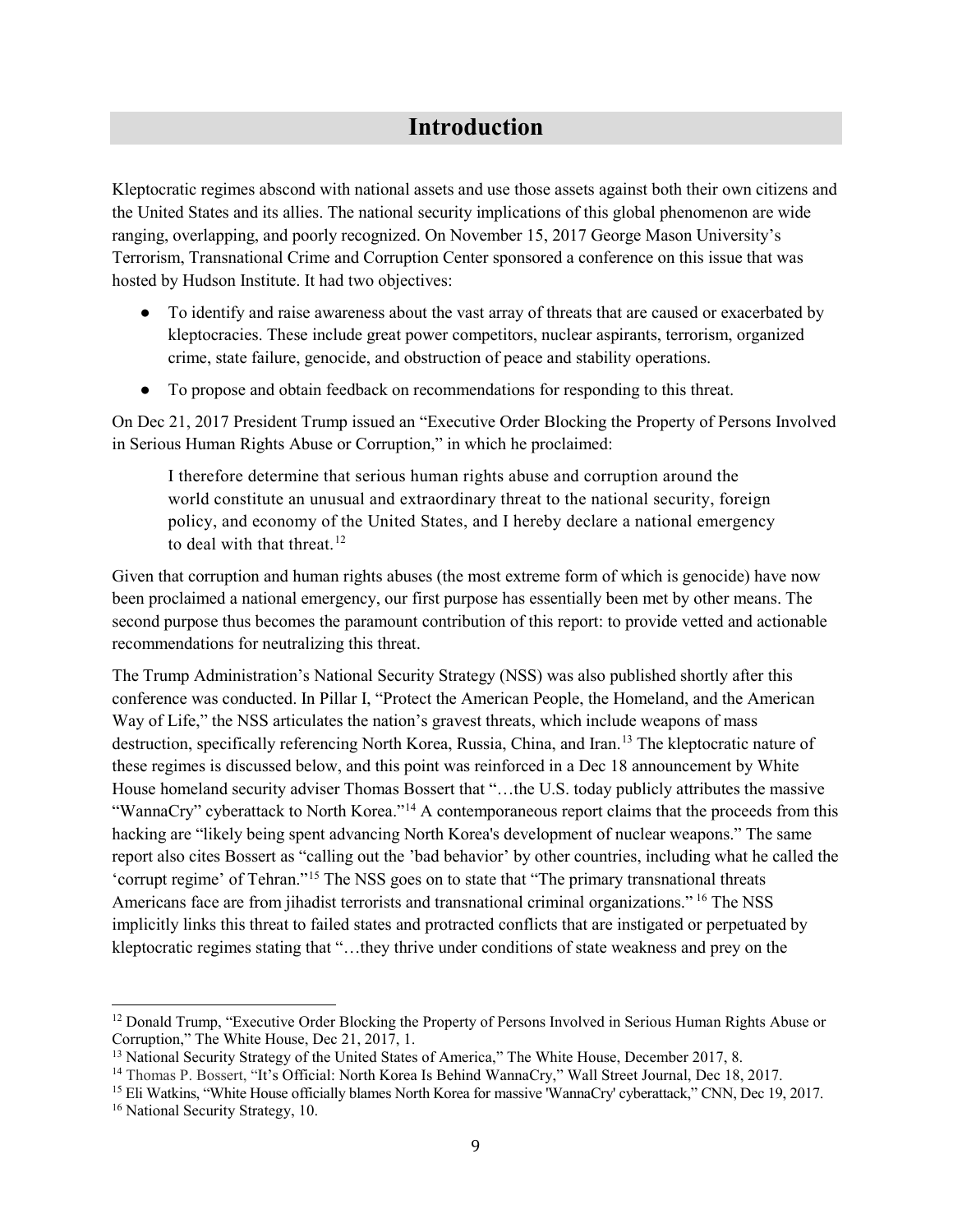

vulnerable as they accelerate the breakdown of rules to create havens from which to plan and launch attacks on the United States, our allies, and our partners."[17](#page-9-0)

Taken together, President Trump's declaration that corruption and human rights abuse constitute a national emergency and the catalogue of threats identified in the NSS have recognized all of the topics discussed in this report (i.e., great power competitors, nuclear aspirants, terrorism, organized crime, state failure, genocide, and obstruction of peace and stability operations). *The central lesson that should be derived is that kleptocratic regimes are not an added threat that is competing in a zero-sum manner for scarce national security resources; rather they are a cross-cutting national security threat that either causes or contributes decisively to the threat actors already identified by the Trump Administration*.

Our first order of business below is to catalogue why kleptocratic regimes constitute a pervasive threat to national security. The following topics are treated:

- Russian/Chinese kleptocracy, a systemic threat, and the general systemic threats posed by kleptocratic regimes
- Kleptocracy and the Link to Terrorism, Radicalization, Fragile States, and Political Instability
- The "Convergence" among terrorism, organized crime, corruption and illicit power structures
- Criminalized Power Structures: Leading Spoilers of Peace and Stability Operations
- Violent kleptocracy as the source of genocide

Our second purpose is to propose recommendations for neutralizing this threat by being smarter about how we deal with it. The good news is that there are actionable steps that can be taken to address this recurrent risk that would require little new revenue -- and should save billions.

The following recommendations are addressed below:

- Tailor assessment and planning to the threat from kleptocratic regimes
- Sever the flow of illicit revenue, which is the center of gravity for kleptocratic regimes, by:
	- Passing beneficial ownership legislation
	- Using data science to combat kleptocracy's threat to national security
	- Creating a database on the financial transactions of Politically Exposed Persons and a mechanism for the USG to share information about them with financial institutions
	- Using the Global Magnitsky Act and other precision-guided policy tools to sever the flow of illicit revenue to kleptocrats who threaten our national security
- Use hybrid justice institutions to combat impunity by kleptocrats
- Make accountability a priority equal to capacity building in the security sector

<span id="page-9-0"></span> $\overline{\phantom{0}}$  $17$  Ibid.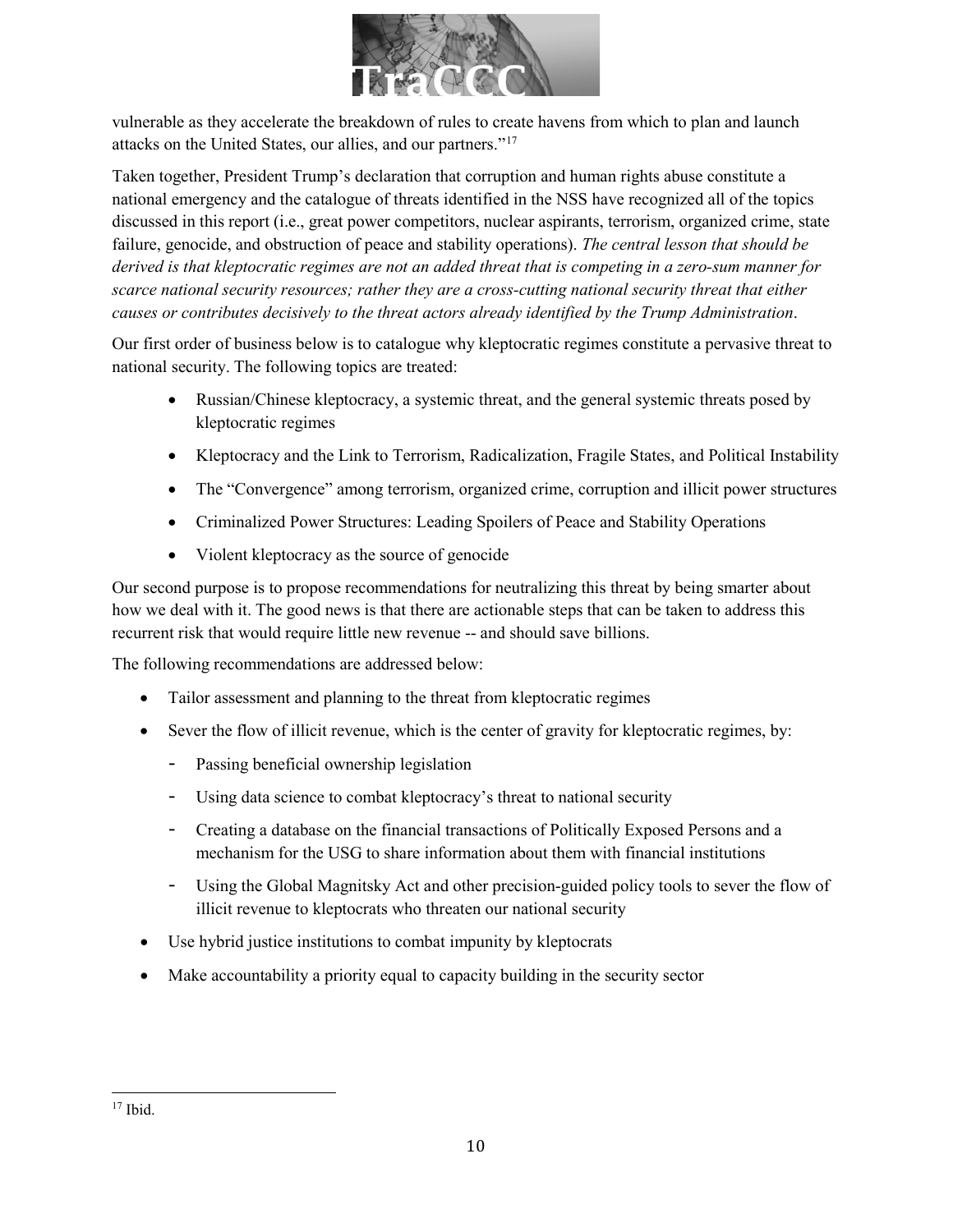# **Kleptocratic Regimes: A Pervasive Threat**

#### <span id="page-10-1"></span><span id="page-10-0"></span>**Russian/Chinese Kleptocracy: A Systemic Threat, and the General Systemic Threats Posed by Kleptocratic Regimes Charles Davidson, Hudson Institute**

One of the greatest threats to U.S. national security is the corrosive impact of kleptocracy on geopolitical order.

We also face the threat not of kleptocracy *per se*, but corruption in various guises, undermining our foreign development assistance, stability operations, and foreign policy in general terms. Given that overseas operations are extremely costly, vast sums are being stolen from U.S. taxpayers -- before disappearing into the pockets of bad actors who are not exactly advocates for our values and objectives.

> One of the greatest threats to U.S. national security is the corrosive impact of kleptocracy on geopolitical order.

Financial secrecy poses a national security threat to all free nations, to all democracies, because it enables lawlessness. Left unchecked, it will continue to eat at our societies like gangrene.

We need to curtail the geopolitical downsides of financial secrecy. This is not a new suggestion. But what *is* new is that freedom and democracy are on the retreat, and there should be now a real sense of urgency in defending our core values: Kleptocracy and financial secrecy have metastasized into an existential threat to our civilization.

The economic power of kleptocrats is for the most part safeguarded for them in the West. We must come to our senses and close off our system to those bent on its decay. Take away our adversaries' economic power, and a lot of other global problems might shrink to a more manageable size.

Since 2015, Hudson Institute has published the following series of reports on various aspects of the threat emanating from kleptocratic states and ways of mitigating the national security implications:

Our first report, ["Cleaning Up Atlantis: How to Put a Kleptocracy on the Road to Transparency"](https://www.hudson.org/research/12410-cleaning-up-atlantis-how-to-put-a-kleptocracy-on-the-road-to-transparency) by Tom Firestone, looked at options for putting kleptocracies transitioning to democracy back on the road to transparent governance.

Our second report, ["Stage Hands: How Western Enablers Facilitate Kleptocracy"](https://www.hudson.org/research/12463-stage-hands) by Oliver Bullough, traced the (all too familiar) pattern used by kleptocrats to launder their money and reputations into the West – and their reliance on professional enablers at every stage.

Our third report, ["The Kleptocracy Curse: Rethinking Containment"](https://www.hudson.org/research/12928-the-kleptocracy-curse-rethinking-containment) by Ben Judah, showed how the West not only failed to address the emergence of globalized corruption after the end of the Cold War – but became actively complicit in it, and ends with policy suggestions for containment.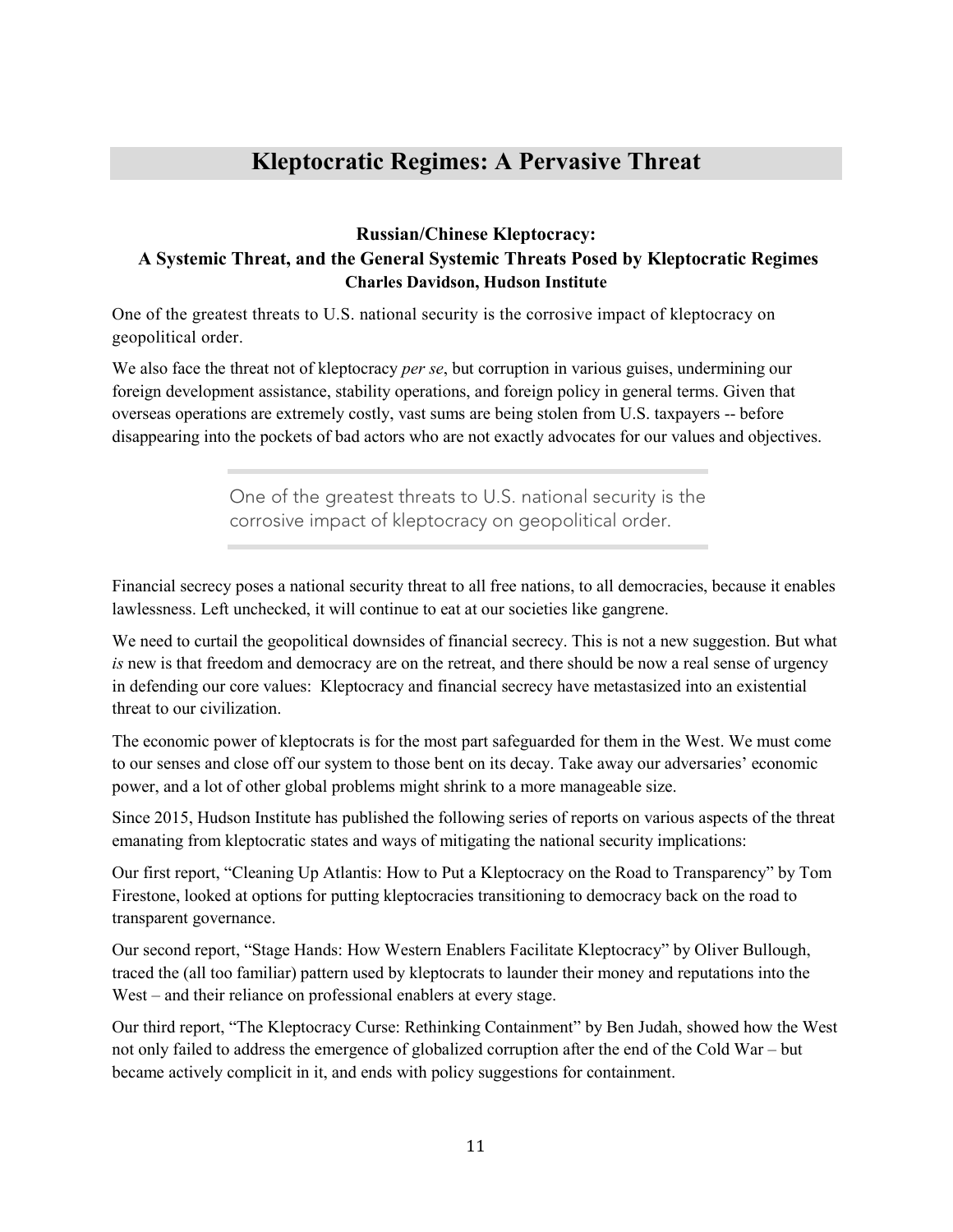

Our fourth report, ["Weaponizing Kleptocracy: Putin's Hybrid Warfare"](https://www.hudson.org/research/13666-weaponizing-kleptocracy-putin-s-hybrid-warfare) by Marius Laurinavičius, reminded Western policy experts that Vladimir Putin's "weaponized" use of corruption for geopolitical ends is nothing new – but that he does have dangerous new tools at his disposal.

Our fifth report, ["How Non-State Actors Export Kleptocratic Norms to the West"](https://www.hudson.org/research/13875-how-non-state-actors-export-kleptocratic-norms-to-the-west) by Ilya Zaslavskiy, chronicled the convergence of corrupt values and practices in the former Soviet Union – and how these norms, reformulated for the 21st century and exported to the West, now pose a civilizational threat.

Our sixth report, ["The United States of Anonymity"](https://www.hudson.org/research/13981-the-united-states-of-anonymity) by Casey Michel, exposed the United States' descent into the world's biggest offshore haven – with dire implications for democracy and national security.

<span id="page-11-0"></span>And our most recent report, "Money Laundering for 21<sup>st</sup> [Century Authoritarianism"](https://www.hudson.org/research/14020-money-laundering-for-21st-century-authoritarianism) by Ben Judah and Belinda Li, shows why an anti-money laundering regime designed to counter 1980s "Cocaine Cowboys" is simply no match for 21st century globalized kleptocrats – and what can be done to close the loopholes.

## **Kleptocracy and the Link to Terrorism, Radicalization, Fragile States, and Political Instability Kate Bateman, Truman National Security Project Fellow**

Inherent in the nature of kleptocracies is massive diversion of public funds for private gain. The consequences – inadequate resources for public services, de-legitimization of the regime, and repression of dissent – fuel radicalization, state fragility, and conflict.

Kleptocracy and terrorism

Extremist groups draw on public anger at the abuse of power. Prominent current examples include the Houthi rebels in Yemen, the Taliban in Afghanistan, the Islamic State in Iraq and Syria, and Boko Haram

> Inherent in the nature of kleptocracies is massive diversion of public funds for private gain. The consequences – inadequate resources for public services, de-legitimization of the regime, and repression of dissent – fuel radicalization, state fragility, and conflict.

in Nigeria. Corrupt state institutions can also facilitate the operations of extremist groups by enabling the movement of money, fighters, weapons, and supplies. Additionally, the security institutions of kleptocracies are vulnerable to being hollowed out by corrupt practices such as ghost soldiers and misappropriation of procurement funds, leading to low combat readiness, poor morale, weak leadership, and little accountability. As a result, those security institutions may not be able to respond effectively to terrorist or insurgent threats and are less capable of partnering with U.S. forces for shared counterterrorism objectives. The fall of Mosul in 2014 is a prominent case in point. (See the recommendation below "Accountability is essential when building capacity in the security sector").

There is growing empirical evidence for the assertion that kleptocratic governance is conducive to radicalization. A 2015 Mercy Corps report on programs in Afghanistan, Colombia, and Somalia found that "the principal drivers of political violence are rooted not in poverty, but in experiences of injustice: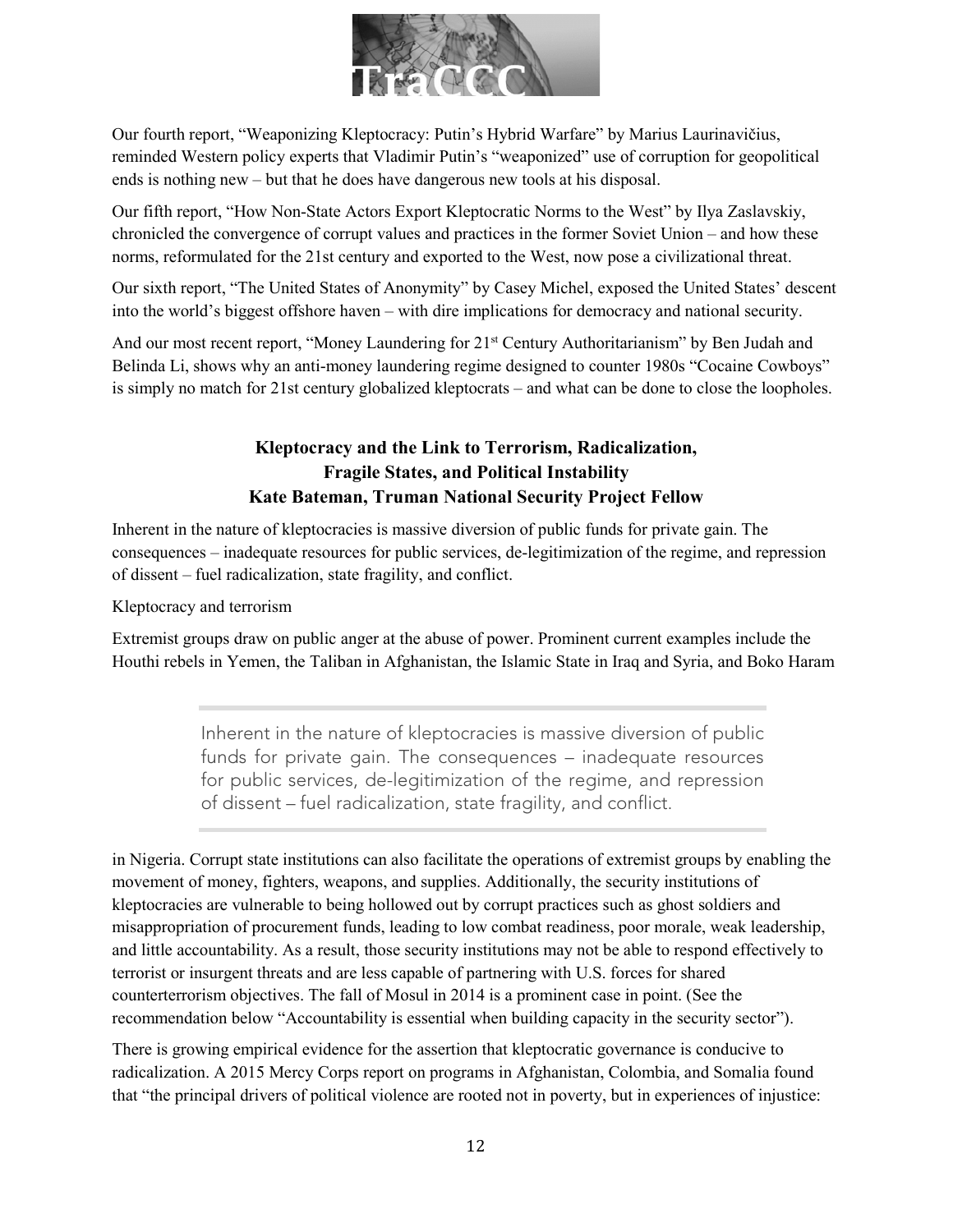discrimination, corruption and abuse by security forces."[18](#page-12-0) In a 2017 report, the UN Development Program interviewed nearly 600 former members of Al-Shabaab, Boko Haram, ISIS, al Qaida, and others and concluded that "…disaffection with government is highest by significant margins among…respondents who were recruited by violent extremist groups."This held true across several indicators, including: "belief that government only looks after the interests of a few; low level of trust in government authorities; and experience, or willingness to report experience, of bribe-paying."[19](#page-12-1)

#### State fragility and political instability

l

Owing to the enormous commitment of U.S. military and civilian personnel, the lives lost, and the vast expenditure of resources involved, the most salient recent cases where kleptocractic actors posed a threat to U.S. counter-terrorism and stabilization efforts are Afghanistan and Iraq. Systemic and high-level corruption – within governments we supported and funded – funneled revenue out of the domestic economy, further impoverished the country, undermined the legitimacy of the state, and fueled recruitment by insurgent and terrorist groups. As noted above, corruption also eroded the capacity of security forces, imperiling the transition to host-nation security responsibility and lasting peace.

Kleptocracy has economic effects that slow growth and undercut political stability. Systemic corruption distorts markets by adding costs and creating inefficiencies, and it deters foreign direct investment by creating market volatility and an uncertain business climate. Corruption is a particularly insidious threat to emerging but vulnerable democracies (e.g., Indonesia, Kenya, Ukraine).

Several institutional and structural factors militate against a unified, coherent U.S. government response to the threats posed by corruption abroad. Defense and security professionals tend to view corruption as a governance challenge and thus belonging in the realm of development experts and diplomats, not the military. Compounding this, policymakers do not have access to adequate intelligence and analysis on the causes and consequences of kleptocracy. That makes it harder to identify the problem accurately before we intervene. (See "Criminalized Power Structures as leading spoilers of peace and stability operations" and "Tailoring assessment and planning to the threat from kleptocratic regimes" below for a discussion of how better assessments could allow future missions to come equipped with the appropriate tools and strategies to address this common threat to stabilization).

In addition, there is significant skepticism that outsiders can effectively combat corruption, both because the problem is so pervasive and because international interventions have an admittedly mixed track record. Finally, it is difficult to measure corruption, and thus hard to identify metrics by which to assess the effectiveness of anti-corruption efforts – especially within the short timelines on which policymakers operate.

<span id="page-12-1"></span><span id="page-12-0"></span><sup>&</sup>lt;sup>18</sup> Mercy Corps, "Youth and Consequences: Unemployment, Injustice and Violence," February 13, 2015, 2. <sup>19</sup> United Nations Development Program, "Journey to Extremism in Africa: Drivers, Incentives and the Tipping Point for Recruitment." 2017, 5.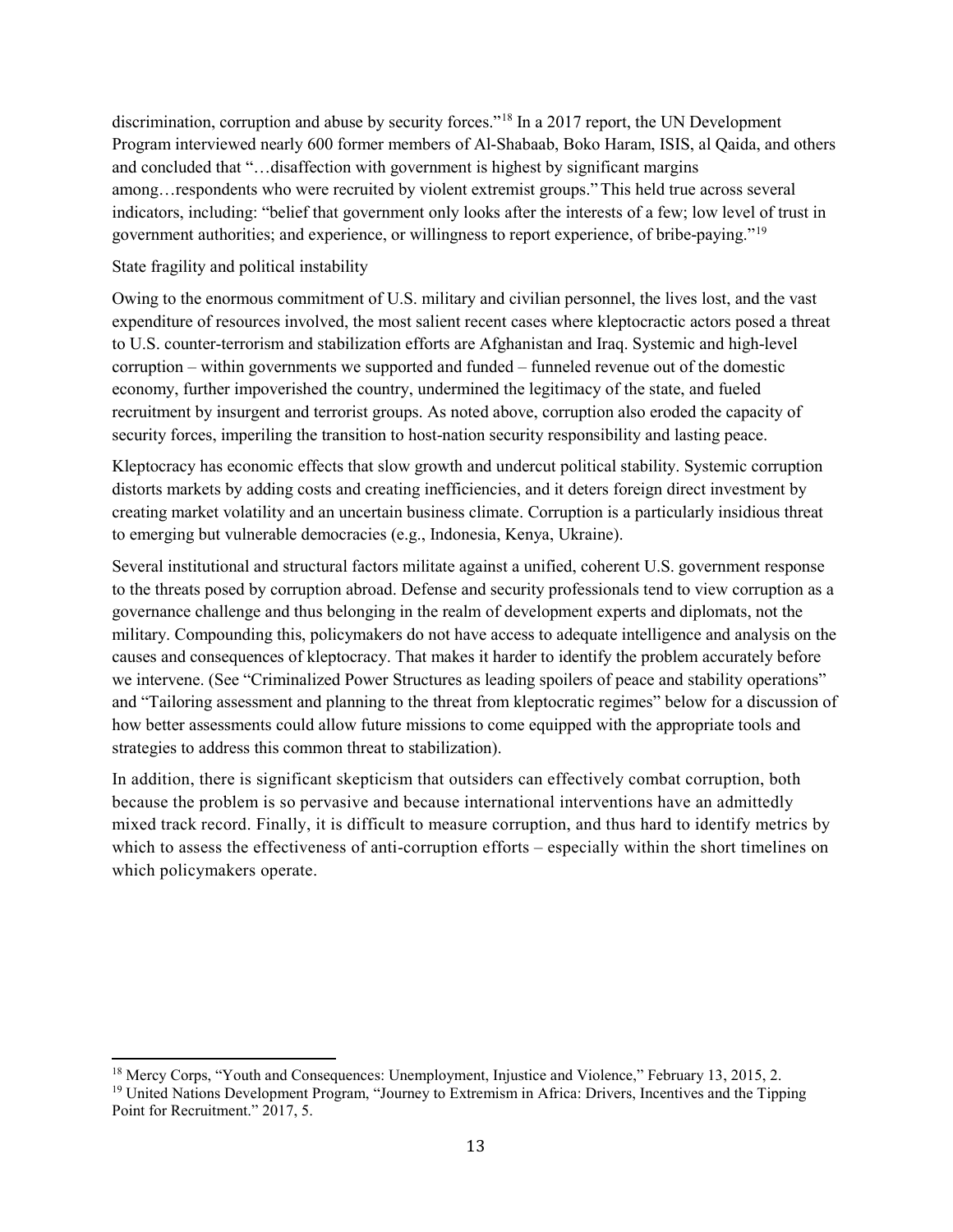

#### "**Convergence" Among Terrorism, Organized Crime, Corruption and Illicit Power Structures Michael Miklaucic, National Defense University**

<span id="page-13-0"></span>The national security enterprise is conservative and can be resistant to change especially regarding assessments of what constitutes an existential threat to our vital interests. General Joseph Dunford, Chairman of the Joint Chiefs of Staff, has articulated a four plus one threat perception formula, consisting of China, Russia, North Korea, Iran, plus violent extremism. The convergence of terrorism, organized crime, corruption, and illicit power structures constitutes a different kind of threat to our nation's security that is equally grave, and receives little attention in our constrained, zero-sum fiscal environment*.* It is often dismissed as vague and non-immediate; if we want attention to this threat, what are we to exclude from the current national threat assessment?

> Although corrupt regimes, transnational crime, and terrorism are not by any means new or unique to our era, their effects have been profoundly exacerbated by the dramatic increase in volume and acceleration of global processes that have resulted from globalization.

Although corrupt regimes, transnational crime, and terrorism are not by any means new or unique to our era, their effects have been profoundly exacerbated by the dramatic increase in volume and acceleration of global processes, including the flow of goods and services, money, people, and data, that have resulted from globalization. The confluence of these forces has ushered in an alternative, parasitic, global political economy that constitutes a new paradigm, and an existential threat to societies based on the rule of law.

The flow of goods and services across international boundaries has burgeoned with as many as 20 million intermodal container units on the high seas at any given time. As many as 15 million such units enter the U.S. every year; only 2 per cent of these are inspected by our border authorities. Money is also moving around the world—as much as \$30 billion a day is transferred through electronic means, much of which is difficult to monitor, track or detect. People are on the move as never before. There are over 65 million displaced persons globally, a greater number than ever before, and one billion travelers cross international borders every year. That equates to 20 per cent of the planet's population on the move. Data is also on the move via the seven billion mobile phones and two billion computers currently in use. Every second the amount of data transmitted equals the content of the Library of Congress, a 45 per cent increase in the last ten years.

Terrorists and criminals take advantage of these same flow paths and are able to do so invisibly as they and their transactions are lost in the overwhelming volume. Among the byproducts of the unprecedented connectivity catalyzed by these developments is the increasing level of organizational collusion between international terrorist organizations, organized crime and networked insurgencies (e.g., Hezbollah and the Sinaloa cartel). We do not know whether the interactions are best described as coordination, cooperation, collusion, or collaboration; the adoption of criminal methods by terrorists, and terrorist methods by criminals however is well-documented.

Hezbollah is both a terrorist organization and a global criminal enterprise, engaged in narcotics and other illegal trafficking, money-laundering, and a variety of other criminal lines of effort. The Islamic State, or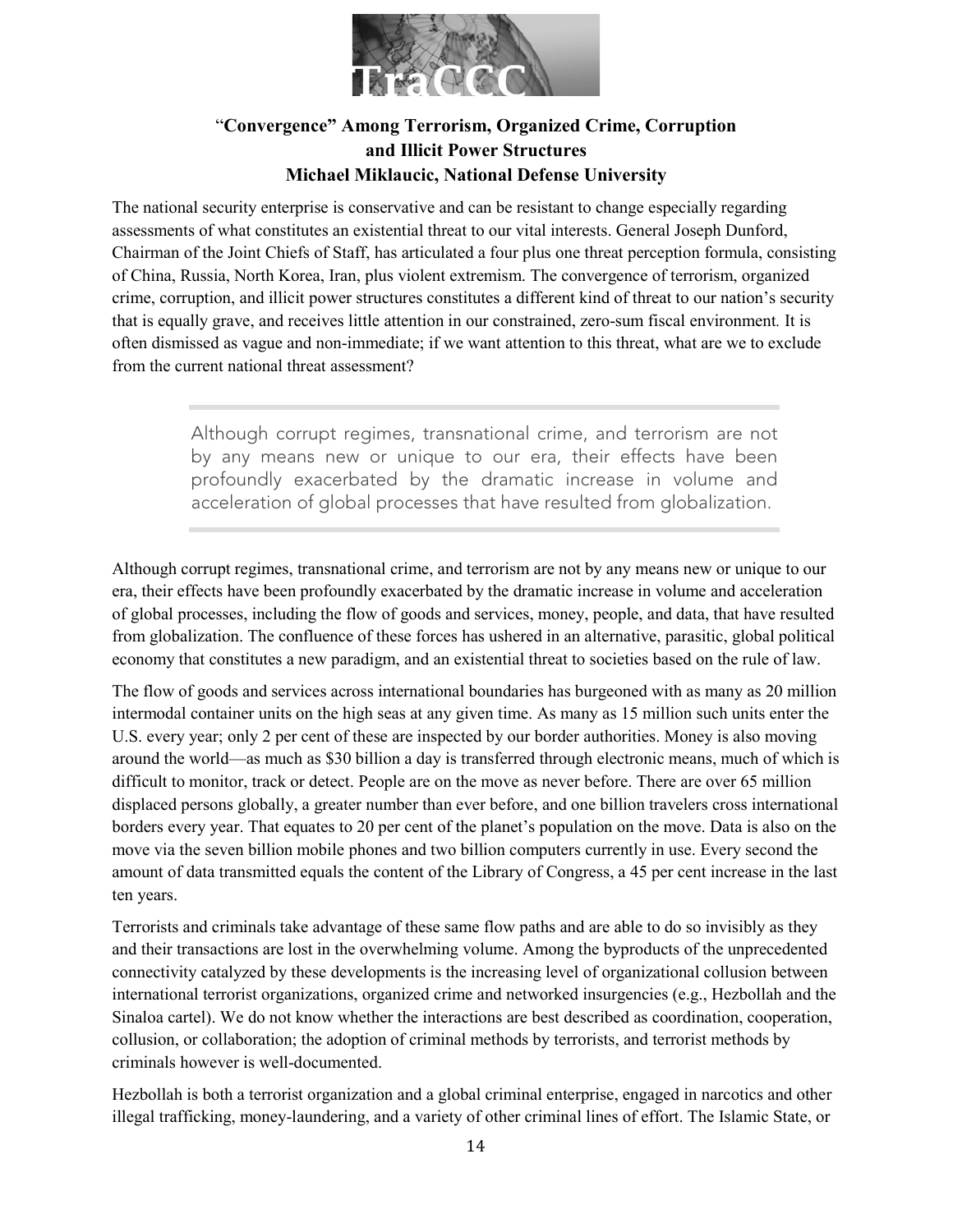ISIS, engages in criminal extortion, and trafficking in antiquities, humans, and drugs. The Sinaloa drug cartel, known primarily as a criminal organization, has adopted the tactics of terrorism, as when it tossed the severed heads of five rival gang members onto the dance floor of a night club in Mexico; the propaganda of the deed. Likewise, the D-Company criminal organization led by fugitive Ibrahim Dawood has been linked to the Mumbai hotel terrorist attacks in both 1993 and 2008.

The reality of this phenomenon, which I call convergence, is demonstrated in a study published by the Combatting Terrorism Center at West Point. The study began with the identification of 40 designated international smugglers. Using an extensive database maintained by the Thompson-Reuters organization consisting of many millions of data points, a network node analysis shows that these smugglers were connected by one degree of separation with 754 terrorists, transnational criminals, and insurgents. Those 754 in turn were further connected by one degree of separation in a network of 2,739, 98 percent of which were connected within one or two degrees of separation.<sup>[20](#page-14-0)</sup> The conclusion to be drawn from this is that anyone in these networks can communicate with anyone else in these networks; just a click away.

As I have written elsewhere (*Beyond Convergence: World Without Order*, 2016), this convergence is generating a global alternative political economy that is both parasitical and antithetical to our own rulebased Westphalian system. The magnitude of this threat can be estimated by the percentage of the global economy that these threat actors control. In 1998, then Managing Director of the International Monetary Fund Michel Camdessus estimated that the volume of the global illicit economy was an unbelievable 2-5 percent of total global product. It is highly unlikely that this figure has declined since that time as none of the illicit markets have been shrinking. Indeed, some estimates of the global illicit economy are as high as 15 percent.[21](#page-14-1) Today the global economy is roughly \$100 trillion. If the share captured by this parasitic political economy has remained consistent, the flows annually into the hands of terrorists, transnational criminal, and insurgents, might range from \$2-15 trillion. The precise amount of course is unknowable due to the clandestine nature of these phenomena, and the limitations on our forensic capacity; however even at the lower end this amount can finance highly lethal military grade weaponry, as well as the most talented lawyers, accountants, IT experts, corrupt politicians, and paramilitaries.

This threat is compounded by the collusion of corrupt officials, politicians, and criminal states, called "mafia states by Moises Naim, or "criminalized states," by Douglas Farah. While no state is completely immune to corruption, there is a worrisome number that are significantly captured by corrupt networks, such that the state apparatus itself has begun to function as a criminal enterprise. Such states utilize the traditional tools of statecraft, such as passports, airline and shipping registries, and diplomatic pouches to engage directly in criminal activity. Venezuela, for example, is known to have issued Venezuelan passports to numerous individuals from Middle East countries providing potential influence agents, or even terrorists, the means for free passage throughout most of the Western Hemisphere. Russian intelligence services allegedly collude with Russian-speaking mafia organizations throughout Europe, the Caucasus, and Central Asia.

The convergence of terrorism, organized crime, corruption and illicit power structures constitutes a clear, present, and growing danger to the rule-based Westphalian system of states. Our challenge is to persuade the policy community that existential threats to our national security come not only in the

<span id="page-14-0"></span><sup>&</sup>lt;sup>20</sup> Scott Helfstein, "Risky Business: The Global Threat Network and the Politics of Contraband," Combating Terrorism Center, May 2014.

<span id="page-14-1"></span><sup>&</sup>lt;sup>21</sup> David M. Luna, "Fighting Networks with Networks," in Michael Miklaucic and Jacquiline Brewer (eds) *Convergence: Illicit Networks and National Security in the Age of Globalization* (Washington D.C.: National Defense University Press, 2013), 213-4.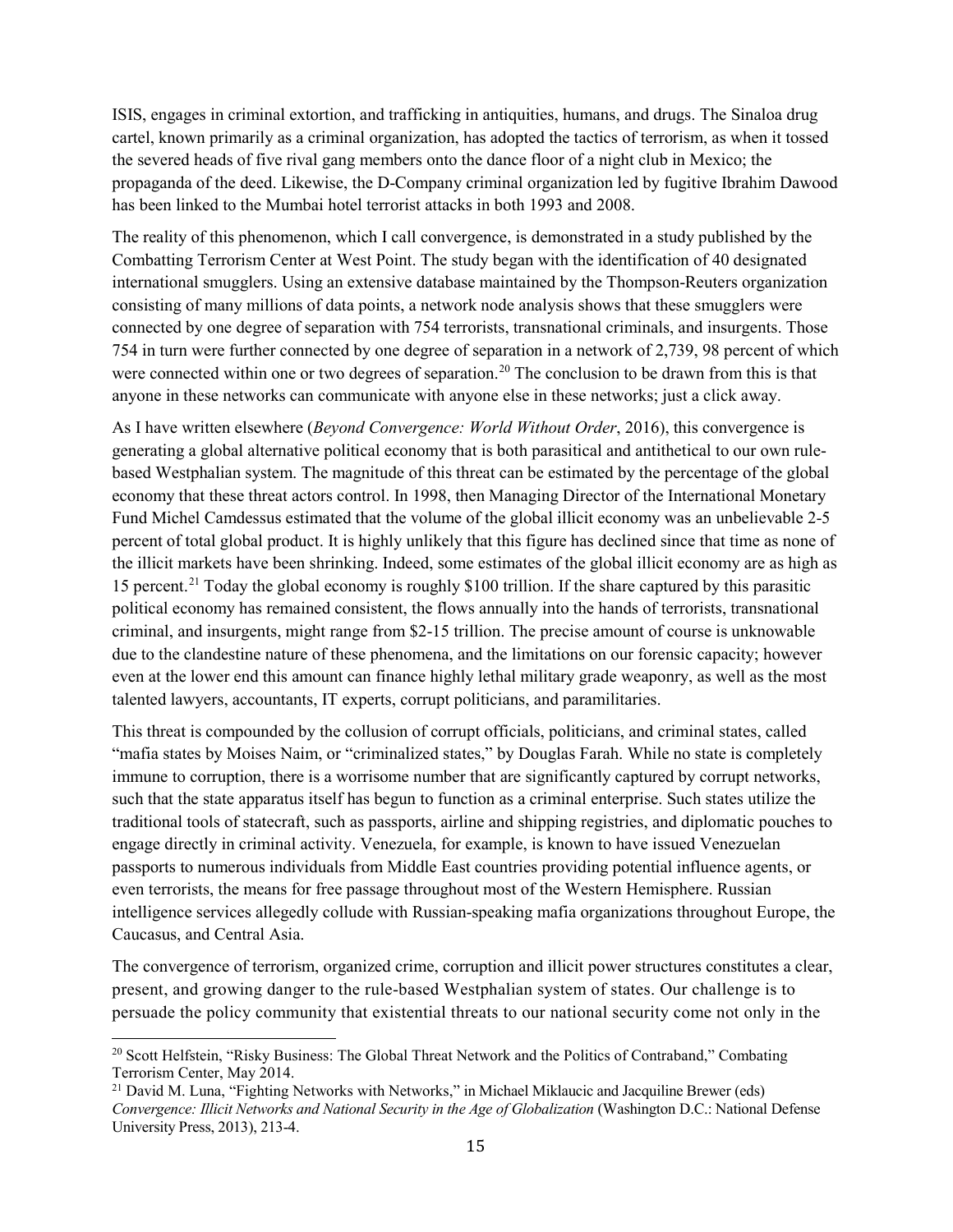

form of mushroom clouds or airliners crashing into the World Trade Towers. Indeed, General Dunford's formulation of four plus one perhaps should be reversed with the one representing the confluence of terrorism with organized crime, corruption and illicit power structures, increasingly supported by criminal states.

#### **Criminalized Power Structures: Leading Spoilers of Peace and Stability Operations Michael Dziedzic, George Mason University and Pax Advisory**

<span id="page-15-0"></span>In *Criminalized Powers Structures: The Overlooked Enemies of Peace,[22](#page-15-1)* we provide empirical evidence from ten case studies that criminalized power structures constitute a predominant spoiler threat to peace and stability operations (i.e., Afghanistan--Criminal Patronage Networks, Bosnia—Parallel Power Structures, Colombia--Paramilitaries, Democratic Republic of the Congo--M23, Guatemala--Clandestine Security Apparatus, Haiti--Gangs, Iraq--Moqtada al-Sadr, Iraq--Nouri al-Maliki, Kosovo--Kosovo Liberation Army, and Sierra Leone--Revolutionary United Front). The findings from *Impunity: Countering Illicit Power in War and Transition* confirm many of these cases and add Liberia to the list.<sup>[23](#page-15-2)</sup>

If we add up the conflicts where UN missions were plagued by obstruction from criminalized power structures, the total is 18. That equates to 70% of the conflicts where peace operations have been mounted. When it comes to NATO-led stability operations, the figure is 100%

Four of the five cases that Stephen Stedman examined in his path breaking work, "Spoiler Problems in Peace Processes," were also kleptocratic entities (i.e. Angola--Jonas Savimbi, Cambodia--Hun Sen and Khmer Rouge, and Rwanda--Akazu).<sup>[24](#page-15-3)</sup> The Enough Project, which focuses on Africa, uses the term "violent kleptocracies" and has identified such regimes or insurgencies in Burundi, Central African Republic, Democratic Republic of the Congo, Libya, Mali, Somalia, Sudan (Darfur), and South Sudan as bearing fundamental responsibility for the continuing conflicts in those countries.<sup>[25](#page-15-4)</sup>

Since the end of the Cold War in 1990, the United Nations has intervened in 26 internal conflicts. If we add up the conflicts identified above where UN missions were plagued by obstruction from criminalized power structures, the total is 18. That equates to 70% of the conflicts where peace operations have been mounted. When it comes to NATO-led stability operations, the figure is 100% (Afghanistan, Bosnia, Iraq, and Kosovo).

Although there are nuances of difference among the definitions for kleptocratic regimes, criminalized power structures, and violent kleptocracies, they are essentially synonymous. The defining characteristic of a criminalized power structure (CPS) is exploitation of revenue derived from criminal activities to obtain and maintain power. This revenue can be generated from two sources: the gray economy and the

<span id="page-15-1"></span><sup>22</sup> Michael Dziedzic (ed.), *Criminalized Power Structures: The Overlooked Enemies of Peace*, (Lanham, Rowman and Littlefield, 2016).

<span id="page-15-2"></span><sup>23</sup> Michelle Hughes and Michael Miklaucic (eds.), *Impunity: Countering Illicit Power in War and Transition*, (Washington, DC : Center for Complex Operations, 2016).

<span id="page-15-3"></span><sup>24</sup> Stephen Stedman, "Spoiler Problems in Peace Processes," *International Security*, Vol. 22, No. 2, Fall 1997.

<span id="page-15-4"></span><sup>&</sup>lt;sup>25</sup> J.R. Mailey and Jacinth Planer, "Bankrupting Kleptocracy: Financial Tools to Counter Kleptocracy in Africa's Deadliest War Zones," Enough Project, October 2016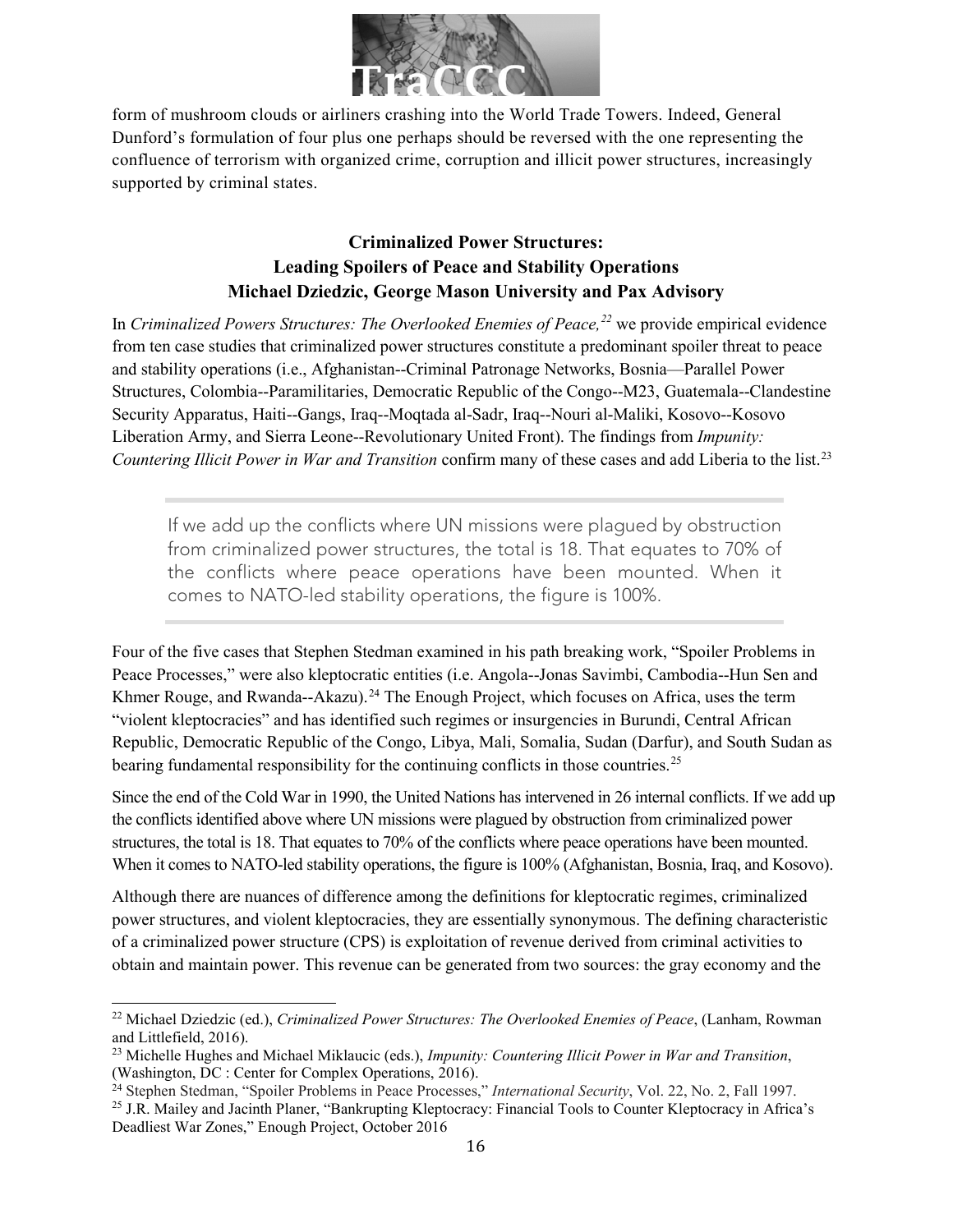black economy. The gray economy involves commodities that would normally be considered legal; however, the transactions are conducted in illegal/corrupt ways, such as the evasion of customs duties (i.e., smuggling), avoidance or selective enforcement of regulations, violation of economic embargoes, manipulation of exchange rates, and looting of raw material resources. Cash and material resources of the government may also be siphoned off through misappropriation, procurement kickbacks, stripping of assets from state-owned enterprises, diversion of foreign assistance, and privatization of state assets to cronies at below market prices. The black economy involves patently illegal commodities typically associated with organized crime. Common activities include trafficking in illicit drugs**,** people, and weapons (in contravention to an arms embargo), kidnapping, extortion, and money laundering.

When ill-gotten wealth plays a decisive role in the competition for and maintenance of political power, the result is an illicit political economy orchestrated by a CPS. Power is typically maintained by violently repressing opposition groups, securing impunity from prosecution, and dispensing patronage to privileged clientele groups. This can lead to criminalization of both the public and private sectors. The result is apt to be a zero-sum political economy conducive to conflict, but it may be masked by other cleavages in society, as was the case in Rwanda, Bosnia, and Kosovo. Criminally derived wealth may be a motivation for acquiring power, or it may be a means used by rebel groups for rectifying group grievances. CPS may either capture the state, or they may constitute an armed opposition to it.

One likely explanation for the 50% rate of return to conflict within five years after international intervention, as claimed by Kofi Annan, is that by overlooking this spoiler threat and arriving unprepared to deal with it, missions have squandered the "golden hour."

One likely explanation for the 50% rate of return to conflict within five years after international intervention, as claimed by Kofi Annan,<sup>26</sup> is that by overlooking this spoiler threat and arriving unprepared to deal with it, missions have squandered the "golden hour." In the ten cases examined in *Criminalized Power Structures: The Overlooked Enemies of Peace,* the average delay in obtaining authorization for essential authorities and capabilities to mount effective strategies has been almost five years.[27](#page-16-1) The consequences include allowing CPS to become entrenched, driving down prospects for success, driving up costs with inconclusive missions, and on several occasions risking mission collapse.

The good news is that there are actionable steps that can be taken to address this recurrent risk to mission success. These are addressed below in the discussion of recommendations:

- Tailor assessment and planning to the threat from kleptocratic regimes
- Sever the flow of illicit revenue to criminalized power structures by:
	- Passing beneficial ownership legislation

l

Using data science to combat kleptocracy's threat to national security

<span id="page-16-0"></span><sup>26</sup> UN Secretary General Kofi Annan," In Larger Freedom: Towards Development, Security and Human Rights for All" March 2005, 8.

<span id="page-16-1"></span><sup>27</sup> "Recommendations for Subduing Criminalized Power Structures," in Dziedzic, *Criminalized Power Structures.*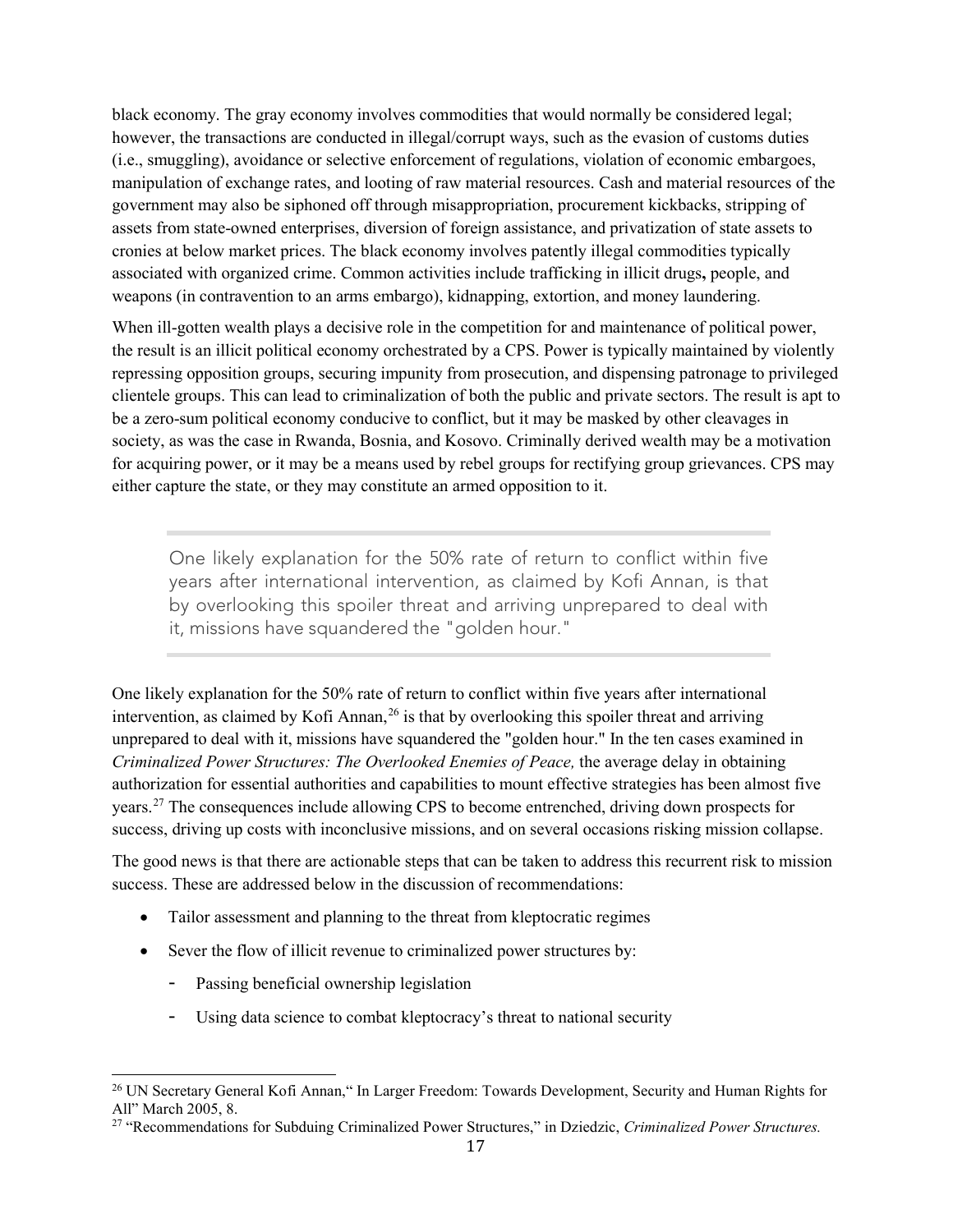

- Creating a database on the financial transactions of Politically Exposed Persons and a mechanism for the USG to share information about them with financial institutions
- Using the Global Magnitsky Act and other precision-guided policy tools to sever the flow of illicit revenue to kleptocrats who threaten our national security
- Use hybrid justice institutions to combat impunity by kleptocrats
- Make accountability a priority equal to capacity building

<span id="page-17-0"></span>Implementing these recommendations would require little new revenue sources -- and should save billions.

# **Violent Kleptocracy as the Source of Genocide Brad Brooks-Rubin, The Enough Project**

The Enough Project defines "violent kleptocracy" as a system of state capture in which ruling networks and their commercial partners hijack governing institutions for the purpose of looting public coffers and natural resource wealth while they sideline or silence those who get in their way.

The Enough Project defines "violent kleptocracy" as a system of state capture in which ruling networks and their commercial partners hijack governing institutions for the purpose of looting public coffers and natural resource wealth while they sideline or silence those who get in their way. The state is thus transformed from an institution that is supposed to provide social services and safeguard the rule of law into a predatory criminal enterprise that does quite the opposite. These regimes often deny any sort of peaceful path to political turnover or meaningful power sharing, thereby encouraging the rise of armed opposition movements, which in turn lead to cycles of increasingly deadly force. Ruling networks utilize violence to maintain power and repress dissenting voices leading to a propensity for conflicts to spiral out of control and precipitate mass atrocities and genocide. Terrorist organizations, militias, and rebel groups can also control territory and operate in a similar manner.

The focus of the Enough Project is on East and Central Africa; however, this phenomenon has also manifested itself in the Balkans and elsewhere. The most prominent current examples in Africa are South Sudan, Sudan (including but not limited to the conflict in Darfur), Democratic Republic of the Congo, Central African Republic, and Somalia. Previous African conflicts that have metastasized under the influence of violent kleptocracies include Angola, Liberia and Sierra Leone. Each is or was a violent kleptocracy, though the system differs in each country, and sometimes there have been multiple forms of violent kleptocracy within the same country. In all cases, however, the result has been destabilized/ungoverned regions, humanitarian crises, and gross human rights violations that have frequently led to mass atrocities and genocide.

Genocide and the impending threat thereof is a grave national security concern that requires an urgent and compelling response. Failure to respond effectively will only invite a multiplication of national security threats associated with failed states, ungoverned spaces, terrorism, and regional instability.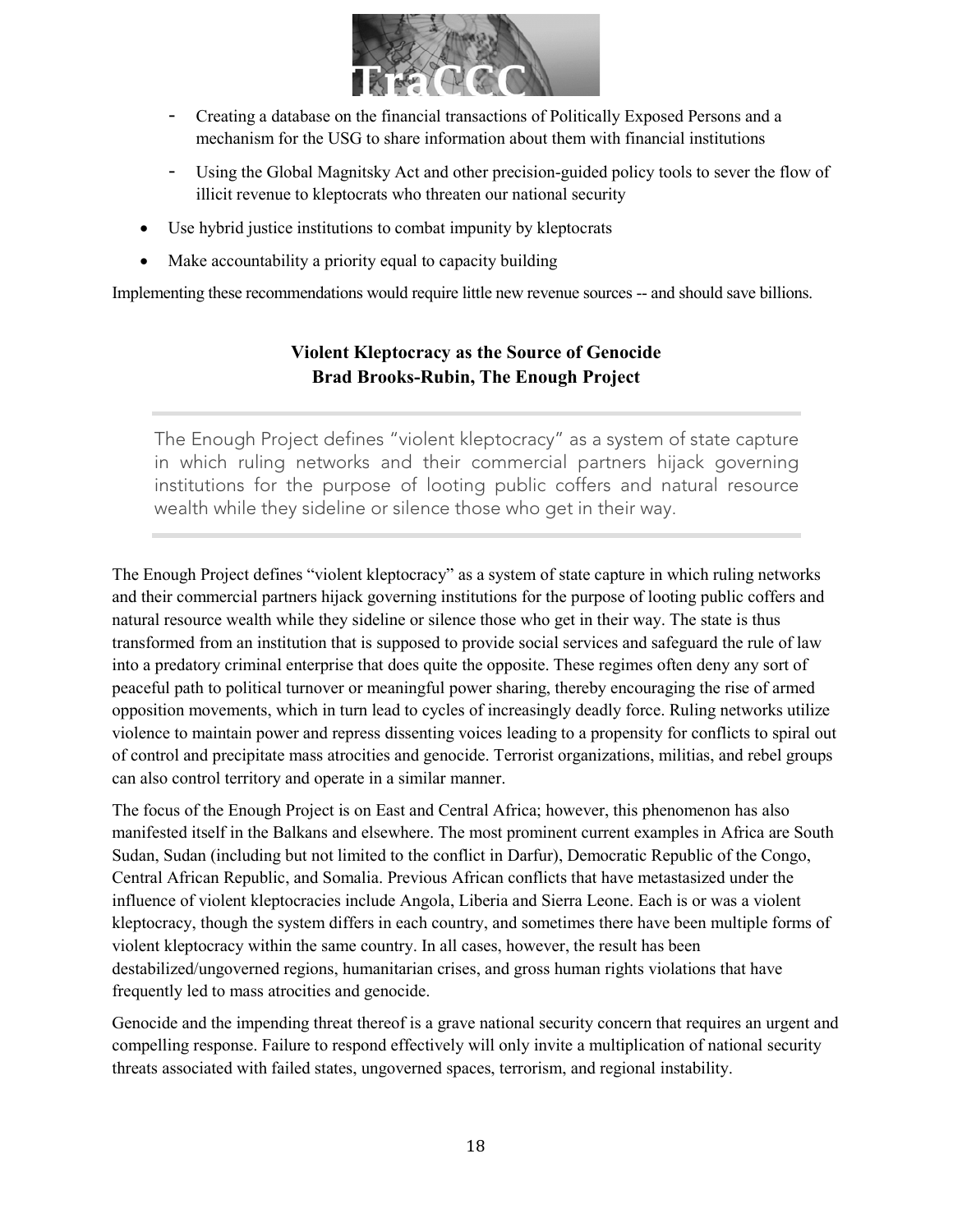### <span id="page-18-1"></span><span id="page-18-0"></span>**Tailor Assessment and Planning to the Threat from Kleptocratic Regimes Oscar Vera, SFOR architect of the strategy to defeat the Third Entity Movement in Bosnia**

As demonstrated above in the discussion of national security threats from kleptocratic regimes, criminalized power structures were responsible for seriously obstructing or thwarting the stabilization process in 75% of UN interventions. When the U.S. has been involved in peace or stability operations, this figure rises to 100% (i.e., Somalia, Haiti, Bosnia, Kosovo, Afghanistan and Iraq). We chronically overlook this problem. In the ten case studies examined in *Criminalized Power Structures: The Overlooked Enemies of Peace,* almost five years elapsed before missions had the mandate and means to mount a strategy to confront their kleptocratic spoilers. Not only had the "golden hour" been squandered, the legitimacy of the mission had typically been severely compromised by ineptitude. The obvious solution is to stop overlooking the problem.

A proven assessment and planning methodology exists that was responsible for the success in Bosnia against the Third Entity Movement. It emphasizes identifying both the formal and informal components of these networks (e.g., politicians, government officials, law enforcement, military leadership, business

A proven assessment and planning methodology exists that was responsible for the success in Bosnia against the Third Entity Movement. It emphasizes identifying both the formal and informal components of these networks and the "exchanges of power" between them.

enterprises, bankers, terrorists and insurgents, illicit business operators, organized crime) and the "exchanges of power" between them (e.g., illicit revenue in exchange for impunity from prosecution or repression of opposition). Vulnerable nodes and enablers in these exchanges of power and their exposure to prosecution are the keys to developing an effective strategy.

The total environment needs to be assessed with the aim of identifying not only who the potential obstructionists are but also who the supporters of the peace process are (so they can be protected) and who is on the fence (so a strategy to persuade them to take the risk for peace can be developed). The strategy needs to be iterative, take into account potential negative second and third order effects, and be constantly re-assessed. One pivotal question for properly sequencing the strategy is whether critical institutions (e.g., armed forces, intelligence service, legal system and police, customs, central bank, procurement) are politicized/criminalized and part of the problem or whether they are accountable to the law and part of the solution. By integrating this methodology or something similar into U.S. government assessments, it might be possible for future U.S.-supported international interventions to know if kleptocratic spoilers are a potential threat and for these missions to come armed from the outset with an appropriate campaign plan to defeat, disrupt, or neutralize them.

During the breakout session, the following were the most salient comments:

● Those who have been responsible for planning interventions into conflict-ridden states in the past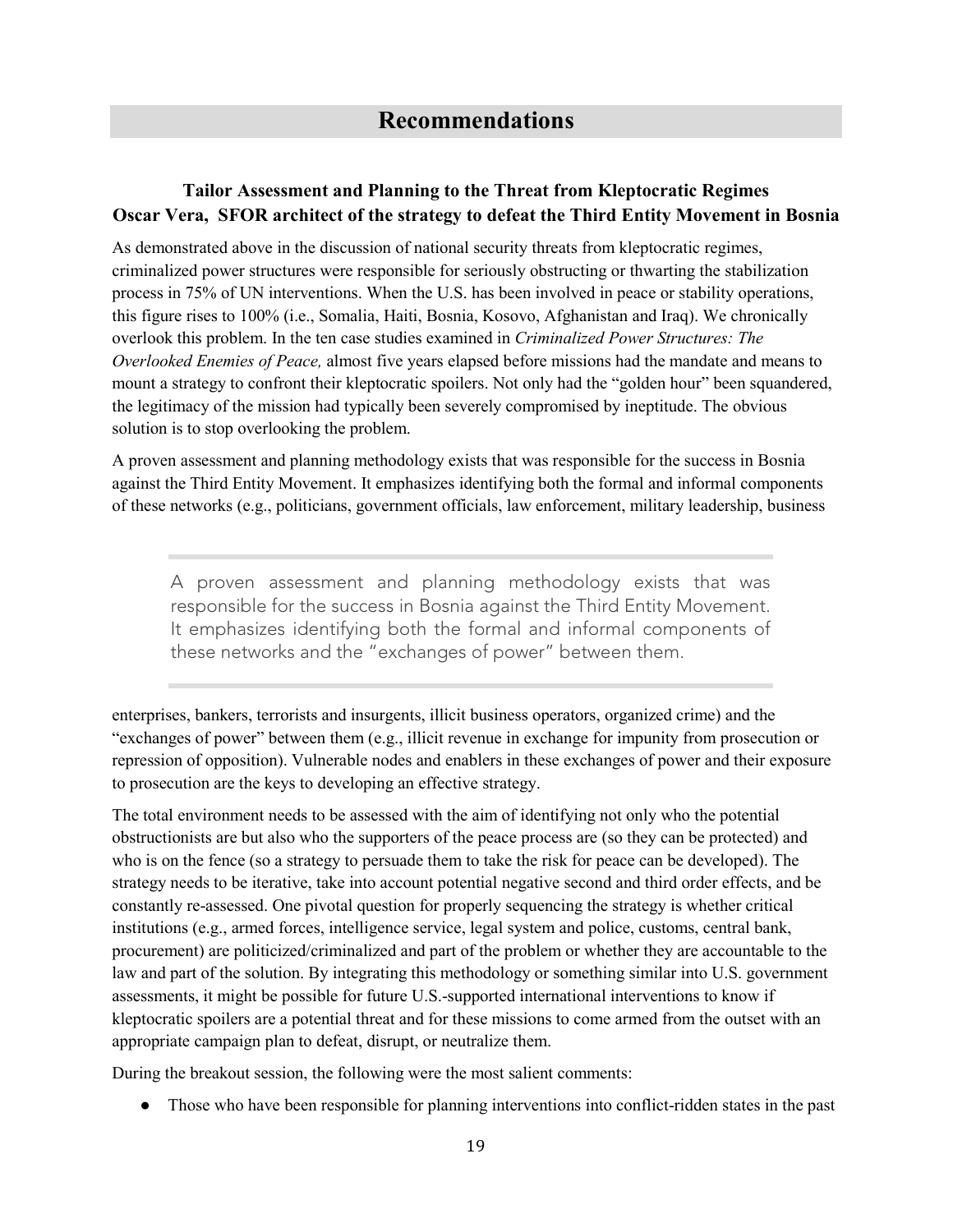

have invariably lacked an understanding of informal political economies leading to a failure to recognize the likelihood that kleptocratic networks would obstruct our objectives. This has been conducive to either mission failure or protracted engagements and frozen conflicts, in part because the golden hour has been lost.

• When the policy community must respond to a crisis, there's an exceedingly short timeline before serious decisions must be made--no more than six weeks. That affords virtually no opportunity to educate policymakers about the need to assess properly the threat that kleptocratic networks and criminalized power structures might constitute. Therefore, education and socialization of these ideas need to happen now so that the assessment and planning process can be adapted to cope with this recurrent threat before the next intervention is upon us.

#### **Pass Beneficial Ownership Legislation Elise Bean, Co-Director, Levin Center at Wayne Law**

<span id="page-19-0"></span>The 2016 release of the Panama Papers and the 2017 release of the Paradise Papers have provided an avalanche of data on the use of companies with hidden owners for corrupt activities. The information shows that shell companies represent a dangerous nexus of corruption, money laundering, transnational organized crime, and terrorism, all of which directly harm U.S. national security and foreign policy interests.

The vehicle of choice for most kleptocrats to disguise the source of their illicit revenue is to set up corporations where their identity is hidden. The U.S. sets up nearly two million corporations a year, but none of the states requires that the owners of those corporations be identified. Our first step in fighting back must be financial transparency where the true or "beneficial" owners are identified. We need all 50 states to join in or kleptocrats will go to the states that continue to allow the identity of owners to be hidden. Thus, federal legislation is essential.

Such legislation has recently been introduced with broad bipartisan support to directly address these

The U.S. sets up nearly two million corporations a year, but none of the states requires that the owners be identified. We need all 50 states to join in or kleptocrats will go to the states that continue to allow the identity of owners to be hidden. Thus, federal legislation is essential.

threats: the Wyden-Rubio and Whitehouse-Grassley bills in the Senate and the Maloney–King bill in the House. These bills would all require disclosure of beneficial owners, meaning the identities of who controls or has an ownership interest in or benefits from the relevant company. One bill would have the states maintain this information; the other two would have the U.S. Treasury's Financial Crimes Enforcement Network (FinCEN) do it. All three bills would require the same information, and they would impose civil or criminal penalties for providing false information.

These bills have been strongly endorsed by law enforcement, and now financial institutions are supporting them as well because they are required by the Treasury Department to know who their clients are. After this legislation passes, they will be able to meet their new regulatory requirements by asking their new clients to provide a copy of their beneficial ownership registrations. Many businesses also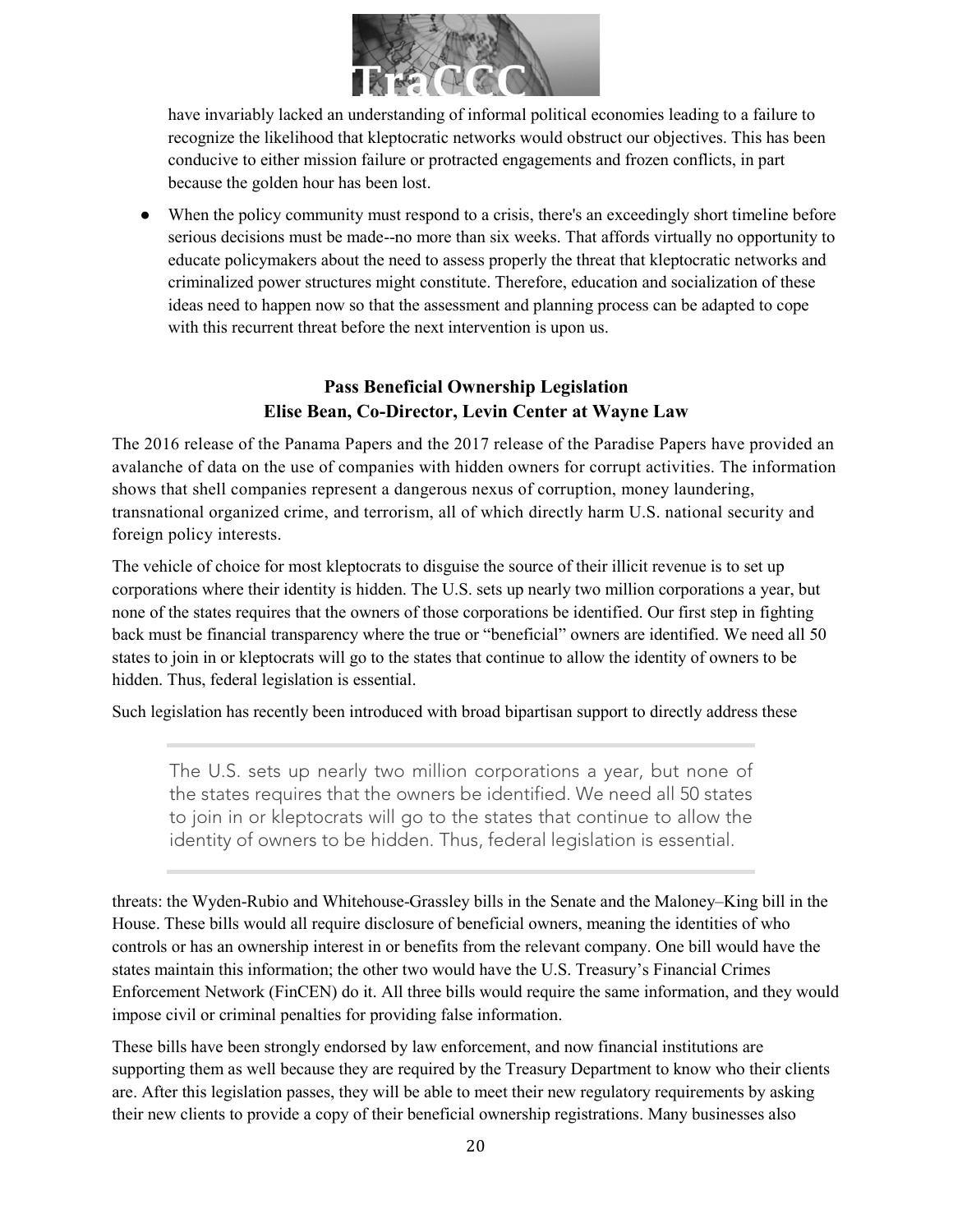support the legislation, because they don't want to be surprised by someone in their supply chain being engaged in illicit activity. A recent survey found that ninety-one per cent of senior executives say it's important to know who you're doing business with.

Adoption of beneficial ownership legislation would align the United States with the rest of the world. The G-20 started this trend owing to concerns about corruption, organized crime, and national security concerns. The European Union now requires all member states to have beneficial ownership information. The United Kingdom has even made its beneficial ownership information public, and it's working well.

As the rest of the world cracks down, the danger is that wrongdoers will begin to target the United States if we continue to provide anonymity to people who form U.S. corporations. The United States is one of the few developed countries that does not require or even ask who the beneficial owners are of the companies it forms. If we do not act to increase corporate transparency, the United States will become a haven for corrupt and kleptocratic regimes, facilitating all the national security perils they provoke. If this legislation is passed, however, it will deprive kleptocratic regimes of easy access to U.S. corporate and financial systems to launder the proceeds of their criminality. Requiring ownership transparency for U.S. corporations would provide a decisive tool to help cripple the kleptocratic regimes that currently threaten the United States.

The breakout session identified the following issues:

• Who will be responsible for managing the database of information on beneficial ownership?

Response: This remains to be determined since one bill would have the states maintain this information, and the other two would have the U.S. Treasury's Financial Crimes Enforcement Network do it.

• Will this information be publically available?

Response: The current legislation does not make information about beneficial owners public, but drafters are working to ensure that all law enforcement agencies have access, including federal and state authorities as well as foreign officials working through the Mutual Legal Assistance Treaty process. Financial institutions with anti-money laundering responsibilities would also have access.

#### **Using Data Science to Combat Kleptocracy's Threat to National Security Ted Moorman**

<span id="page-20-0"></span>*"The contest over information accelerates these political, economic, and military competitions. Data, like energy, will shape U.S. economic prosperity and our future strategic position in the world. The ability to harness the power of data is fundamental to the continuing growth of America's economy, prevailing against hostile ideologies, and building and deploying the most effective military in the world."*

National Security Strategy of the United States of America, December 18, 2017, 3.

Increases in computing processing power and storage capability, coupled with developments in data science, make possible a range of options for improving information processing speed and accuracy for intelligence, law enforcement, national security, and strategic diplomacy.

Recommendation 1: Include Kleptocratic Regimes as Transnational Criminal Actors per National Security Presidential Memorandum #7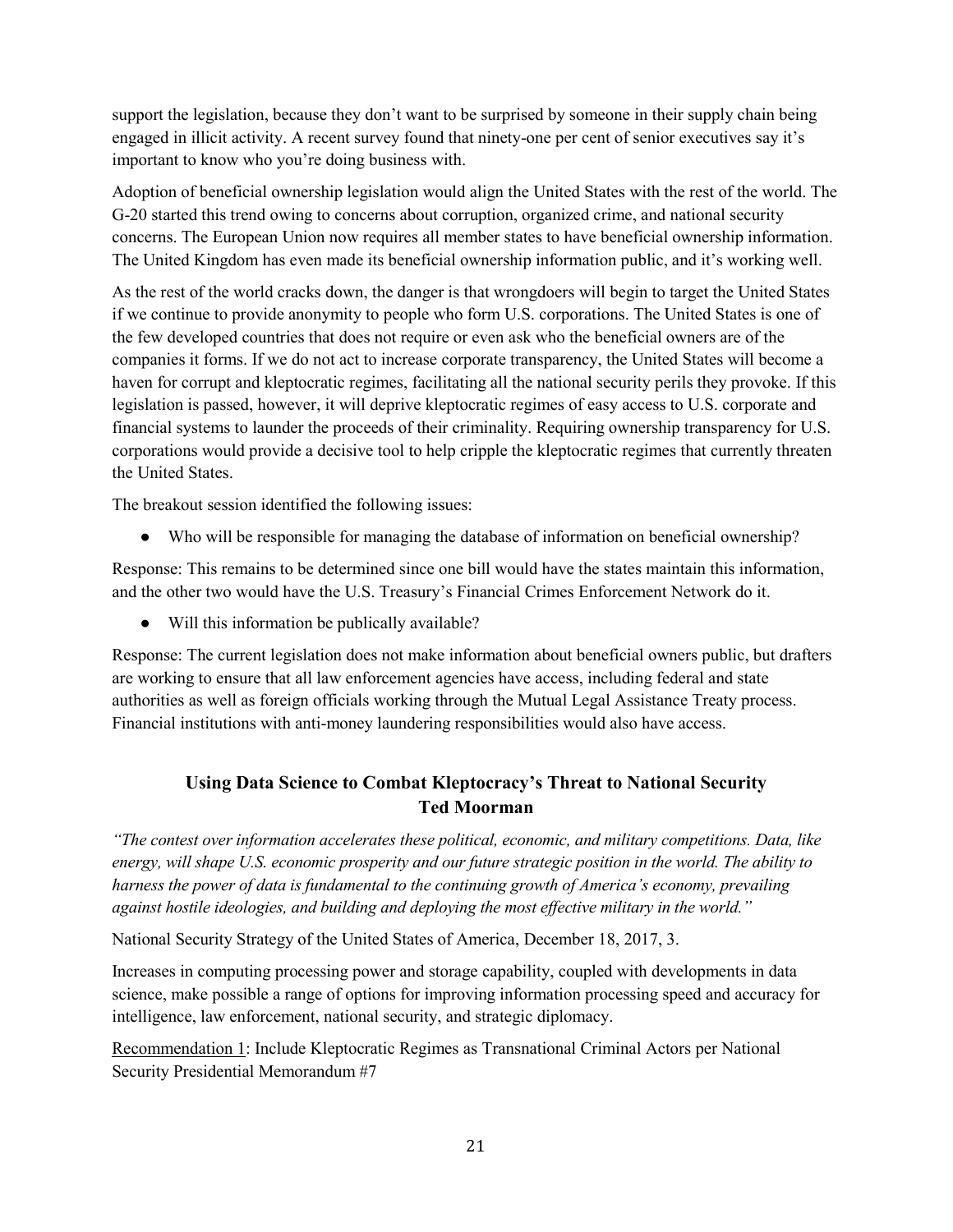

The recently published National Security Strategy of the United States states that:

These organizations [Transnational Criminal Organization or TCOs] weaken our allies and partners too, by corrupting and undermining democratic institutions. TCOs are motivated by profit, power, and political influence. They exploit weak governance and enable other national security threats, including terrorist organizations. In addition, some state adversaries use TCOs as instruments of national power, offering them territorial sanctuary where they are free to conduct attributable cyber intrusions, sabotage, theft, and political subversion…Terrorists and criminals thrive where governments are weak, corruption is rampant, and faith in government institutions is  $low.^{28}$  $low.^{28}$  $low.^{28}$  [Brackets added]

National Security Presidential Memorandum #7 (NSPM-7), "Integration, Sharing, and Use of National Security Threat Actor Information to Protect Americans," dated October 4, 2017, defines transnational criminal actors as:

…individuals, organizations, groups, or networks known or appropriately suspected to be engaged in an ongoing pattern of serious illegal activity involving a foreign jurisdiction and the United States or the jurisdictions of at least two sovereign states that threaten the national security interests of the United States or other global security interests, to include the security of citizens, welfare of communities, economic prosperity and trade, and regional stability.[29](#page-21-1)

The Deputies Committee of the National Security Council should recognize kleptocratic regimes as transnational criminal actors and transnational criminal organizations.

The Deputies Committee of the National Security Council should recognize kleptocratic regimes as transnational criminal actors and transnational criminal organizations. Kleptocratic regimes are individuals, organizations, groups, or networks using an official foreign government office to abscond with national assets and use those assets against both their own citizens and the United States and its allies. As described in the first section of this report, kleptocratic regimes very often "…threaten the national security interests of the United States or other global security interests." Kleptocracies exhibit characteristics consistent with "state adversaries that use TCOs as instruments of national power" and the type of governments in which "terrorists and criminals thrive."[30](#page-21-2)

Recommendation 2: Compile Identity Attributes and Associated Information on Kleptocratic Regimes into a Single Database

The National Security Strategy declares that:

 $\overline{a}$ 

The United States will improve its ability to assess the threats and hazards that pose the greatest risks to Americans and will prioritize resources based on the highest risks…We will establish national-level strategic intelligence and planning capabilities to improve the

<span id="page-21-0"></span><sup>&</sup>lt;sup>28</sup> National Security Strategy of the United States of America, December 18, 2017, 12, 45. See <https://www.whitehouse.gov/wp-content/uploads/2017/12/NSS-Final-12-18-2017-0905.pdf>

<span id="page-21-1"></span><sup>&</sup>lt;sup>29</sup> The White House, National Security Presidential Memorandum  $#7$ , Oct 4, 2017, 4.

<span id="page-21-2"></span><sup>30</sup> National Security Strategy of the United States of America, 12, 34, 45.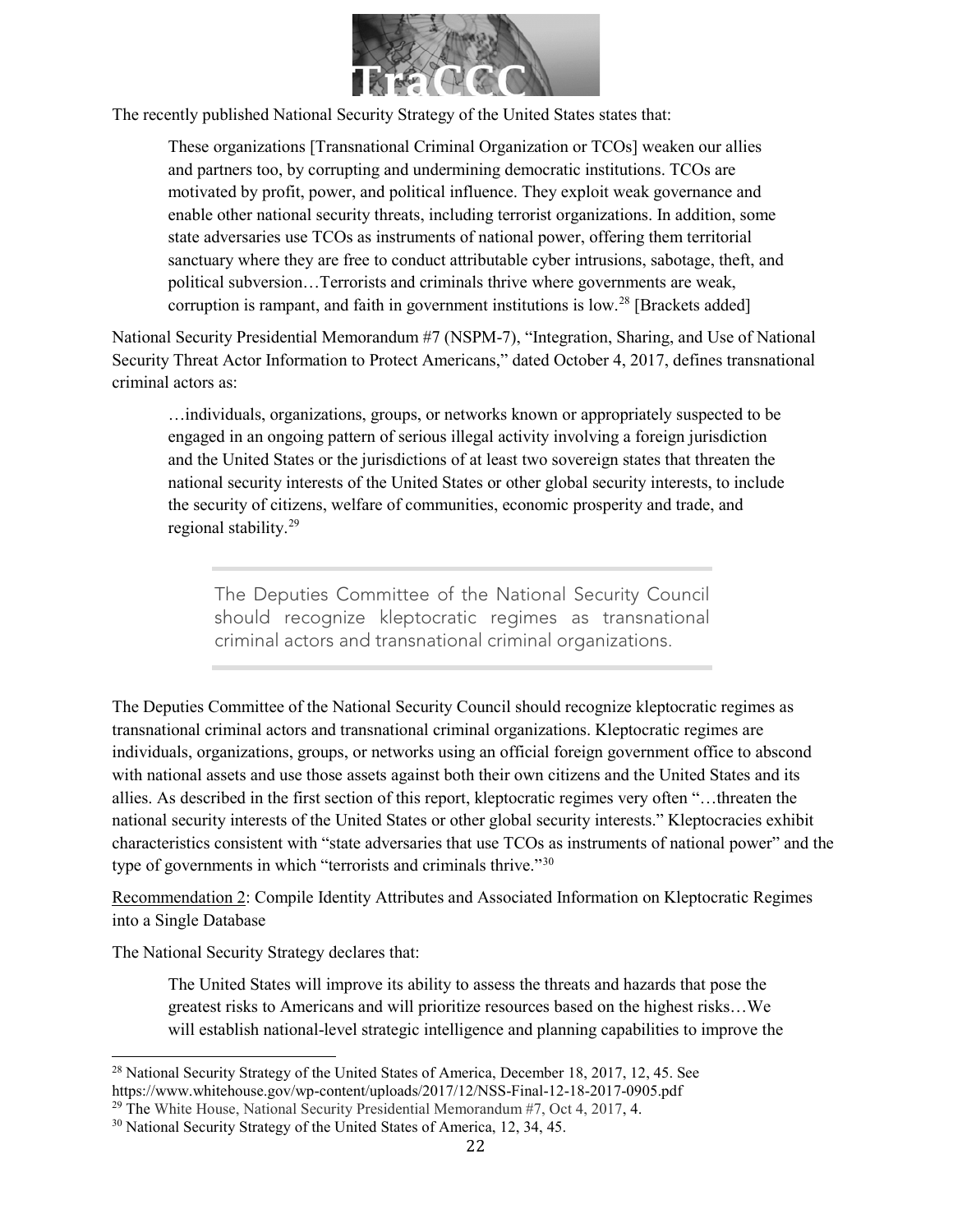ability of agencies to work together to combat TCOs at home and abroad…U.S. agencies and foreign partners will target TCO leaders and their support infrastructure. We will assist countries, particularly in the Western Hemisphere, to break the power of these organizations and networks…We will disrupt the financial, materiel, and personnel supply chains of terrorist organizations. We will sever their financing and protect the U.S. and international financial systems from abuse…We will deny revenue to terrorists, WMD proliferators, and other illicit actors in order to constrain their ability to use and move funds to support hostile acts and operations…Economic tools—including sanctions, anti-money-laundering and anti-corruption measures, and enforcement actions—can be important parts of broader strategies to deter, coerce, and constrain adversaries.<sup>[31](#page-22-0)</sup>

#### NSPM-7 declares that:

…it is the policy of the United States to: (a) lawfully identify, integrate, and make available thorough, accurate, and timely national security threat actor information [which] comprises identity attributes and associated information about individuals, organizations, groups, or networks assessed to be a threat to the safety, security, or national interests of the United States.[32](#page-22-1)

This recommendation proposes the creation of an electronically stored and computationally analyzable graph database for kleptocratic regimes that threaten the United States. The database should map the networks of the kleptocrats and Politically Exposed Persons in these regimes.

This recommendation proposes the creation of an electronically stored and computationally analyzable graph database for kleptocratic regimes that threaten the United States. The database should map the networks of the kleptocrats and Politically Exposed Persons (See the Recommendation below) in these regimes to at least their first and second level connections, including interconnectedness between networks. The graph database should contain detailed metadata for all entities (nodes) and their connections (edges). The metadata should contain relevant fields and descriptors, such as capabilities, intentions, biographic, and biometric data, as well as an event history of communications, travel, transactions, and other relevant activities.

This would enable the development of a strategy to disrupt hubs of connectivity identified as nodes with the greatest degree centrality, betweenness centrality, or other measures of connectedness or critical dependency (See the Recommendation to "Tailor assessment and planning to the threat from kleptocratic regimes.") The graph database must be structured to document network changes and needs to be

 $\overline{a}$ 

<span id="page-22-0"></span><sup>31</sup> Ibid., 11, 12, 14, 34.

<span id="page-22-1"></span><sup>32</sup> National Security Presidential Memorandum #7, 4.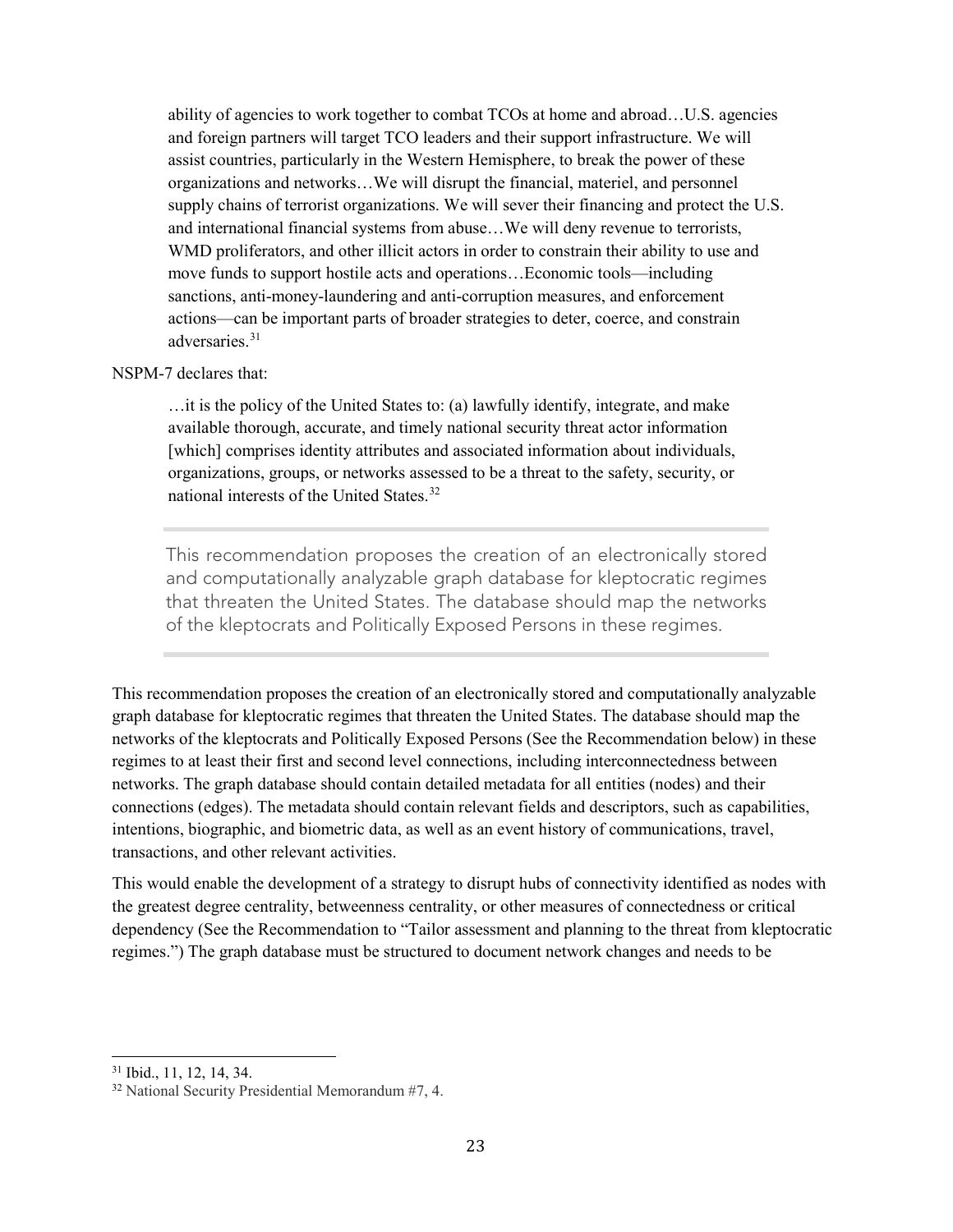

frequently updated to ensure data are current, because a time-series analysis of historical network activity will be useful in dismantling kleptocratic regimes.<sup>[33](#page-23-0)</sup>

Recommendation 3: Standardize Reporting and Formatting of Data Related to Kleptocratic Regimes

NSPM-7 states that:

The Director of National Intelligence shall work with Intelligence Community elements to explore and implement solutions for standardizing and publishing key identity attributes captured within intelligence information reports in machine readable formats to support automated processing...<sup>[34](#page-23-1)</sup>

The reporting and formatting of data related to kleptocratic regimes should be standardized for computational efficiency and for ease of entry and categorization in a relational database. Also, all metadata fields and descriptors for categorical entries should be standardized to better leverage any important relational aspects of the data. For reporting not easily categorized, require it to be machine readable to facilitate automated processing but maintain a format that can be understood by end users. Apply natural language processing and other automated methods to assist in populating existing fields and in suggesting new fields to be added, as the type of data that are relevant can be expected to change over time.<sup>[35](#page-23-2)</sup>

> Suspicious Activity Reports (SARs) that are filed by financial institutions may provide important information on kleptocratic regimes. 2 million SARs were filed in 2016. Computational analytics and natural language processing could determine which SARs are notable and whether any important patterns exist.

For example, Suspicious Activity Reports (SARs) that are filed by financial institutions may provide important information on kleptocratic regimes. Significant time is spent reading and analyzing SARs. From numerous SAR narratives, more and better-defined categories may be constructed for SAR analysis. The Financial Crimes Enforcement Network reports slightly less than 2 million SARs were filed in 2016. Annual money laundering convictions based on SARs filed, however, are less than 0.05%, and only 0.1% of laundered money is seized and forfeited. Computational analytics and natural language processing could determine which SARs are notable and whether any important patterns exist across SARs. As a result, the scarce resources dedicated to analyzing SARs may be more efficiently used.<sup>[36](#page-23-3)</sup>

l

<span id="page-23-3"></span><span id="page-23-0"></span><sup>&</sup>lt;sup>33</sup> House bill H.R. 4373, "AML and CTF Modernization Act", requests a report on "the costs and benefits associated with the establishment, by the Federal Government or by the Federal Government in partnership with the private sector, of a centralized database to help financial institutions detect and prevent money laundering and terrorist financing, including the impact of such a database on the security and privacy of financial information and the ability of technology or changes in law to ensure the security and privacy of such information." See <https://www.congress.gov/bill/115th-congress/house-bill/4373/text>

<span id="page-23-1"></span><sup>34</sup> National Security Presidential Memorandum #7, 7.

<span id="page-23-2"></span><sup>&</sup>lt;sup>35</sup> House bill H.R. 4373, "AML and CTF Modernization Act", requests a report on "actions that can be taken, administratively or through the enactment of legislation, to streamline and improve reporting requirements under the United States anti-money laundering regime." See [https://www.congress.gov/bill/115th-congress/house](https://www.congress.gov/bill/115th-congress/house-bill/4373/text)[bill/4373/text](https://www.congress.gov/bill/115th-congress/house-bill/4373/text) .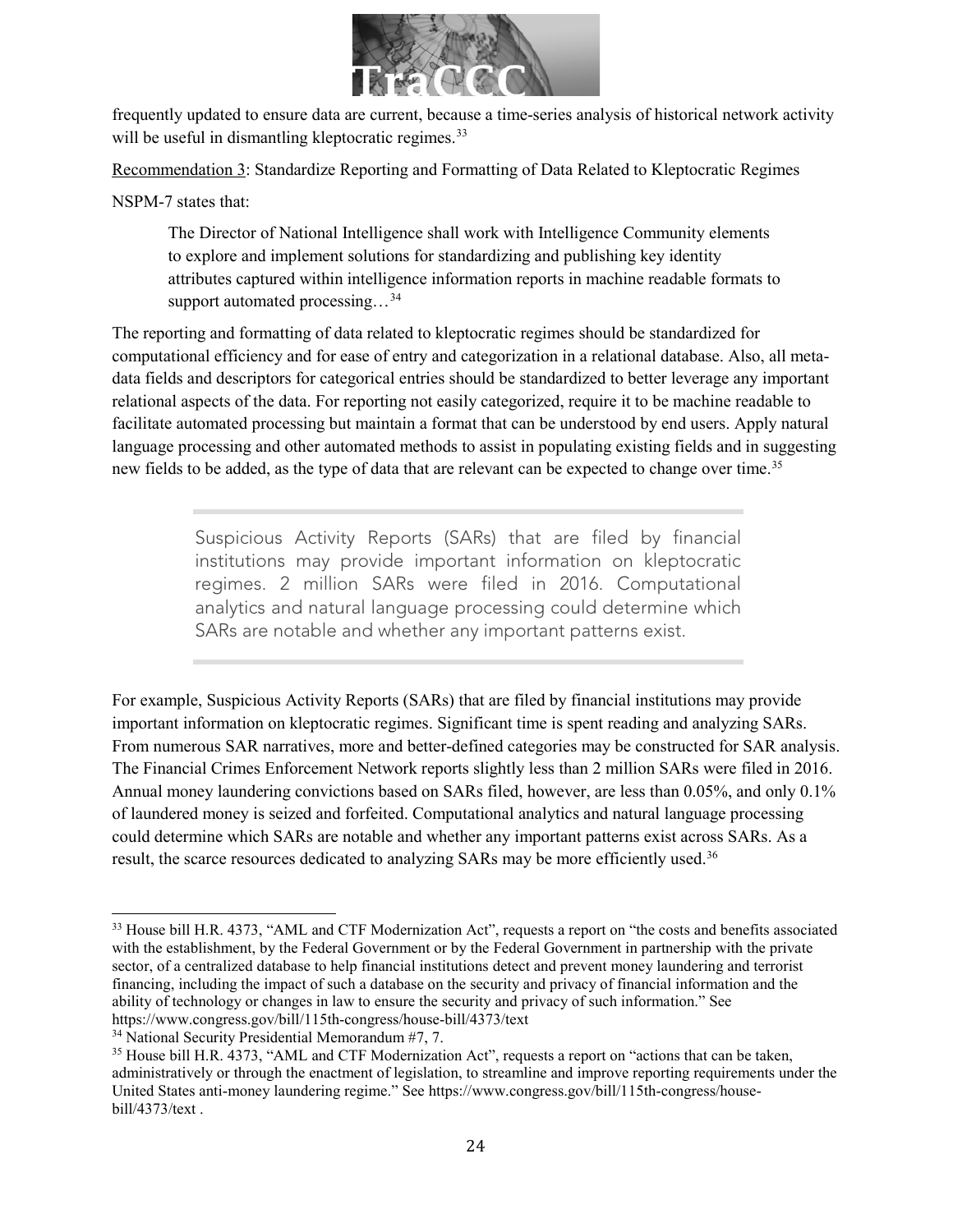Recommendation 4: Fully Utilize and Integrate Collective Data Holdings Related to Kleptocratic Regimes

The National Security Strategy declares that the United States should:

HARNESS ALL INFORMATION AT OUR DISPOSAL: The United States will, in concert with allies and partners, use the information-rich open-source environment to deny the ability of state and non-state actors to attack our citizens, conduct offensive intelligence activities, and degrade America's democratic institutions.

FUSE INFORMATION AND ANALYSIS: The United States will fuse our analysis of information derived from the diplomatic, information, military, and economic domains to compete more effectively on the geopolitical stage. $37$ 

NSPM-7 states that:

l

…continuing efforts to achieve these goals requires both systematic collaboration across national security components and integrated practices that fully utilize our collective data holdings to support vital national security missions.<sup>[38](#page-24-1)</sup>

The information used to compile identity attributes and associated information on kleptocratic regimes into a single graph database (see Recommendation #2) may come from numerous databases already in existence. Financial information, such as Suspicious Activity Reports filed by financial institutions, will be useful because criminals and kleptocratic regimes seek to hide wealth. Other important financial information may come from cryptocurrency transactions, hawalas, and other non-banking money movement; however, financial information is not sufficient, because trade-based money laundering and bulk cash smuggling are other means of illicit financial activity. Therefore, data on shipping, travel, customs, immigration, etc. will also be relevant.

Those responsible for creating, maintaining, and analyzing the single relational graph database of kleptocratic regimes that threaten the United States need access to the input data sources mentioned above. Likewise, individuals monitoring and analyzing those input data sources may need access to the relational graph database of kleptocratic regimes. Ideally, linked databases will be automatically updated in near real-time by syncing all related edits and data feeds. Otherwise, detailed instructions and documentation for understanding, collecting, and merging input data will be required.

Recommendation 5: Use Data Science to Effectively Exploit Threat Actor InformationThe National Security Strategy states that:

To maintain our competitive advantage, the United States will prioritize emerging technologies critical to economic growth and security, such as data science, encryption, autonomous technologies, gene editing, new materials, nanotechnology, advanced computing technologies, and artificial intelligence. The U.S. Government must improve

<https://www.treasury.gov/press-center/press-releases/Pages/jl0072.aspx> . For statistics on seized assets, see <https://www.treasury.gov/resource-center/terrorist-illicit-finance/Asset-Forfeiture/Pages/annual-reports.aspx> .

<sup>&</sup>lt;sup>36</sup> For the original source finding 0.1% of laundered money is seized and forfeited, see "Capitalism's Achilles Heel" by Raymond Baker, 173-174. For statistics on SAR filings, see

[https://www.fincen.gov/sites/default/files/sar\\_report/2017-03-09/SAR%20Stats%203.pdf](https://www.fincen.gov/sites/default/files/sar_report/2017-03-09/SAR%20Stats%203.pdf) . For statistics on money laundering enforcement actions, see [https://www.fincen.gov/sites/default/files/sar\\_report/2017-03-](https://www.fincen.gov/sites/default/files/sar_report/2017-03-09/SAR%20Stats%203.pdf) [09/SAR%20Stats%203.pdf](https://www.fincen.gov/sites/default/files/sar_report/2017-03-09/SAR%20Stats%203.pdf) . For the National Money Laundering Risk Assessment, see

<span id="page-24-0"></span><sup>&</sup>lt;sup>37</sup> National Security Strategy of the United States of America, 32.

<span id="page-24-1"></span><sup>38</sup> National Security Presidential Memorandum #7, 3-4.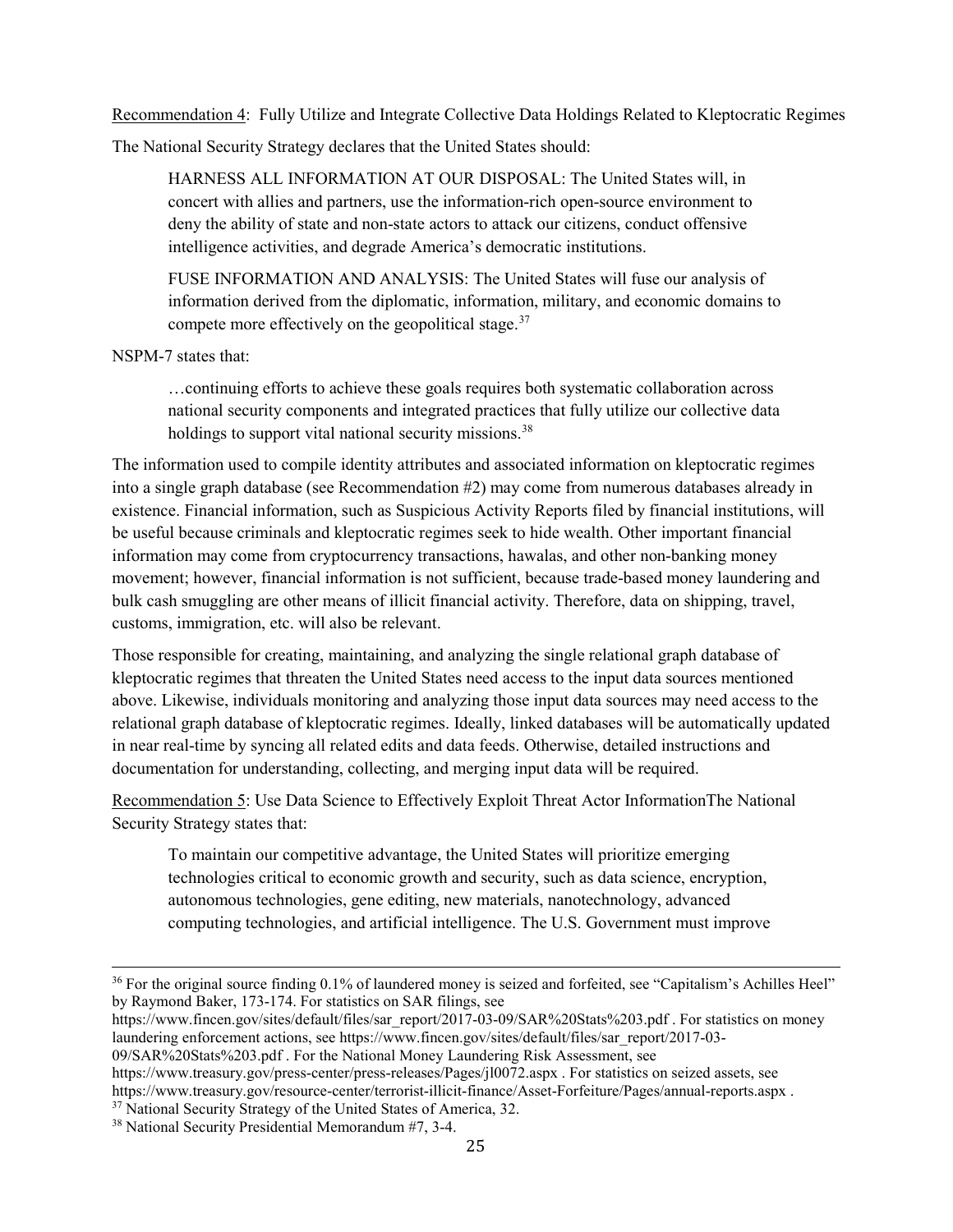

our collaboration with industry and academia and our recruitment of technical talent. We will remove barriers to the full use of talent across Federal agencies, and increase incentives for hiring and retaining Federal STEM employees. Initiatives will include rapid hiring, swift adjudication of national security clearances, and offers of competitive salaries. We must create easier paths for the flow of scientists, engineers, and technologists into and out of public service.<sup>[39](#page-25-0)</sup>

#### NSPM-7 states that:

The United States Government's ability to effectively analyze, evaluate, integrate, correlate, and share classified national security information and other information concerning threat actors and their networks, and then use that information to support a broad array of national security missions and activities, is an essential component of our national security strategy.[40](#page-25-1)

This fundamental aim of NSPM-7 can be most effectively advanced by exploiting the capabilities of data science to combat kleptocratic regimes through the use of suspicious pattern recognition, anomaly detection, network analytics, attack path analysis, and predictive analytics. These analytical techniques are useful for lead generation, targeting, preemptive action, and evidentiary analysis. Equip relevant agencies with data scientists and data scientific software necessary for conducting this analysis.

> NSPM-7 can be most effectively advanced by exploiting the capabilities of data science to combat kleptocratic regimes. These analytical techniques are useful for lead generation, targeting, preemptive action, and evidentiary analysis.

Rather than requiring non-technical analysts and agents to find, clean, merge, and analyze data through a computer programming language, ensure that advanced analytical techniques and powerful algorithms are made accessible through user-friendly tools that allow for simple querying to generate relevant information. In procuring custom tools and software solutions, ensure that requirements are driven by end users rather than by technical teams, managerial teams, or corporate vendors.

Ensure that both the experience and the results from data analysis are shared across agencies to improve success in dismantling kleptocratic regimes. To provide such universal guidance, create a master playbook standardizing how relevant data should be incorporated in the use of analytical techniques.<sup>[41](#page-25-2)</sup>

Recommendation 6: Provide Incentives for External Collaborators to Assist in Combating Kleptocratic Regimes

<span id="page-25-0"></span><sup>&</sup>lt;sup>39</sup> National Security Strategy of the United States of America, 20, 21,

<span id="page-25-1"></span><sup>40</sup> National Security Presidential Memorandum #7, 3.

<span id="page-25-2"></span><sup>41</sup> House bill H.R. 4373, "AML and CTF Modernization Act", requests a report on "the potential for artificial intelligence, machine learning, and other technologies to help detect and prevent money laundering and terrorist financing." See<https://www.congress.gov/bill/115th-congress/house-bill/4373/text>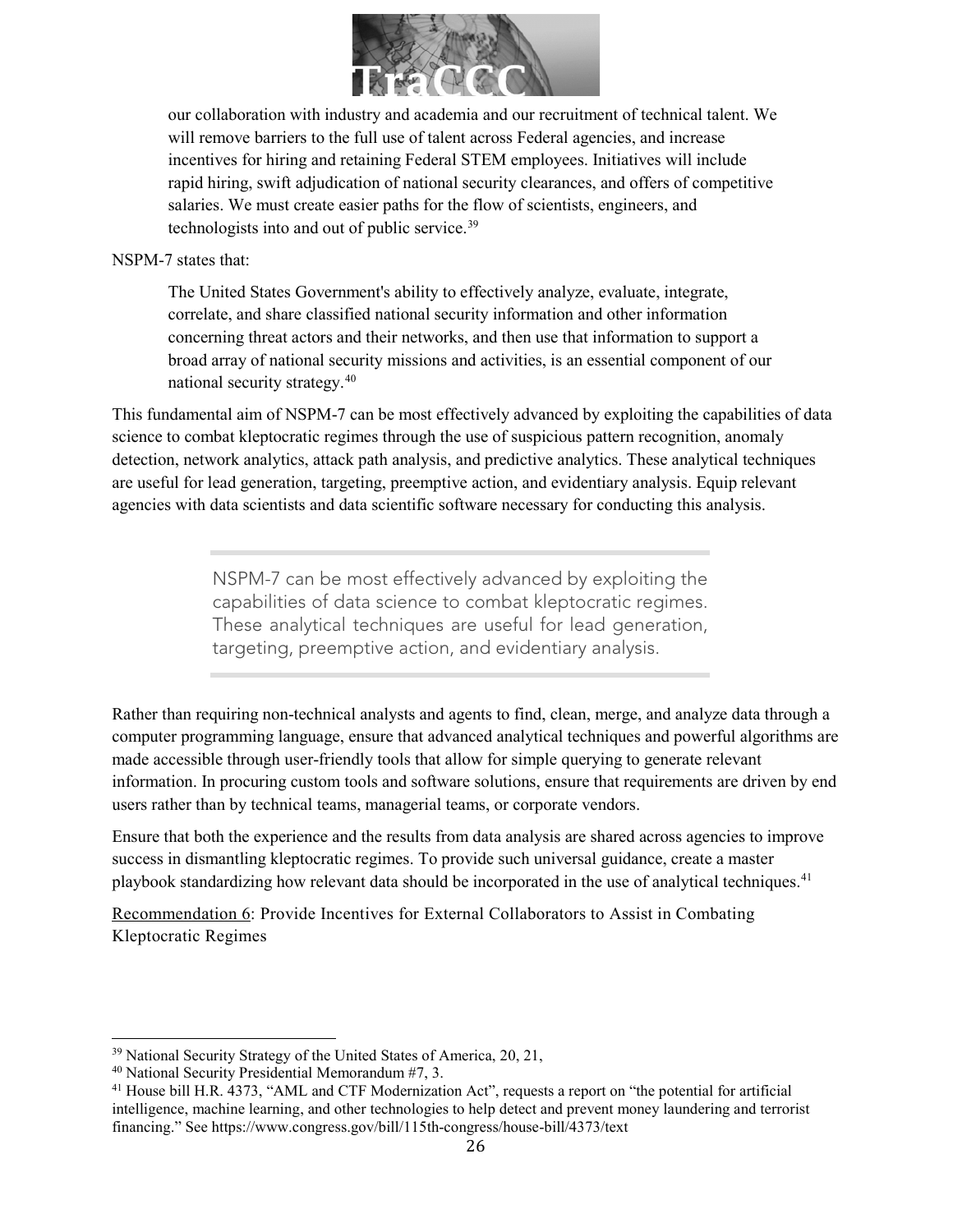The National Security Strategy states that:

Protecting the NSIB [National Security Innovation Base] requires a domestic and international response beyond the scope of any individual company, industry, university, or government agency. …Bureaucratic inertia is powerful. But so is the talent, creativity, and dedication of Americans. By aligning our public and private sector efforts we can field a Joint Force that is unmatched. [Brackets added] $^{42}$  $^{42}$  $^{42}$ 

NSPM-7 states that:

…the Director of the Office of Science and Technology Policy . . . [should] work with departments and agencies to align and synchronize Federally-funded research and development activities that seek to enhance the integration, management, and use of national security threat actor information.

Provide incentives for external collaborators to assist in combating kleptocratic regimes, such as awards, grants, competitions, conferences, speaking invitations, and opportunities to contribute to policy-making. To address complex problems posed by kleptocratic regimes, publish unclassified data sets or unclassified versions of data sets to attract researchers and analysts. Focus outreach efforts on academic and professional conferences that organize relevant collaborators, such as quantitative and behavioral social science associations (especially economics, finance, accounting, international relations, and political science), foreign language associations, statistical mathematics associations, computer science associations, anti-money laundering and financial crime associations, etc.

#### <span id="page-26-0"></span>**Create a Database on Financial Activity of Politically Exposed Persons and a Procedure for the USG to Share Analysis about Them with Financial Institutions Michael J. Loughnane, President, Loughnane Associates**

A significant challenge for kleptocrats (defined above as political elites who "abscond with national assets") after they have been designated as a Politically Exposed Person (PEP) is how to effectively position their illicitly obtained wealth in financial networks for personal or political use. A PEP is defined by the Financial Action Task Force as a current or former senior official of a foreign government or of a foreign government party, immediate family member or a current or former senior executive in an enterprise associated with a PEP, or a known close associate. Kleptocrats and their associates clearly fit as a subset within this definition (i.e. while not all PEPs are kleptocrats, all kleptocrats are likely PEPs). Should a kleptocrat desire to transfer and use their illicitly obtained wealth in other parts of the world, it is critical that it be made to appear to have been derived from legitimate activities. This is frequently achieved through manipulation of world financial networks where kleptocrats launder and protect their wealth; however, such activity also creates a significant amount of information that is collected, assessed and maintained by the financial institutions involved in these transactions, in accordance with international practices, laws and regulation. This provides a treasure trove of information that could be exploited to expose the activities of kleptocrats, their associates and their networks.

At least since 1970 with the enactment of the Bank Secrecy Act, or BSA, and most certainly enhanced by Title III of the 2001 USAPATRIOT Act, the United States has required financial systems, formal and informal, to be alert to and report transactions in excess of \$10,000 and suspicious acts. Illicit actors,

<span id="page-26-1"></span><sup>42</sup> National Security Strategy of the United States of America, 21, 28.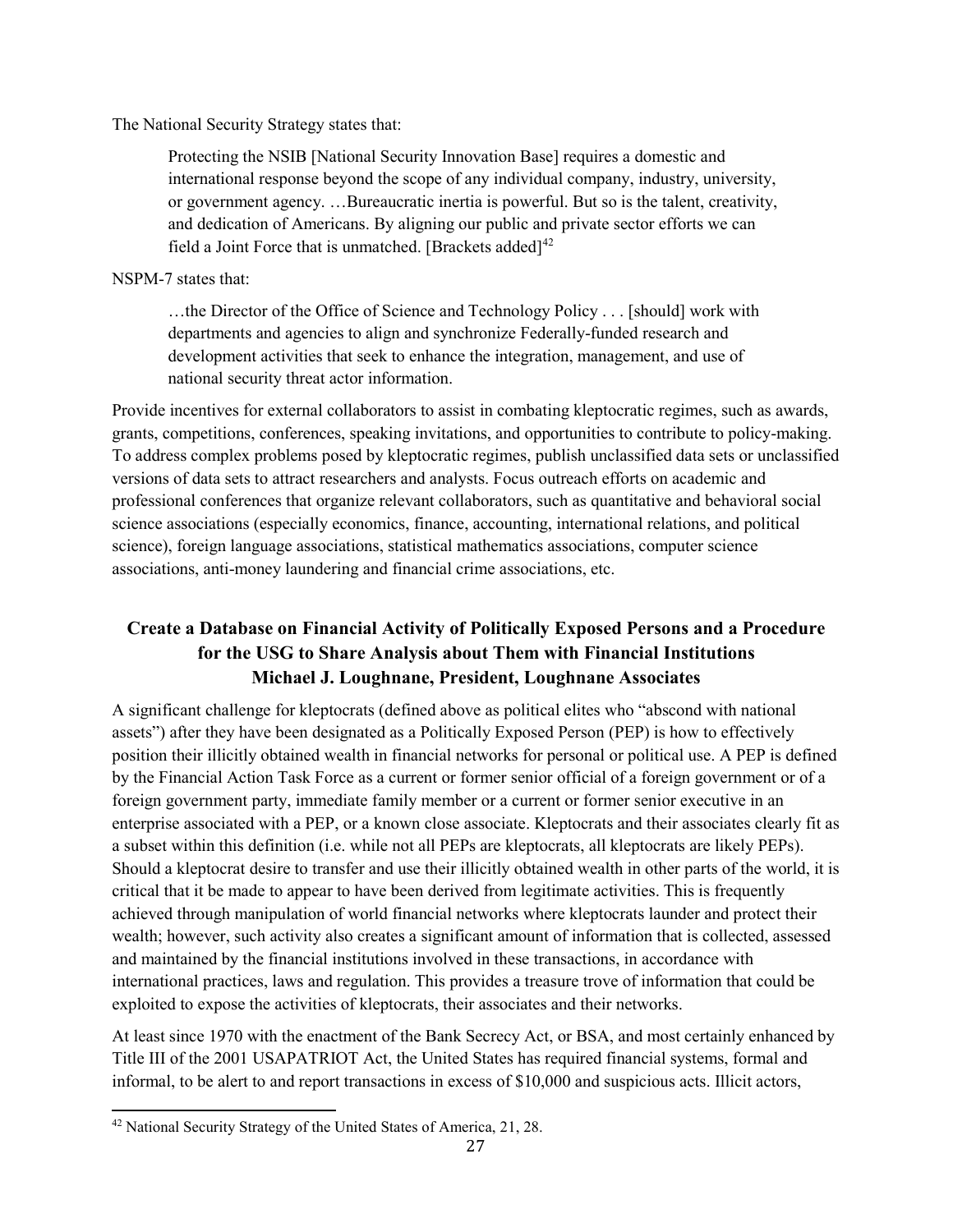

therefore, attempt to operate "under the radar" using methods such as fictitious businesses or shell companies and nominees to move and protect wealth and attempt to "launder" it to make it useable in the legitimate world.

Under BSA and Title III requirements financial institutions must perform "enhanced due diligence" to assess and monitor the activities of their PEP customers, and they must maintain that information. They will therefore obtain information directly from their customers, assess open source and proprietary data sources to monitor their customers, report PEP activities as necessary through established mechanisms such as Currency Transaction Reports and, when necessary, file Suspicious Activity Reports to the government about customer activity. Therefore, financial institutions already collect and hold substantial information as part of their business systems that would be highly impactful in detection and analysis of the networks associated with kleptocratic regimes. These data, however, are responded to reactively rather than proactively and are provided only after a transaction or other activity has been identified. Further, suspicious activity that is reported is dependent on the awareness of the financial institution of their PEP customer, and any supporting information is typically limited to the activity and provided to the government within the scope of a legal request.

The USG should institute a process to query the data collected by financial institutions about their PEP customers who are located in kleptocratic regimes. The rich trove of information can then be exploited to mitigate the threats posed by kleptocratic regimes to the U.S.

The USG should have the capability to combine its kleptocrat intelligence data with the information collected by financial institutions and produce more complete profiles of kleptocrats and their supportive networks. The USG should institute a process to query the data collected by financial institutions about their PEP customers who are located in kleptocratic regimes. The rich trove of information that is currently being collected by financial institutions on PEPs globally can then be exploited by the national security community to mitigate the threats posed by kleptocratic regimes to the U.S. (See Recommendations 1 and 2 above in "*Using Data Science to Combat Kleptocracy's Threat to National Security*"). If a financial institution has such PEPs as customers, they should be asked to provide relevant information collected during their customer due diligence and ongoing monitoring activities about their personal and business activities. These data should be incorporated into a USG database, as described in Recommendation 2 above, enabling the USG to understand the illicit composition of PEP networks as a prelude to mounting a strategy to dismantle them. All of this should be integrated into the implementation of NSPM-7 "Integration, Sharing, and Use of National Security Threat Actor Information to Protect Americans" in support of its policy aim:

The United States Government's ability to effectively analyze, evaluate, integrate, correlate, and share classified national security information and other information concerning threat actors and their networks, and then use that information to support a broad array of national security missions and activities, is an essential component of our national security strategy.<sup>[43](#page-27-0)</sup>

<span id="page-27-0"></span><sup>&</sup>lt;sup>43</sup> The White House, National Security Presidential Memorandum #7, Oct 4, 2017, 3.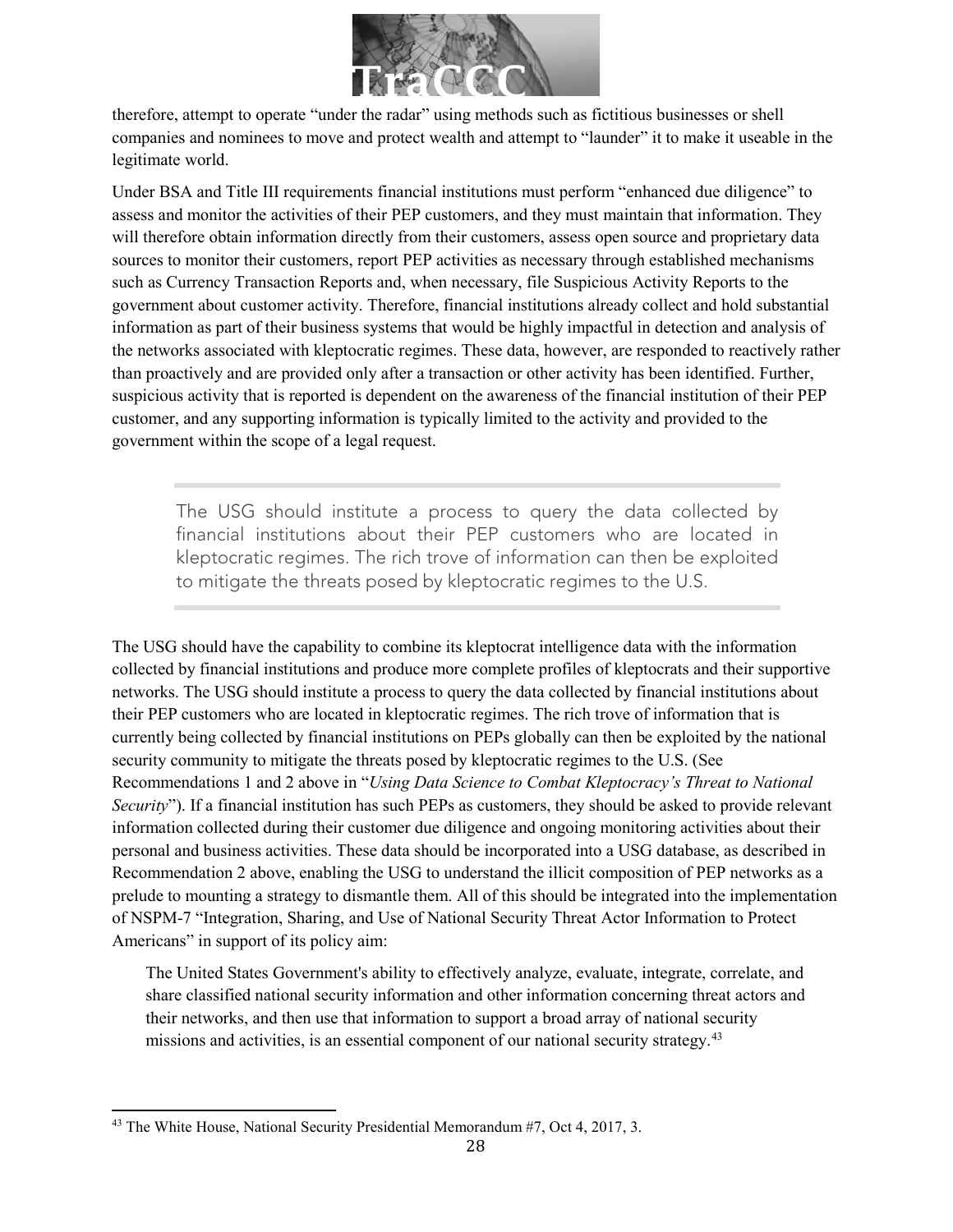As evidenced in the "Panama Papers" and "Paradise Papers," the outdated assumption that is a foundation to the 1970 BSA that financial institutions are in the best position to "know your customer" has been discredited. Today, illicit actors, including kleptocatic networks, are able to circumvent due diligence efforts and provide only the information that "they want you to know." Therefore, the only way to be truly effective in identifying and tracking kleptocratic transactions is to require financial institutions to provide PEP data to the USG so it can be effectively analyzed against data collected from government sources, resulting in higher quality kleptocratic network analysis results.

A PEP database used to identify and follow kleptocrats and their networks would be immeasurably enhanced if it also included the identities of the beneficial owners of corporations registered to do business in the U.S. -- assuming legislation is passed requiring this (See the recommendation above to "Pass beneficial ownership legislation"). This would inhibit the use of shell companies, one of the more popular tools of kleptocrats to hide and move wealth. This also aligns with another proactive measure that will take effect in May 2018 requiring financial institutions to collect and maintain the names of natural persons who are 25% owners/beneficiaries of a "legally covered entity."[44](#page-28-0) This information will be maintained by financial institutions and should also be included in a USG kleptocratic threat database.

> Since they only have access to their own information financial institutions are not in a position to connect the dots and identify patterns. To rectify this, financial institutions and the USG need to develop more effective information exchange processes.

As already referenced, kleptocrats and other illicit actors have been highly adept at circumventing the "know your customer" and other monitoring activities used by financial institutions. Since they only have access to their own information and not the information gathered by the USG, financial institutions are not in a position to connect the dots and identify patterns taking place across multiple financial institutions. To rectify this, financial institutions and the USG need to develop more effective information exchange processes. This should be accomplished by vetting individual members of financial institutions and providing those who are cleared the results of USG analysis. This information sharing would emulate the United Kingdom's Joint Money Laundering Intelligence Taskforce and their vision to "provide an environment for the financial sector and government to exchange and analyze intelligence to detect, prevent and disrupt money laundering and wider economic crime threats against the UK." The more effective the private sector can become in assessing the actions and intent of their customers and conducting due diligence activity the more effective they can be in collecting information; detecting, preventing, and disrupting money laundering and wider economic crime threats; mitigating illicit actions; and disrupting kleptocratic transactions.

<span id="page-28-0"></span><sup>44</sup> Federal Register, "Customer Due Diligence Requirements for Financial Institutions: Final Rule," Vol. 81, No. 91, May 11, 2016. Available at [https://www.gpo.gov/fdsys/pkg/FR-2016-05-11/pdf/2016-10567.pdf](https://www.gpo.gov/fdsys/pkg/FR-2016-05-11/pdf/2016-10567.pdfHope)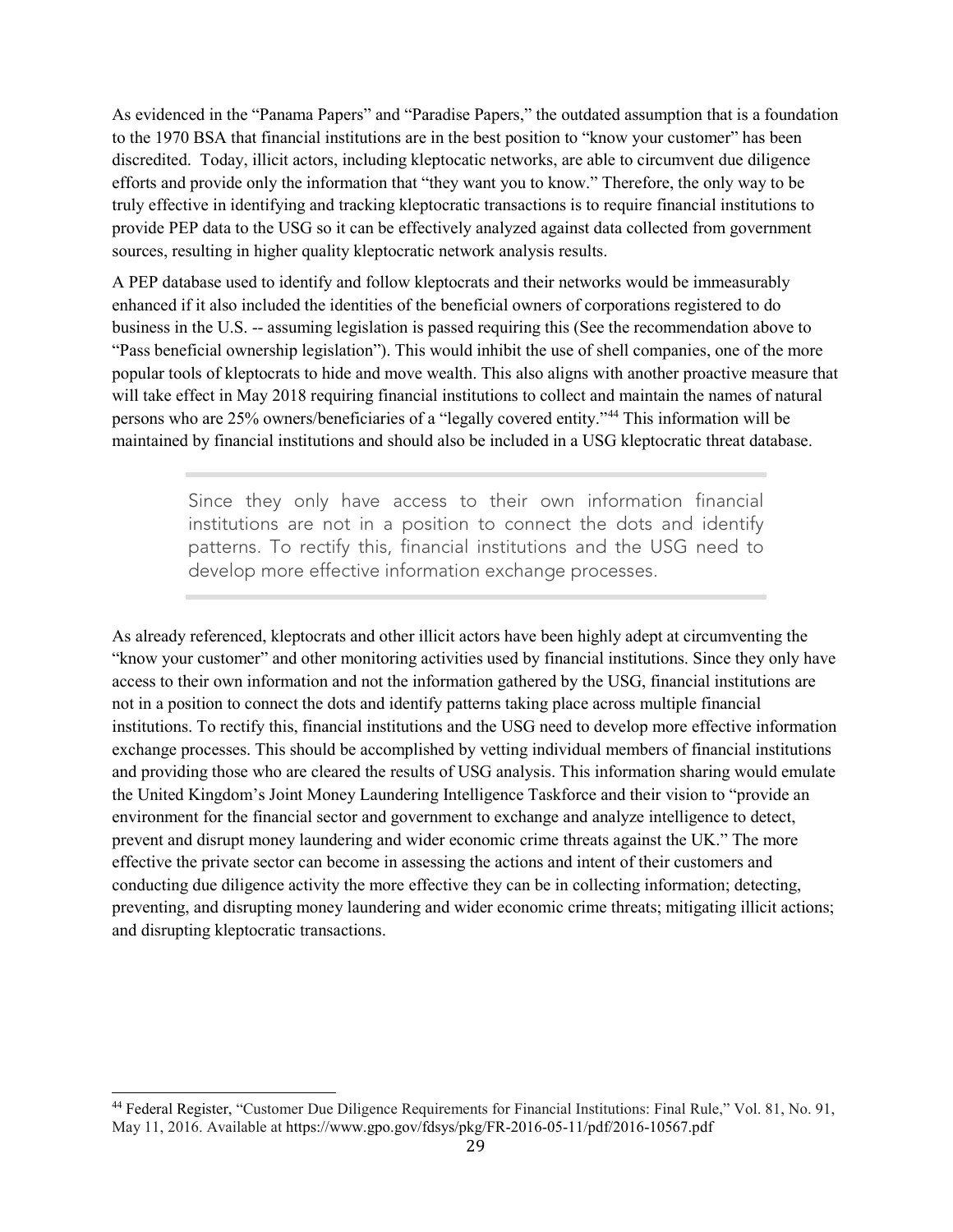

# <span id="page-29-0"></span>**Use the Global Magnitsky Act and Other Precision-Guided Policy Tools to Sever the Flow of Illicit Revenue to Kleptocrats Who Threaten Our National Security Brad Brooks-Rubin, Enough Project**

The center of gravity for any kleptocratic regime is its ability to generate and exploit ill-gotten gains to maintain itself in power. Yet the international community routinely pours billions of dollars of assistance into crisis and humanitarian response, sustainable development, and governance while failing to stanch the diversion of the host country's own financial and natural resources into the bank accounts of those responsible for the conflict. At a minimum, this enables the perpetuation of kleptocratic governance and at worst it paves the path to renewed conflict and even the risk of genocide (e.g., South Sudan). It's not enough to hope that peace processes will eventually come to grips with this problem because international interventions have repeatedly been obstructed and, according to former UN Secretary General Kofi Annan, "Roughly half of all countries that emerge from war lapse back into violence within five years."<sup>[45](#page-29-1)</sup> As the discussion above about assessment and planning made clear, the first step is to identify the networks involved, including their facilitators/enablers and their vulnerabilities. One of these vulnerabilities is that most of the lucre derived by kleptocrats from their illicit activities transits the U.S. or European financial systems. Precision-guided policy tools should be used by the USG and its coalition partners to exploit this vulnerability by targeting the finances of those who steal from public coffers and use the money to fund war, obstruct peace processes and the rule of law, and enrich themselves and their associates.

Precision-guided policy tools include targeted sanctions (i.e., smart sanctions) focused on designating networks more than individuals, sectoral and secondary sanctions measures that use tools other than asset freezes, anti-money laundering measures (including Section 311 of the USA PATRIOT Act), and asset

> Precision-guided policy tools include targeted sanctions focused on designating networks more than individuals, sectoral and secondary sanctions measures that use tools other than asset freezes, antimoney laundering measures and asset recovery/other judicial tools.

recovery/other judicial tools. They have traditionally been employed to counter terrorism, organized crime, and nuclear proliferation; we propose exploiting these tools, along with the Global Magnitsky Act, against kleptocratic regimes that pose a threat to U.S. national security.

The Global Magnitsky Act was passed in December 2016 empowering the US President to impose targeted sanctions on government officials and their accomplices involved in "acts of significant corruption" such as "expropriation of private or public assets for personal gain, corruption related to government contracts or the extraction of natural resources, bribery, or the facilitation or transfer of the proceeds of corruption to foreign jurisdictions …"[46](#page-29-2) Also covered by this Act are extrajudicial killing or torture of those seeking to expose criminal misdeeds by government officials. The sanctions at the

<span id="page-29-1"></span> $\overline{a}$ <sup>45</sup> UN Secretary General Kofi Annan, "In Larger Freedom: Towards Development, Security and Human Rights for All," March 2005, 8.

<span id="page-29-2"></span><sup>46</sup> "Global Magnitsky Human Rights Accountability Act," S-284, 114th Congress (2015-2016), 2. Available at https://www.congress.gov/bill/114th-congress/senate-bill/284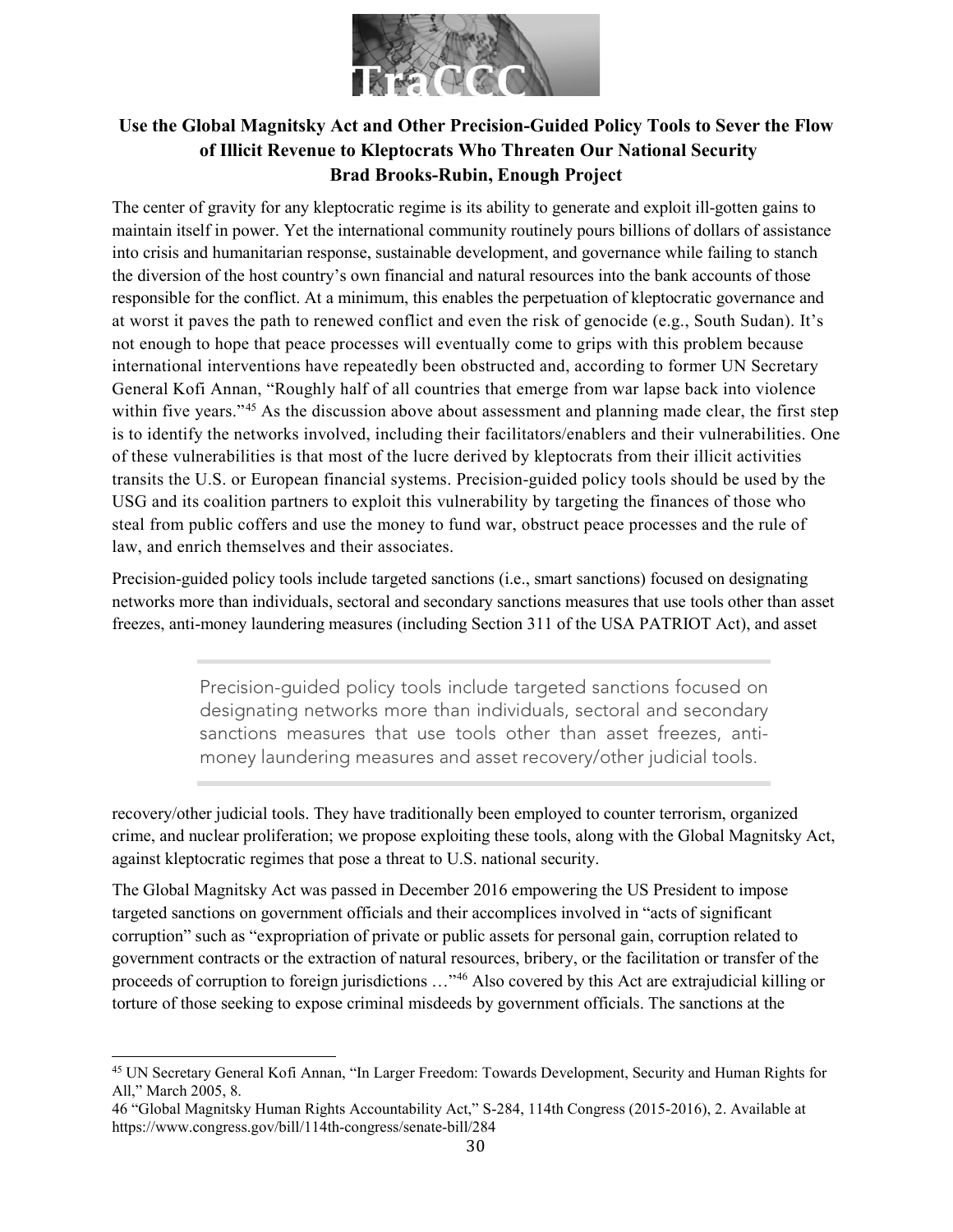President's disposal under the Global Magnitsky Act include seizure of assets in the U.S., prohibition of transactions involving U.S. financial institutions, and visa denials.

The policy community, including the State Department, is generally not well versed in these financial tools, which may be why they have been used infrequently and not very creatively in situations other than those at the top of the foreign policy agenda. In addition to beginning to apply the existing repertoire of policy tools against kleptocratic regimes, these tools should also be used with greater precision. For example, Section 311 of the USA Patriot Act provides five policy options, called "Special Measures," ranging from enhanced due diligence to denial of access to the U.S. financial system, but only one of the five has ever been used.

Similarly, sanctions can be imposed against specific sectors of a country's economy, and this can entail more than freezing assets. As was recently demonstrated in Venezuela, specific types of transactions in the U.S. financial system can be denied, allowing sectoral sanctions to be tailored to specific nodes in kleptocratic networks. "Secondary" sanctions can also be imposed on financial institutions that are enabling the illicit activities of kleptocrats, allowing the denial of all or only a portion of the array of correspondent financial services provided by the U.S. financial system. By fully exploiting this underutilized range of policy tools against kleptocrats that threaten our national security, we will at a minimum gain leverage to influence them to change their conduct and if their access to illicit revenue can be severed, their ability to continue posing a threat could be terminated.

The issues raised during the breakout session included the following:

● Who would govern the use of these powerful and intrusive policy tools and prevent abuse?

Response: The same policy process that directs the use of these tools against terrorism and organized crime would be used by the National Security Council. As stated in National Security Presidential Memorandum #7:

Equally important is the United States Government's ability to conduct these activities in a manner that:…(b) properly considers, approves, and monitors the information's application and use, consistent with applicable law and Presidential guidance;…and (d) maintains and uses the information in a manner that appropriately protects individuals' privacy, civil rights, and civil liberties…

Additionally, FinCEN is starting to embark on an "Exchange" using its Advisory Committee to solicit input from financial institutions that are at the forefront of implementation and compliance. Similarly, NGOs and others help to measure the impact of punitive measures on the ground. Convening these actors to provide input on the impact of use of these tools may also help to guard against abuse.

● Are we willing to accept the use of these tools against the U.S.?

<span id="page-30-0"></span>Response: Even if U.S. political leaders were to be branded by rival powers as kleptocrats and sanctioned, the consequences would be insubstantial since the U.S. and the European Union control the bulk of international financial transactions, unless the U.S. political leader had personal assets in the rival country that could be seized. The capacity of the U.S. to deny the rival country and its entire business sector access to our financial system in retaliation would probably be a decisive deterrent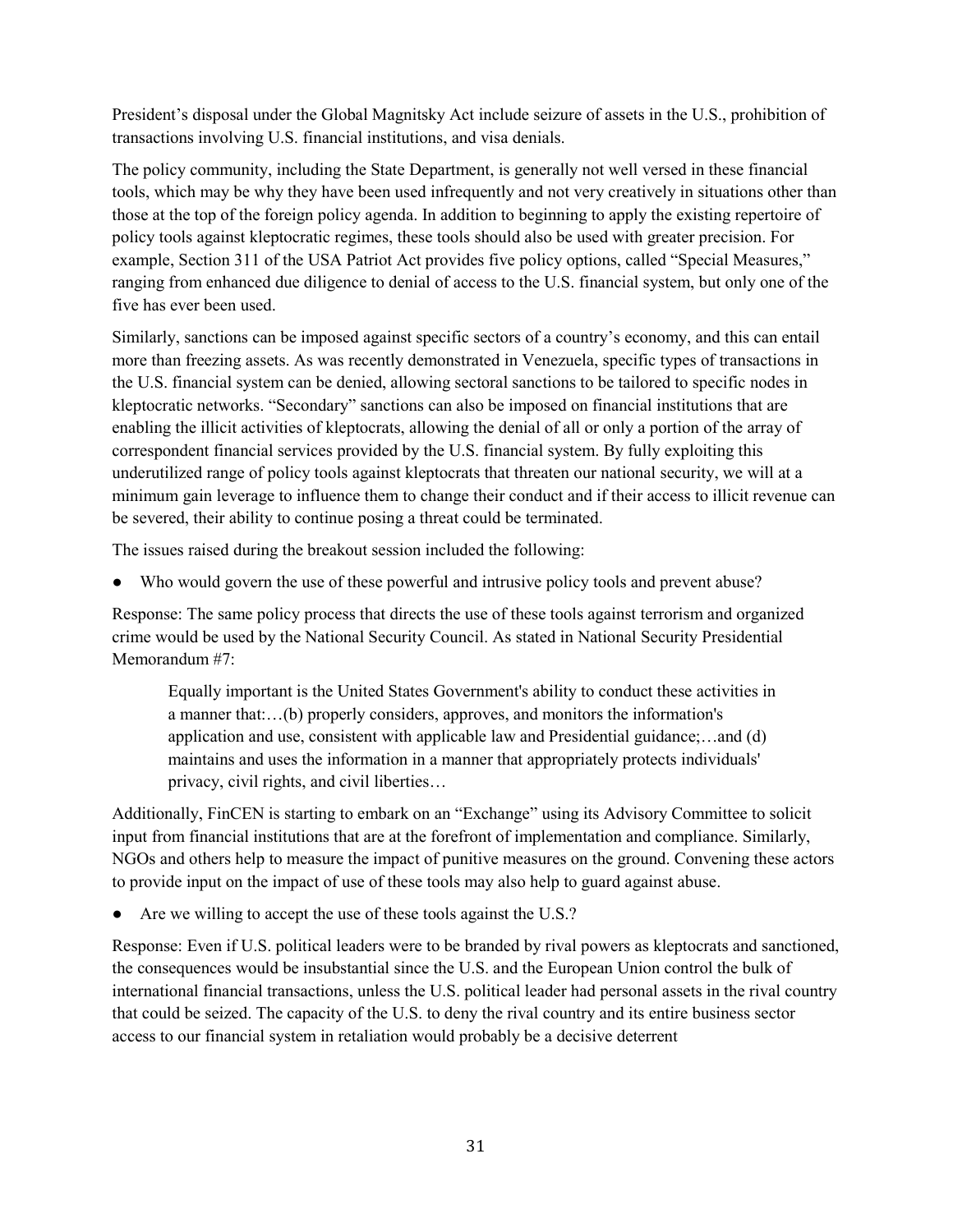

## **Use Hybrid Justice Institutions to Combat Impunity of Kleptocrats Michael Hartmann, International Prosecutor (1997-2017)**

The most decisive means of dismantling kleptocratic power structures is prosecution and adjudication of the crimes that empower them. In most of these regimes, however, the legal system has been coopted or cowed by prevailing elites. When contemplating an international intervention, the international community has shackled itself with a false dichotomy between either completely replacing the local legal system (i.e., exercising full executive authority in the UN's terminology) or merely providing advice and assistance to develop its proficiency (i.e., termed capacity building by the UN). Although exercising executive authority is a theoretical option, the UN is on record that this is unlikely and undesirable in the future. The Department of Peacekeeping Operations *Handbook for Judicial Affairs Officers*, for example, makes it clear the UN prefers the capacity building option, asserting that "International actors, including judicial affairs officers, should work with, rather than substitute for, national counterparts."[47](#page-31-0) If, however, the essence of the threat to the rule of law, and stabilization generally, is not lack of ability but impunity for those in power, then a capacity building strategy will likely make matters worse.

> The purpose of this recommendation is to expand the international community's repertoire to include an intermediate "partnership" option involving collaborative exercise of legal authority involving international and carefully selected and assiduously protected indigenous judges, prosecutors, police and corrections officials.

The purpose of this recommendation is to expand the international community's repertoire to include an intermediate "partnership" option involving collaborative exercise of legal authority involving international and carefully selected and assiduously protected indigenous judges, prosecutors, police and corrections officials. The authority of this hybrid justice institution would be limited to crimes against the mandate (e.g., gross human rights violations, murder of political rivals, theft of international assistance- by both locals and internationals, grand theft of national revenue, spying on the mission, and tampering with witnesses in these cases). For hybrid courts to be effective, they should begin to function at the inception of the mission, not years later as in Bosnia and Kosovo. The alternatives for accomplishing this are to include hybrid justice institutions in the mandate, in the peace treaty between the warring factions, in a treaty between the country and the international organization mounting the mission, or in domestic legislation. It may be necessary to condition the provision of international assistance for reconstruction on the creation of a hybrid court and supporting justice institutions. Variations on this concept are possible in states that have not suffered an insurgency, as the model provided by the International Commission against Impunity in Guatemala has now been replicated in Honduras.Feedback from the breakout session included these observations and recommendations:

● Hybrid courts are a vital means for conflict and stabilization missions that are challenged by kleptocratic power structures because if you do not have effective rule of law, military gains are going to be lost. In an operational environment, the rule of law--especially accountability for

<span id="page-31-0"></span>l 47 Department of Peacekeeping Operations, "Handbook for Judicial Affairs Officers in United Nations Peacekeeping Operations," June 2013, 28. Available at http://

[www.un.org/en/peacekeeping/publications/cljas/handbook\\_jao.pdf.](http://www.un.org/en/peacekeeping/publications/cljas/handbook_jao.pdf)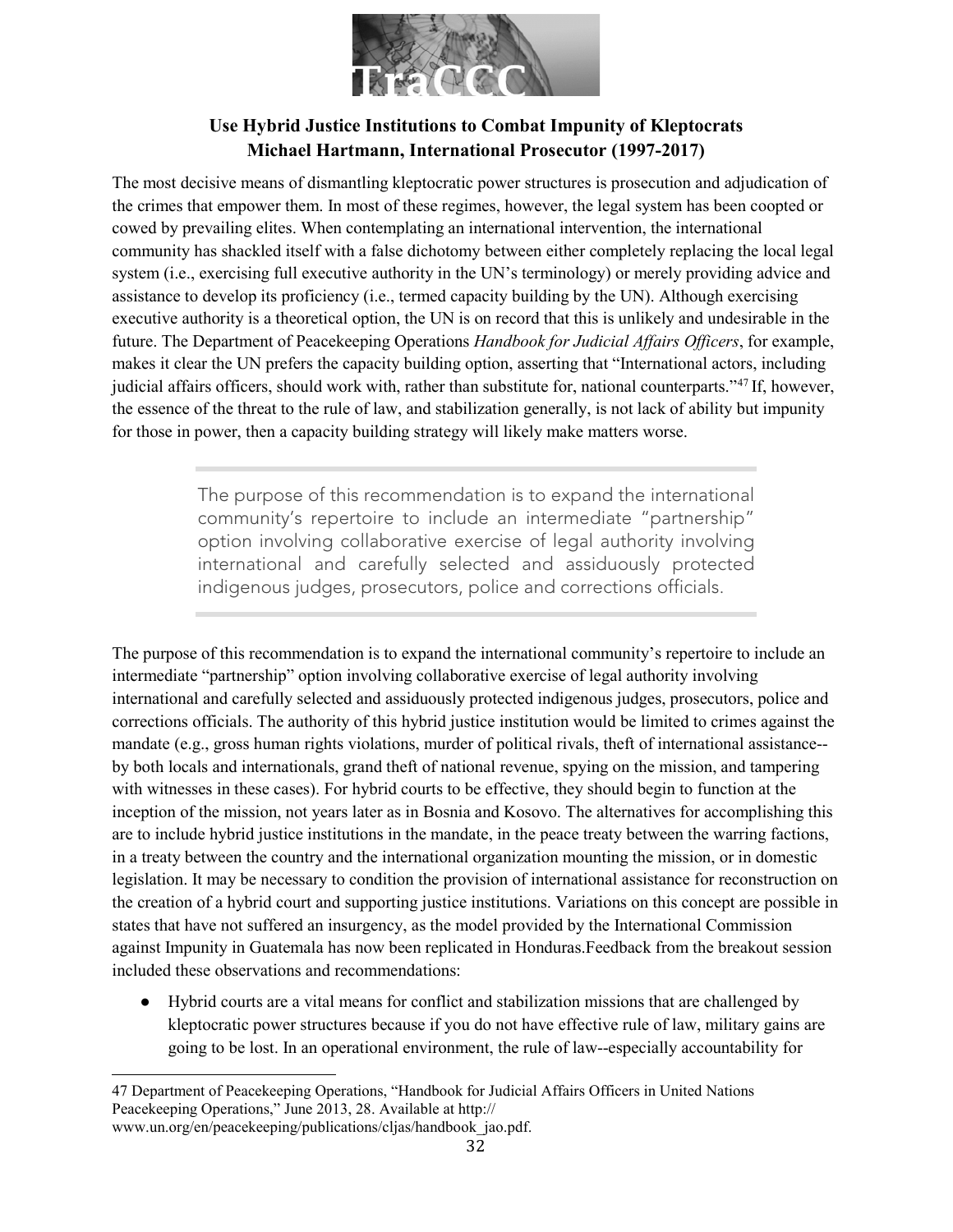human rights violations and corrupt behavior--is necessary to solidify the gains made through advising and capacity building (See the recommendation below that accountability should be given equal primacy with the security sector). Unless impunity for kleptocratic elites is effectively circumscribed, once the intervention force leaves the country, the gains made are liable to be reversed (e.g., Iraq in 2014).

● A Presidential Directive would be one way to accomplish the incorporation of hybrid justice institutions into the toolkit available to policy makers and planners. This should be a matter of particular salience for the Department of Defense since hybrid justice institutions are directly related to consolidating the gains made by the military during combat and for successful stabilization. This should include the creation of a quick reaction team by the Department of State to plan the intervention in advance. To avoid repeating failures of the past, the USG must properly assess the situation ahead of time, including identifying any critical gaps in the local legal framework that need to be remedied (See the recommendation above to tailor assessment and planning to the threat from kleptocratic regimes). By demonstrating to Congress that the Administration has a coherent plan for what it is going to do in future interventions based on lessons learned from past best practices as well as mistakes, legislators will be more likely to authorize the funds required, and missions will be set up for success.

## **Transparency, Accountability, and Counter-Corruption (TACC) Are Essential for Security Sector Assistance Jodi Vittori, Co-Director, Anti-corruption Advocacy Network**

<span id="page-32-0"></span>When developing and deploying security sector assistance programs, the USG often treats the security sector in those regimes as if they were somehow above the predatory politics that pervade the rest of the government, assuming that the security sector has that nation's best interests at heart, even if there are a few "bad apples" present. Unfortunately, the security sector in such regimes is not an innocent bystander but is instead a key player in perpetuating kleptocracy. Maintaining a kleptocratic regime requires a high

When developing security sector assistance programs, the USG often treats the security sector as if they were somehow above the predatory politics that pervade the rest of the government. Unfortunately, the security sector in such regimes is instead a key player in perpetuating kleptocracy.

degree of coercion over the population, especially the use of violence or threat of violence. Thus, control over the security sector—the police, military, intelligence services, paramilitary forces, private security companies, and others who can legally use force—is the key to maintaining the regime. Elites within the security sector are usually deeply embedded in the regime, profit handsomely from it, and are strongly incentivized to maintain it. These elites are often strongly dis-incentivized towards the establishment of rule of law, an inclusive market-based economy, democratic reform, curbing organized crime, or even the cessation of conflict because war economies are often highly profitable for leaders on all sides.

As part of "coup proofing" for kleptocratic elites, there are often numerous, competing actors in the security and intelligence sectors. This allows the kleptocratic regime to use the security sector as a form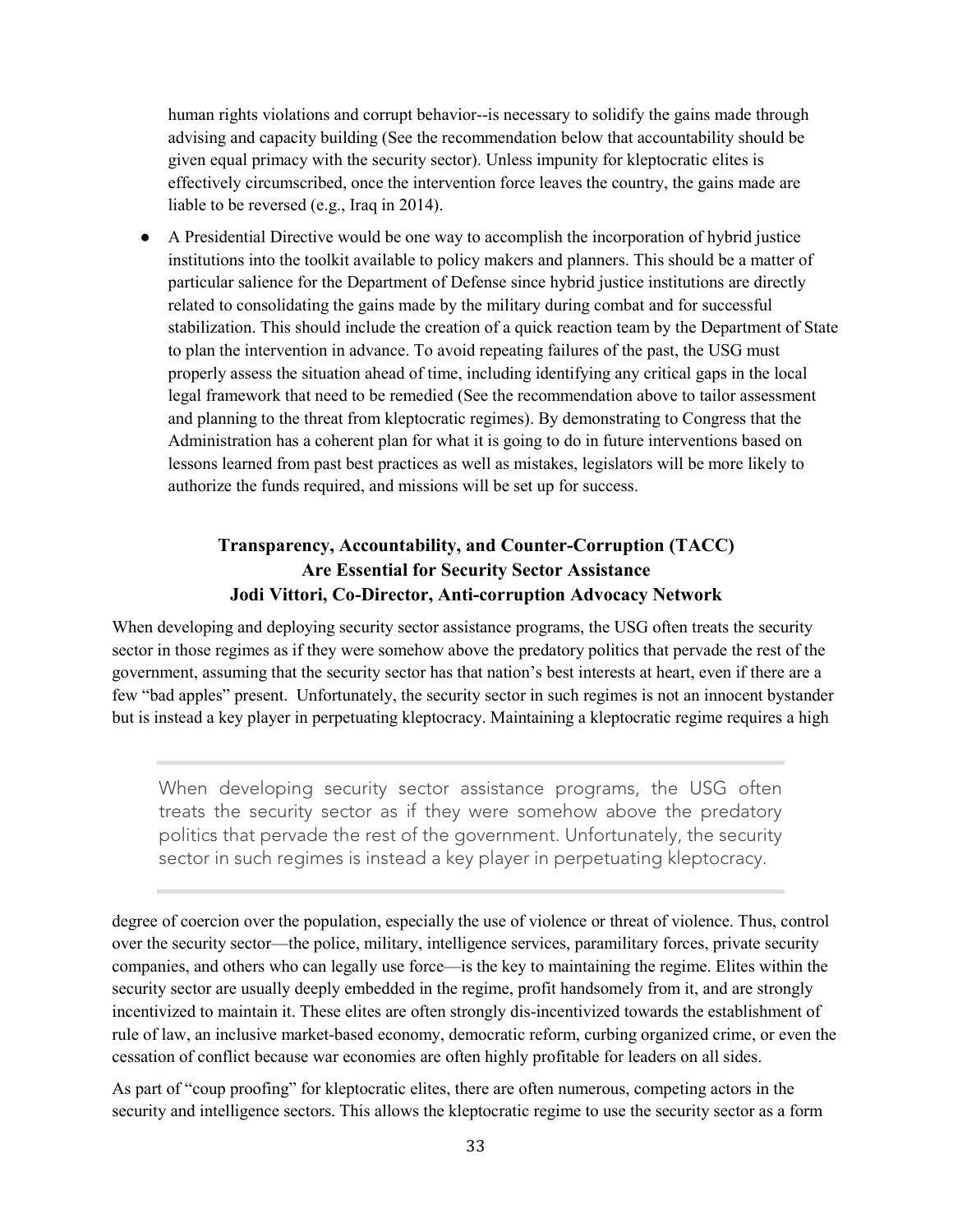

of patronage, while at the same time using competition and mutual mistrust amongst the various security and intelligence actors to minimize the ability for a government take-over. Such countries often exhibit a two-tier system of security sector capabilities. There may be one or more mass military or police forces that are poorly trained, equipped, and paid that are formed of conscripts or marginalized groups outside the core of the elite regime. Various competing intelligence services often seem to spend more time and resources spying on one another than looking for external enemies. At a higher tier, however, is usually a better trained and equipped force in charge of providing security to elites. These units are usually led by someone very close to the inner circle, and the majority of the unit is composed of the same identity group that makes up the regime inner circle. In wartime, the poorly trained military or police institutions are often sacrificed to fight insurgent or other enemy forces; the elite forces often remain near the capital to provide protection unless the regime sees that enemy force as an existential threat.

Within the kleptocratic system, the security of the populace suffers. The corrupt security sector often preys upon its own population, extorting them for money or other resources. They may work with organized crime or insurgents, or be an organized crime group in their own right. To maintain the regime, they will often be used to ensure election results are manipulated, the press is muzzled, and that possible legitimate political alternatives are silenced.

Though security sector-related budgets may be substantial in such countries, there is often little to show for it when it comes to the capabilities of those forces. This is because security budgets are regularly exempted from oversight by legislatures, inspectors general, other law enforcement or the populations at large. These budgets act as important forms of patronage, with funds often being diverted for private use by political or military leaders. Contracts may be overpriced or be mere ruses as a means to divert money to foreign bank accounts, resulting in equipment of poor quality or unsuited for the needs of troops. Security sector elites may divert what equipment and personnel there is for their own private, commercial, or criminal purposes, rather than for security-related uses on behalf of the populace. Units may be padded with so-called ghost soldiers: soldiers who exist on paper only, but are absent from their units or who have never actually existed. There may be entire ghost units—units collecting pay, equipment, and so forth, but for which there may be few or no actual troops despite what their order-of-battle may list. As leadership in the security sector is used as a form of patronage, promotions and rank are often based more on who one knows or how much one pays rather than the actual leadership potential or merit, eroding unit esprit de corps and turning officer commissions into investments rather than service to the citizenry. As a result, the populace may be forced to rely on their own self-defense, insurgent groups, or even criminal groups rather than their own security sector for protection.

Kleptocratic regimes and the security sectors which support them have a direct, grave impact on the United States. First, predatory governments help ignite new crises, and no amount of American equipment or training may be able to "fix" the problem, as exhibited in Afghanistan (\$85 billion expended between 2002 and 2017), Iraq (\$26 billion expended on Iraqi security between 2003 and 2012, including \$3.4 billion in equipment alone), and Mali (where \$1 billion was spent by the United States on the security sector before a military coup there ultimately created the conditions of the rise of Al Qaeda in the Islamic Maghreb).

American military assistance can also be an inadvertent contributor to the corrupt and predatory regime, helping to make it more resilient and further dis-incentivizing it away from establishing rule of law, democratic reforms, or an open market economy. American assistance creates new sources of money and patronage to disburse. The training provided by the United States can result in a more effective and wellequipped predatory force.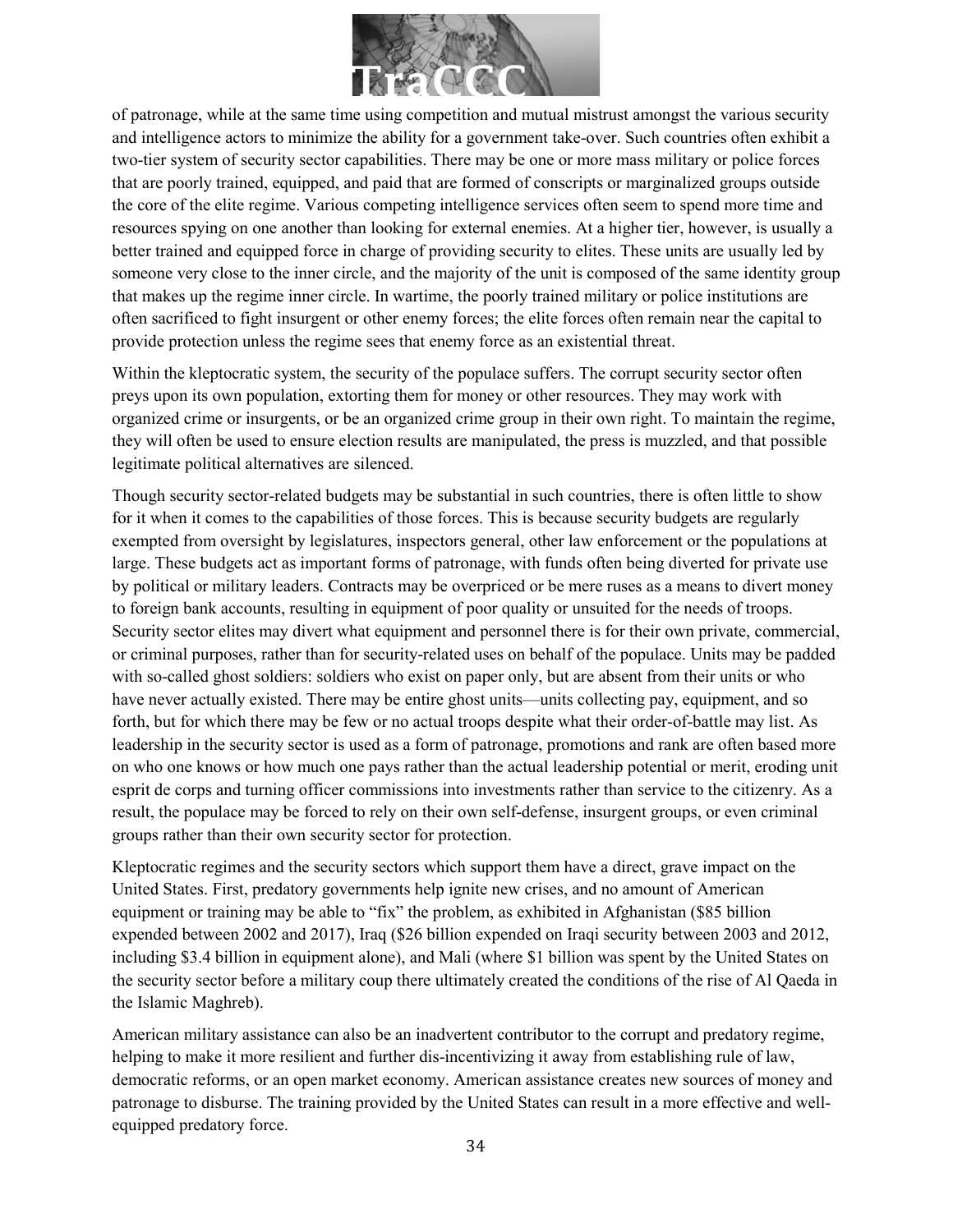To improve American security sector assistance vis-à-vis kleptocatic regimes, the United States should focus on a "first do no harm" principle, as well as working to instill a national ethos, transparency, and accountability in those regimes it seeks to assist.

#### Do No Harm

The first step to minimizing the harm the security sector of kleptocratic regimes can do to American interests is to change the assumptions that go with working with such regimes. The United States should assume that the elites of a kleptocratic regime will seek to use American security assistance to bolster the kleptocratic regime and not necessarily for the benefit of their nation at large or for American national security interests. Such assumptions should underlie all American security assistance programs to highly corrupt regimes.

To do no harm, transparency, accountability, and counter-corruption (TACC) should be mainstreamed in all security-related assistance.

To do no harm, transparency, accountability, and counter-corruption (TACC) should be mainstreamed in all security-related assistance, including TACC-specific doctrine, policy, and training. The Department of Defense (DoD) should establish a TACC point of contact to ensure corruption is inserted in security

> Corruption risk assessments and mitigation strategies for all security assistance programs should be established.

assistance, military training, doctrine, exercise inputs, and so forth. DoD personnel in particular should be trained on how corruption undermines American national security and security assistance, with additional emphasis for personnel deploying to high-risk locations or in high-risk career fields such as procurement, acquisition, and foreign military sales. It should be a special focus of the newlyestablished Army Security Force Assistance Brigade (SFAB) and of the Military Advisor Training Academy created to support it.

Corruption risk assessments and mitigation strategies for all security assistance programs should be established. This includes the requirement for a political economy assessment—including a corruption assessment—for recipient countries, especially those ranked as highly corrupt by the World Bank and Transparency International. Security assistance should be "red teamed" to better assess how a kleptocatic recipient might use that assistance to reinforce a highly corrupt regime, and the results of red teaming used to develop better indicators of assistance gone awry as well as mitigation strategies. Recognizing that corruption is a risk in any assistance program, a risk mitigation plan should be created, re-evaluated periodically, and updated as needed.

American security assistance contracts also require better transparency and accountability to minimize the ability for those contracts to be diverted or used for nefarious purposes. All American foreign assistance contracts should require beneficial ownership information for companies not publicly listed, and all contracts should have clauses allowing for termination of the contract in case of corruption. There should be claw back clauses, allowing taxpayer money to be recouped if contract funds are expended for corrupt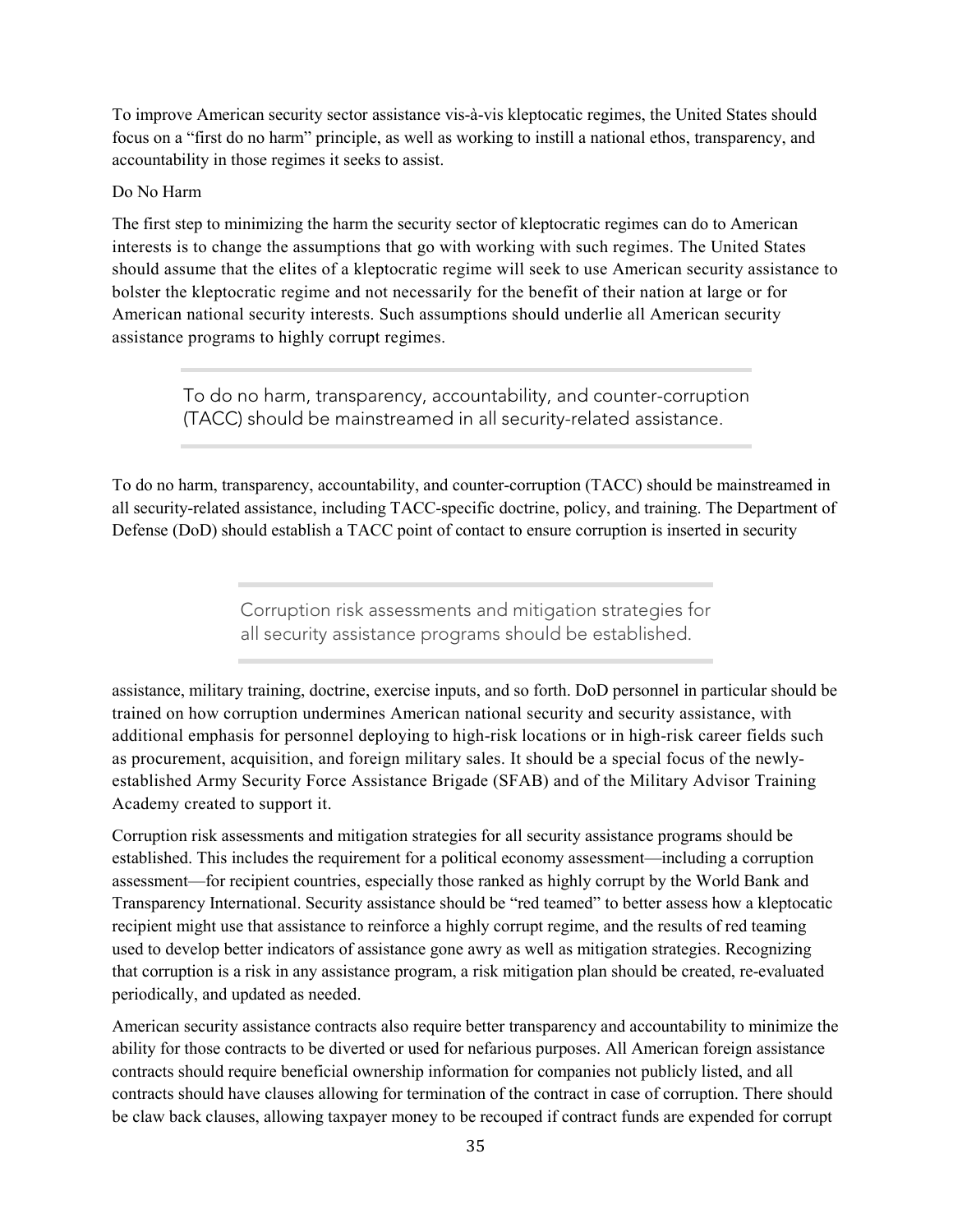

purposes. Special inspector generals should be established for all high value and high risk aid programs, along with vendor vetting cells and contract investigative units to detect corrupt contracts and contractors.

TACC Assistance to Recipient States

In addition to minimizing the likelihood of American contracts being used to reinforce kleptocratic regimes, much can be done to create the oversight needed in recipient countries to put their security sectors on a path to working more on behalf of the citizenry rather than the corrupt elite.

First, TACC training should be required as part of all security assistance programs, especially train and equip programs. Tactics, techniques, and procedures should be established for all security assistance personnel both in-country and back in the United States to recognize and report corruption, along with guidelines for responding to such reports.

> Recipient governments should be required to establish robust TACC procedures in order to receive American security assistance, and the United States should provide the capacity building needed as part of those programs.

Recipient governments should be required to establish robust TACC procedures in order to receive American security assistance, and the United States should provide the capacity building needed as part of those programs. This includes the establishment of independent, vetted, and resourced inspectors general and internal affairs programs with high level political backing from senior leadership and with the authorization to conduct investigations without substantial high-level government interference. A reluctance to establish robust oversight programs can be a strong indicator of a desire by a recipient government to use American security assistance to reinforce a kleptocratic regime rather than improve security for the populace overall.

Recipient governments should be assisted in developing their own personnel and logistics systems that ensure sufficient personnel and material are available where needed, promotions are predominantly merit-based, and with logistics systems that are sufficiently responsive and with minimal leakage from the system.

> Parliamentary and civil society oversight must be a requirement of American security assistance programs.

Parliamentary and civil society oversight must be a requirement of American security assistance programs. While some limited items and issues will need to remain confidential, these should be limited. Too often, any information on recipient government procurement is unavailable or even criminalized, making it impossible for the citizenry to know what their security sector is doing or how its funds are being spent.

Recipient governments should be required to establish their own strong procurement, contracting, and budgeting transparency systems in line with international standards such as the Open Contracting Principles and Open Government Principles. Recipient governments should require beneficial ownership